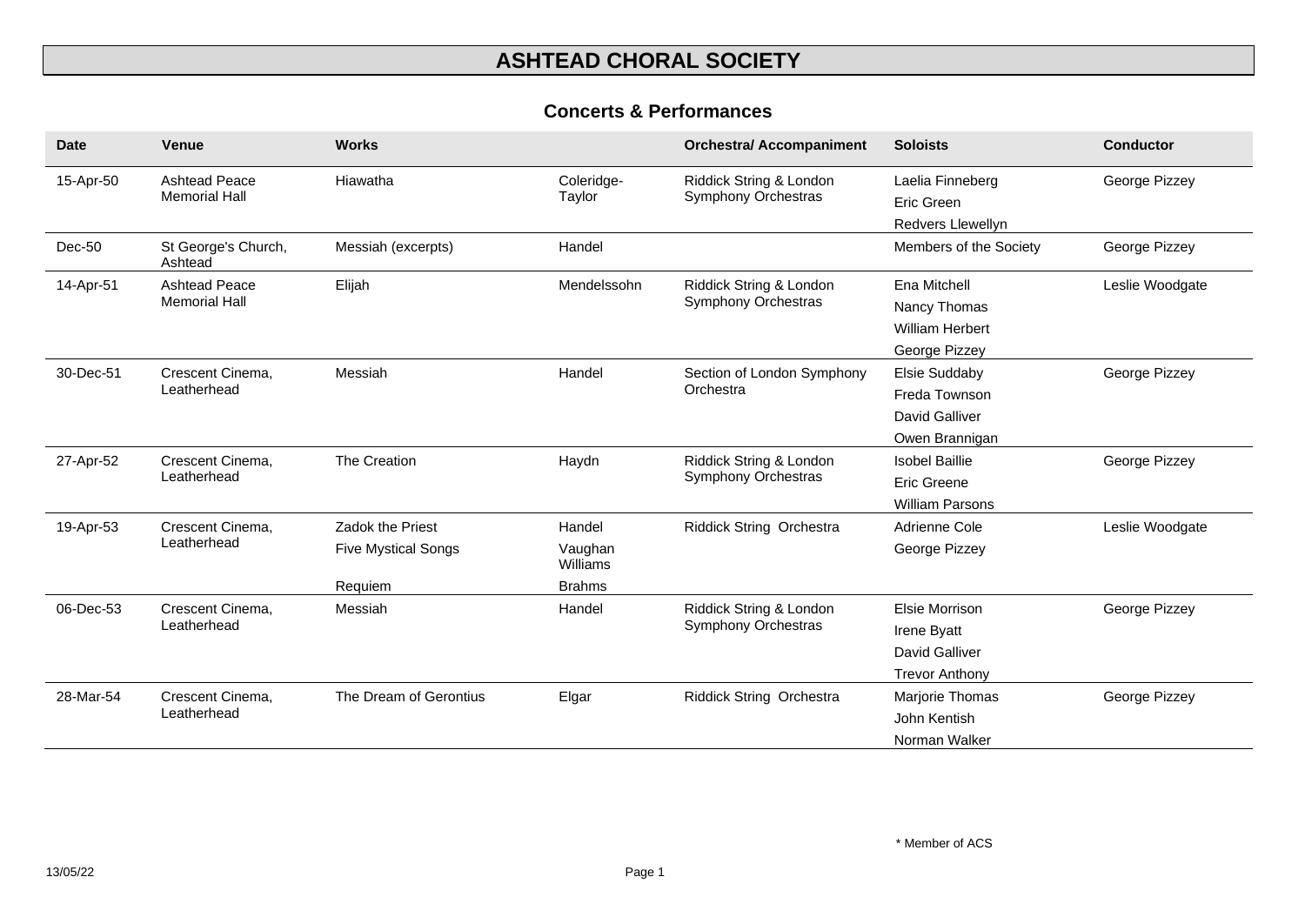| <b>Date</b> | <b>Venue</b>                                 | <b>Works</b>                                                                                                                                                                                     |                              | <b>Orchestra/ Accompaniment</b> | <b>Soloists</b>                                                                    | <b>Conductor</b> |
|-------------|----------------------------------------------|--------------------------------------------------------------------------------------------------------------------------------------------------------------------------------------------------|------------------------------|---------------------------------|------------------------------------------------------------------------------------|------------------|
| 09-Dec-54   | <b>Ashtead Peace</b><br><b>Memorial Hall</b> | <b>Blest Pair of Sirens</b><br>The Revenge<br>Misc solo items                                                                                                                                    | Parry<br>Stanford            | Jean Mallandaine (piano)        | Mary Illing<br>George Pizzey<br>Mary Cadogan (Violin)                              | George Pizzey    |
| 17-Apr-55   | Crescent Cinema,<br>Leatherhead              | The Kingdom                                                                                                                                                                                      | Elgar                        | Riddick String Orchestra        | <b>Isobel Baillie</b><br>Mary Jarred<br>Lloyd Strauss-Smith<br>George Pizzey       | Alan Kirkby      |
| 11-Dec-55   | Crescent Cinema,<br>Leatherhead              | Carols                                                                                                                                                                                           |                              | Winifred Boston (piano)         | Stella Hichens (Soprano)<br>Leon Goossens (Oboe)                                   | George Pizzey    |
| 29-Apr-56   | Crescent Cinema,<br>Leatherhead              | The Canterbury Pilgrims<br>In Windsor Forest                                                                                                                                                     | Dyson<br>Vaughan<br>Williams |                                 | Ena Mitchell<br>William Herbert<br>George Pizzey                                   | Sir George Dyson |
| 16-Dec-56   | Crescent Cinema,<br>Leatherhead              | Carols                                                                                                                                                                                           |                              | Winifred Boston (piano)         | Norman Tattersall (Bass)<br>Vera Kantrovitch (Violin)                              | George Pizzey    |
| 31-Mar-57   | Crescent Cinema,<br>Leatherhead              | Elijah                                                                                                                                                                                           | Mendelssohn                  | Riddick String Orchestra        | Mary Illing<br>Celia Moran<br>David Galliver<br>George Pizzey                      | Leslie Woodgate  |
| 01-Nov-57   | <b>Ashtead Peace</b><br><b>Memorial Hall</b> | Joint concert with Ashtead<br>Players, Flower Arrangement<br>Group, Ronson Concert Club, St<br>George's Singers, and<br>Townswomen's Guild, in aid of<br>the Peace Memorial Hall<br>development. |                              |                                 |                                                                                    |                  |
| 15-Dec-57   | Crescent Cinema,<br>Leatherhead              | Messiah                                                                                                                                                                                          | Handel                       | <b>Riddick Orchestra</b>        | Thelma Godfrey<br>Janet Baker<br><b>Winnifred Brown</b><br><b>Stanley Clarkson</b> | George Pizzey    |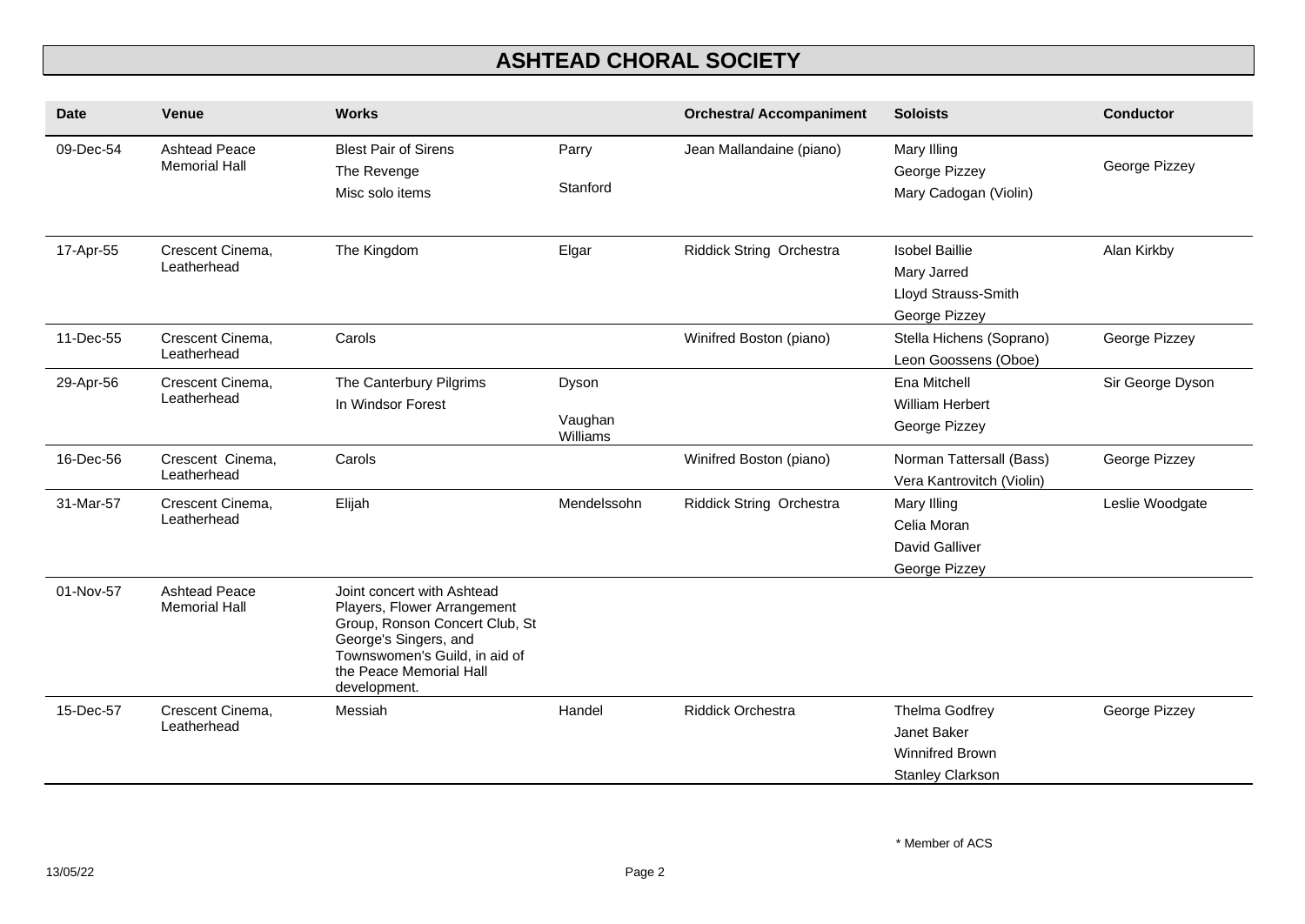| <b>Date</b> | <b>Venue</b>                     | <b>Works</b>                                               |                                | <b>Orchestra/ Accompaniment</b>   | <b>Soloists</b>                                                              | <b>Conductor</b> |
|-------------|----------------------------------|------------------------------------------------------------|--------------------------------|-----------------------------------|------------------------------------------------------------------------------|------------------|
| 26-Apr-58   | Therfield School,<br>Leatherhead | Dido and Aeneas<br>A Cotswold Romance (Hugh the<br>Drover) | Purcell<br>Vaughan<br>Williams | <b>Riddick Orchestra</b>          | Mary Illing<br>John Mitchinson                                               | George Pizzey    |
| 14-Dec-58   | Crescent Cinema,<br>Leatherhead  | Carols                                                     |                                | Winifred Boston (piano)           | John Cameron (Bass)<br>Leon Goossens (Oboe)                                  | George Pizzey    |
| 12-Apr-59   | Crescent Cinema,<br>Leatherhead  | Hiawatha                                                   | Coleridge-<br>Taylor           | <b>Riddick Orchestra</b>          | Mary Illing<br>John Mitchinson<br>Kenneth Tudor                              | George Pizzey    |
| 13-Dec-59   | Crescent Cinema,<br>Leatherhead  | Carols                                                     |                                | Winifred & Jane Boston<br>(piano) | Phyllis Sellick) pianos<br>Cyril Smith                                       | George Pizzey    |
| 09-Apr-60   | Therfield School,<br>Leatherhead | Mass in B Minor                                            | <b>Bach</b>                    | Riddick Orchestra                 | Eileen Poulter<br>Grace Bodey<br>Duncan Robertson<br>George Pizzey           | Kathleen Riddick |
| 11-Dec-60   | Crescent Cinema,<br>Leatherhead  | Carols                                                     |                                | Winifred & Jane Boston<br>(piano) | Owen Brannigan (Bass)                                                        | George Pizzey    |
| 11-Apr-61   | Crescent Cinema,<br>Leatherhead  | The Dream of Gerontius                                     | Elgar                          | <b>Riddick Orchestra</b>          | Marjorie Thomas<br><b>David Galliver</b><br><b>Richard Standen</b>           | George Pizzey    |
| 10-Dec-61   | Crescent Cinema,<br>Leatherhead  | Carols                                                     |                                | Winifred & Jane Boston<br>(piano) | Jack Brymer (Clarinet)                                                       | George Pizzey    |
| 13-Jan-62   | Therfield School.<br>Leatherhead | Christmas Oratorio                                         | Bach                           | <b>Riddick Orchestra</b>          | Honor Sheppard<br>Jean Allister<br><b>Robert Tear</b><br>John Lawrenson      | George Pizzey    |
| 20-Apr-62   | Crescent Cinema,<br>Leatherhead  | Messiah                                                    | Handel                         | <b>Riddick Orchestra</b>          | Anne Dowdall<br>Sybil Michelow<br>Duncan Robertson<br><b>Richard Standen</b> | George Pizzey    |
| 16-Dec-62   | Crescent Cinema,<br>Leatherhead  | Carols                                                     |                                | Winifred Boston (piano)           | Maria Korchinska (Harp)                                                      | George Pizzey    |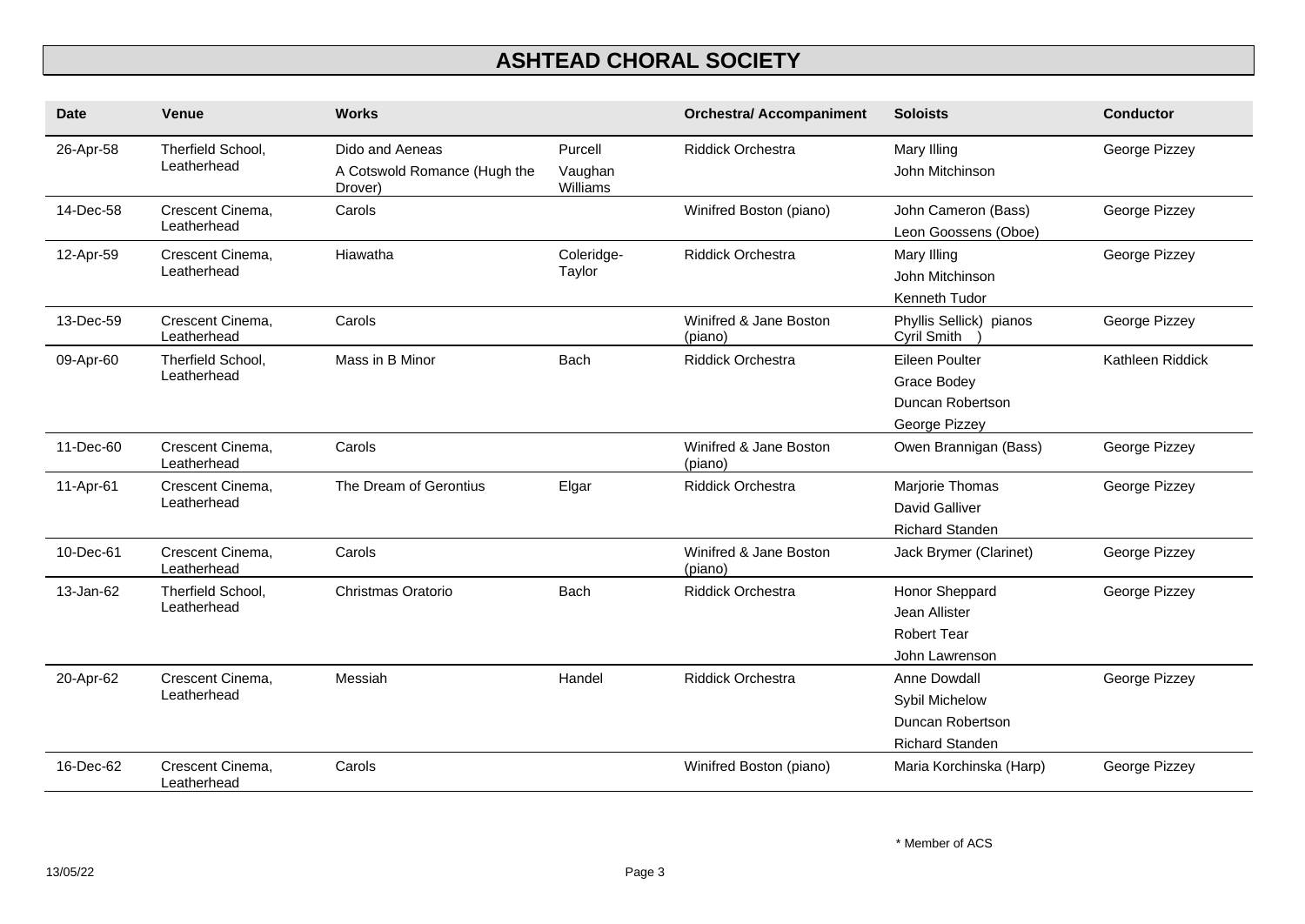| <b>Date</b> | <b>Venue</b>                     | <b>Works</b>                                                                                                                       |                                | <b>Orchestra/ Accompaniment</b>                           | <b>Soloists</b>                                                                     | <b>Conductor</b>         |
|-------------|----------------------------------|------------------------------------------------------------------------------------------------------------------------------------|--------------------------------|-----------------------------------------------------------|-------------------------------------------------------------------------------------|--------------------------|
| 09-Feb-63   | Therfield School,<br>Leatherhead | Petite Messe Solennelle<br><b>Blest Pair of Sirens</b>                                                                             | Rossini<br>Parry               | Winifred & Jane Boston<br>(piano)<br>P Boston (Harmonium) | Mary Illing<br>Maureen Guy<br>John Mitchinson<br>George Pizzey                      | George Pizzey            |
| 21-Apr-63   | Crescent Cinema,<br>Leatherhead  | The Creation                                                                                                                       | Haydn                          | <b>Riddick Orchestra</b>                                  | Rae Woodland<br>Gerald English<br>Roger Stalman                                     | George Pizzey            |
| 02-Nov-63   | Therfield School,<br>Leatherhead | "Mirth & Melancholy"<br>- extracts from:<br>L'Allegro, il Pensieroso ed il<br>Moderato)<br>A Cotswold Romance (Hugh the<br>Drover) | Handel<br>Vaughan<br>Williams  | Riddick Orchestra                                         | Patricia Clarke<br>Duncan Robertson                                                 | George Pizzey            |
| 15-Dec-63   | Crescent Cinema,<br>Leatherhead  | Carols                                                                                                                             |                                | Winifred Boston (piano)                                   | Evelyn Rothwell (Oboe)                                                              | George Pizzey            |
| 15-Mar-64   | Crescent Cinema,<br>Leatherhead  | Mass in B Minor                                                                                                                    | <b>Bach</b>                    | <b>Riddick Orchestra</b>                                  | Cynthia Glover<br>Maureen Lehane<br>Stephen Manton<br>John Dethic                   | George Pizzey            |
| 07-Nov-64   | Therfield School,<br>Leatherhead | In Windsor Forest<br>Petite Messe Solennelle                                                                                       | Vaughan<br>Williams<br>Rossini | Winifred & Jane Boston<br>(piano)<br>P Boston (Harmonium) | Margaret Humphrey-Clark<br><b>Marion Lodder</b><br>David Price<br>Christopher Keyte | George Pizzey            |
| 13-Dec-64   | Crescent Cinema,<br>Leatherhead  | Carols                                                                                                                             |                                | Winifred Boston (piano)                                   | John Williams (Guitar)                                                              | George Pizzey            |
| 28-Feb-65   | Crescent Cinema,<br>Leatherhead  | Elijah                                                                                                                             | Mendelssohn                    | <b>Riddick Orchestra</b>                                  | Elizabeth Simon<br>Barbara Robotham<br>Peter Bamber<br>George Pizzey                | <b>Stanford Robinson</b> |
| 21-Mar-65   | Crescent Cinema,<br>Leatherhead  | (Joint concert with Bookham<br>Community Group,<br>Leatherhead Operatic Society<br>and others)                                     |                                |                                                           |                                                                                     |                          |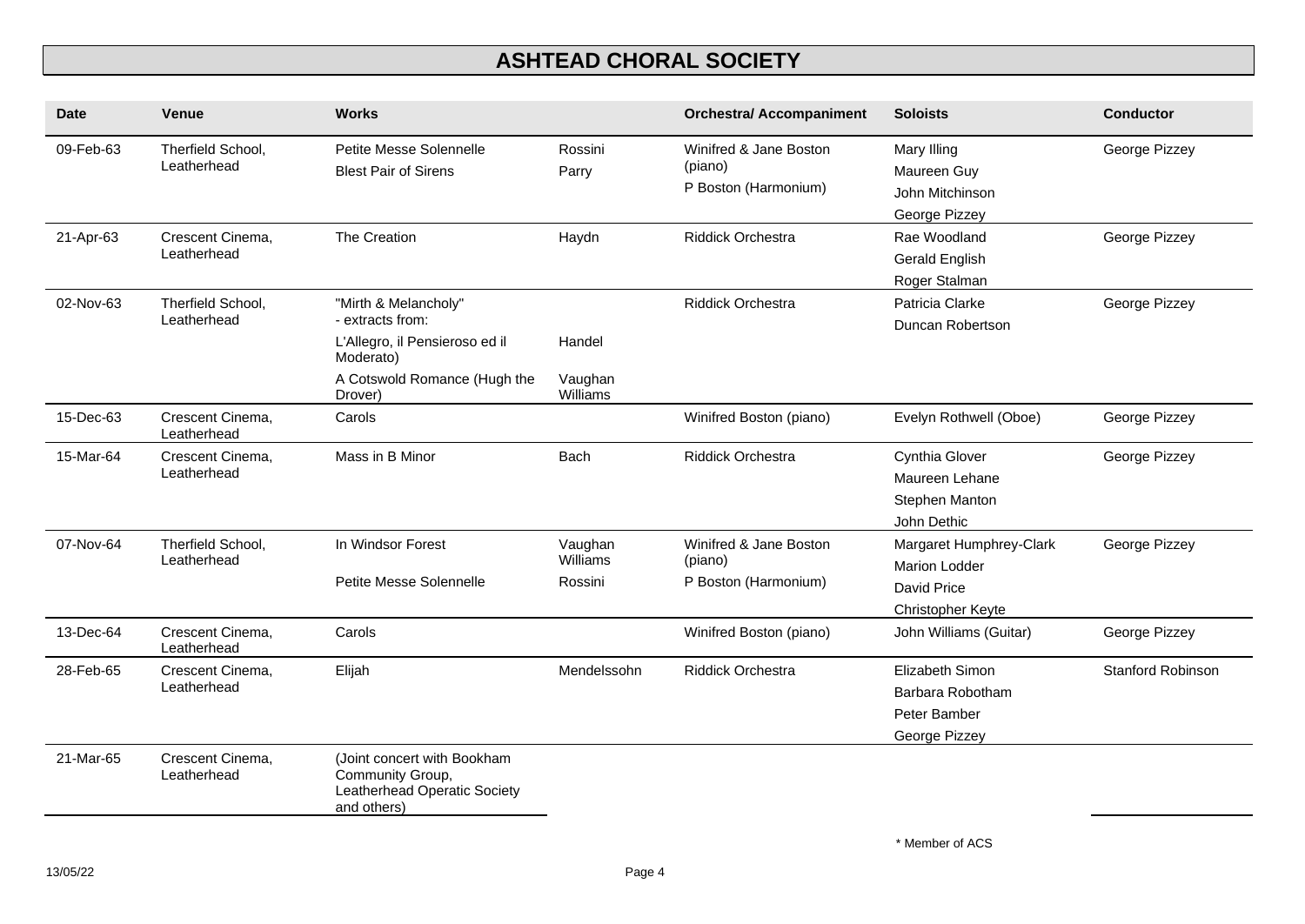| Date      | Venue                            | <b>Works</b>                                                            |                                           | <b>Orchestra/ Accompaniment</b>                          | <b>Soloists</b>                                                                        | <b>Conductor</b>                   |
|-----------|----------------------------------|-------------------------------------------------------------------------|-------------------------------------------|----------------------------------------------------------|----------------------------------------------------------------------------------------|------------------------------------|
| 06-Nov-65 | Therfield School,<br>Leatherhead | Banner of St George<br>Jerusalem<br>Hiawatha's Wedding Feast            | Elgar<br>Cashmore<br>Coleridge-<br>Taylor | <b>Erato String Orchestra</b><br>Winifred Boston (piano) | Prudence Lloyd<br>Edmund Bohan                                                         | George Pizzey                      |
| 12-Dec-65 | Crescent Cinema,<br>Leatherhead  | Carols                                                                  |                                           | Winifred Boston (piano)                                  | Mary Cadogan (Violin)                                                                  | George Pizzey                      |
| 27-Mar-66 | Crescent Cinema,<br>Leatherhead  | Requiem<br>Pastoral                                                     | <b>Brahms</b><br><b>Bliss</b>             | <b>Riddick Orchestra</b>                                 | <b>Marion Milford</b><br>Janet Edmunds<br>Michael Wakeham<br>Clarissa Melville (Flute) | George Pizzey                      |
| 29-Oct-66 | St George's Church,<br>Ashtead   | <b>Requiem Mass</b><br>Sleepers, Wake!                                  | Mozart<br>Bach                            | Erato Chamber Orchestra                                  | Margaret Humphrey-Clark<br><b>Marion Lodder</b><br>Nicholas Curtis<br>Peter Leeming    | George Pizzey                      |
| 11-Dec-66 | Ebbisham Hall, Epsom             | Carols                                                                  |                                           | Winifred Boston (piano)                                  | Janet Hilton (Clarinet)                                                                | George Pizzey                      |
| 18-Mar-67 | St George's Church,<br>Ashtead   | St John Passion                                                         | <b>Bach</b>                               | Erato Chamber Orchestra                                  | Eileen Gower<br>Annabel Hunt<br>Roger Herrington<br>John Huw Davies                    | George Pizzey                      |
| 20-May-67 | St George's Church,<br>Ashtead   | Messiah                                                                 | Handel                                    | (Joint concert of 11 choirs and<br>choral societies)     | Margaret Humphrey-Clark<br>Maureen Eckersall<br>Colin Prince<br>George Pizzey          | George Pizzey &<br>lan Butterworth |
| 28-Oct-67 | St George's Church,<br>Ashtead   | 6th Chandos Anthem<br>"Nelson" Mass (No. 9 in D<br>Minor)<br>Hierusalem | Handel<br>Haydn<br>Dyson                  | Erato Chamber Orchestra                                  | Doreen Murray<br>Annabel Hunt<br>Stephen Adams<br>lan Cuddy                            | George Pizzey                      |
| 10-Dec-67 | Dorking Halls                    | Carols                                                                  |                                           | Winifred Boston (piano)                                  | Leon Goossens (Oboe)                                                                   | George Pizzey                      |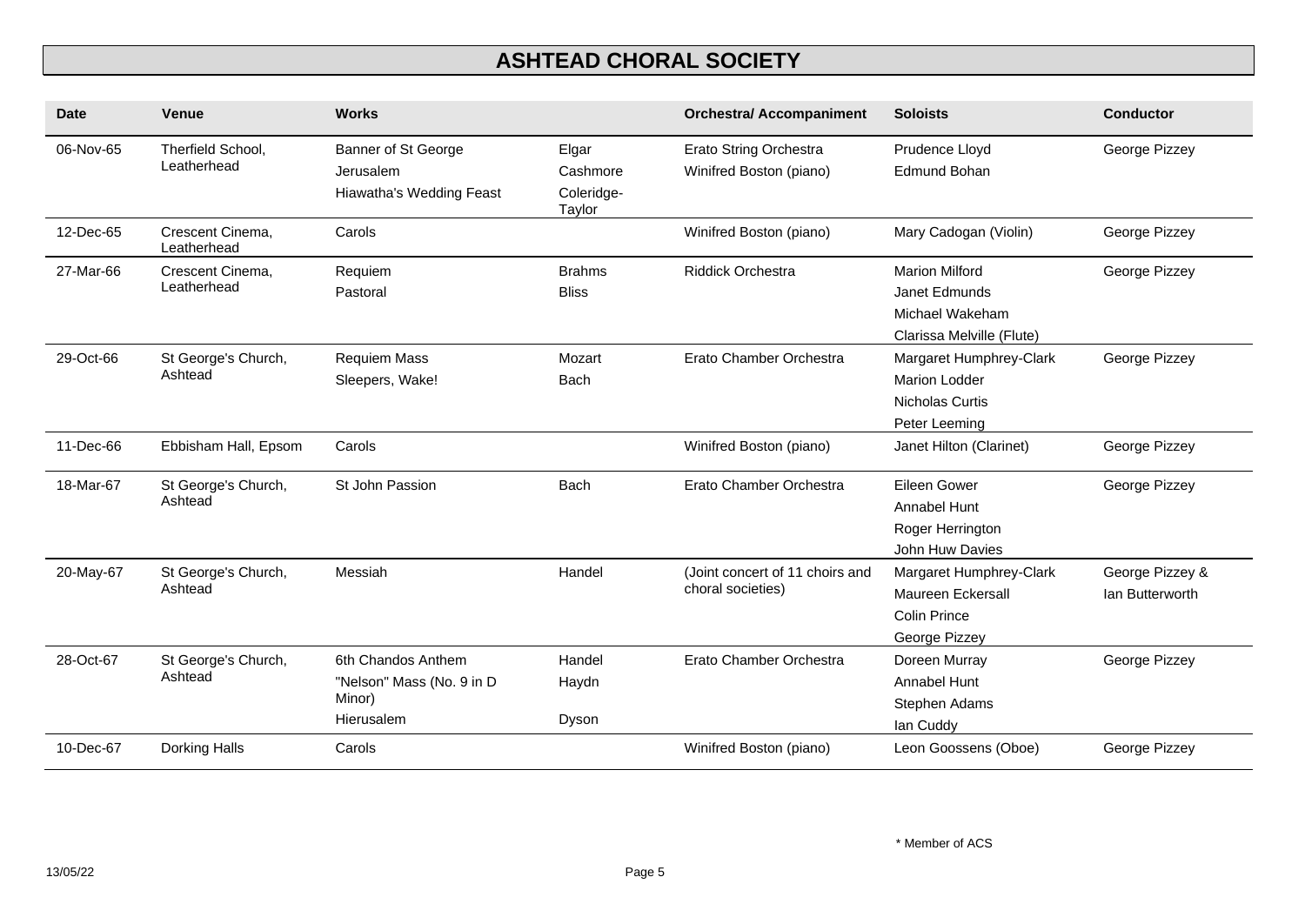| <b>Date</b> | <b>Venue</b>                                   | <b>Works</b>                                         |                                | <b>Orchestra/ Accompaniment</b>                         | <b>Soloists</b>                                                             | <b>Conductor</b> |
|-------------|------------------------------------------------|------------------------------------------------------|--------------------------------|---------------------------------------------------------|-----------------------------------------------------------------------------|------------------|
| 30-Mar-68   | Baths Hall, Epsom                              | The Dream of Gerontius                               | Elgar                          | <b>Riddick Orchestra</b>                                | Marjorie Thomas<br>Kenneth Bowen<br>Christopher Field                       | George Pizzey    |
| 26-Oct-68   | Dorking Halls                                  | Mass in B Minor                                      | Bach                           | <b>Riddick Orchestra</b>                                | Susanne Green<br>Barbara Robotham<br>Peter Bamber<br>John Barrow            | George Pizzey    |
| 15-Dec-68   | Dorking Halls                                  | Carols                                               |                                | Winifred Boston (piano)                                 | Osian Ellis (harp)                                                          | George Pizzey    |
| 22-Mar-69   | Dorking Halls                                  | Petite Messe Solennelle<br>Toward the Unknown Region | Rossini<br>Vaughan<br>Williams | W Boston & B Knight (pianos)<br>J O'Donnell (harmonium) | Joyce Livingstone<br>Annabel Hunt<br>Kenneth Woolam<br><b>Richard Angas</b> | George Pizzey    |
| 18-Oct-69   | Dorking Halls                                  | The Canterbury Pilgrims<br>Songs of the Sea          | Dyson<br>Stanford              |                                                         | Elizabeth Simon<br>Carl Duggan<br>John Cameron                              | George Pizzey    |
| 14-Dec-69   | Dorking Halls                                  | Carols                                               |                                | Winifred Boston (piano)                                 | Jack Brymer (clarinet)                                                      | George Pizzey    |
| 14-Mar-70   | Dorking Halls<br>(21st Anniversary<br>Concert) | The Kingdom                                          | Elgar                          | Croydon Philharmonic<br>Orchestra                       | Sally Le Sage<br>Sybil Michelow<br>Duncan Robertson<br>George Pizzey        | Myers Foggin     |
| 24-Oct-70   | Dorking Halls                                  | Messiah                                              | Handel                         | Capriol Orchestra                                       | Suzanne Green<br><b>Helen Attfield</b><br>Kenneth Woolam<br>Robert Bateman  | George Pizzey    |
| 13-Dec-70   | Dorking Halls                                  | Carols                                               |                                | Winifred Boston (piano)                                 | Jill Nott-Bower ) lute &<br>Robert Spencer) guitar                          | George Pizzey    |
| 20-Mar-71   | Dorking Halls                                  | The Creation                                         | Haydn                          | Capriol Orchestra                                       | Alison Hargan<br><b>Charles Corp</b><br>Noel Noble                          | George Pizzey    |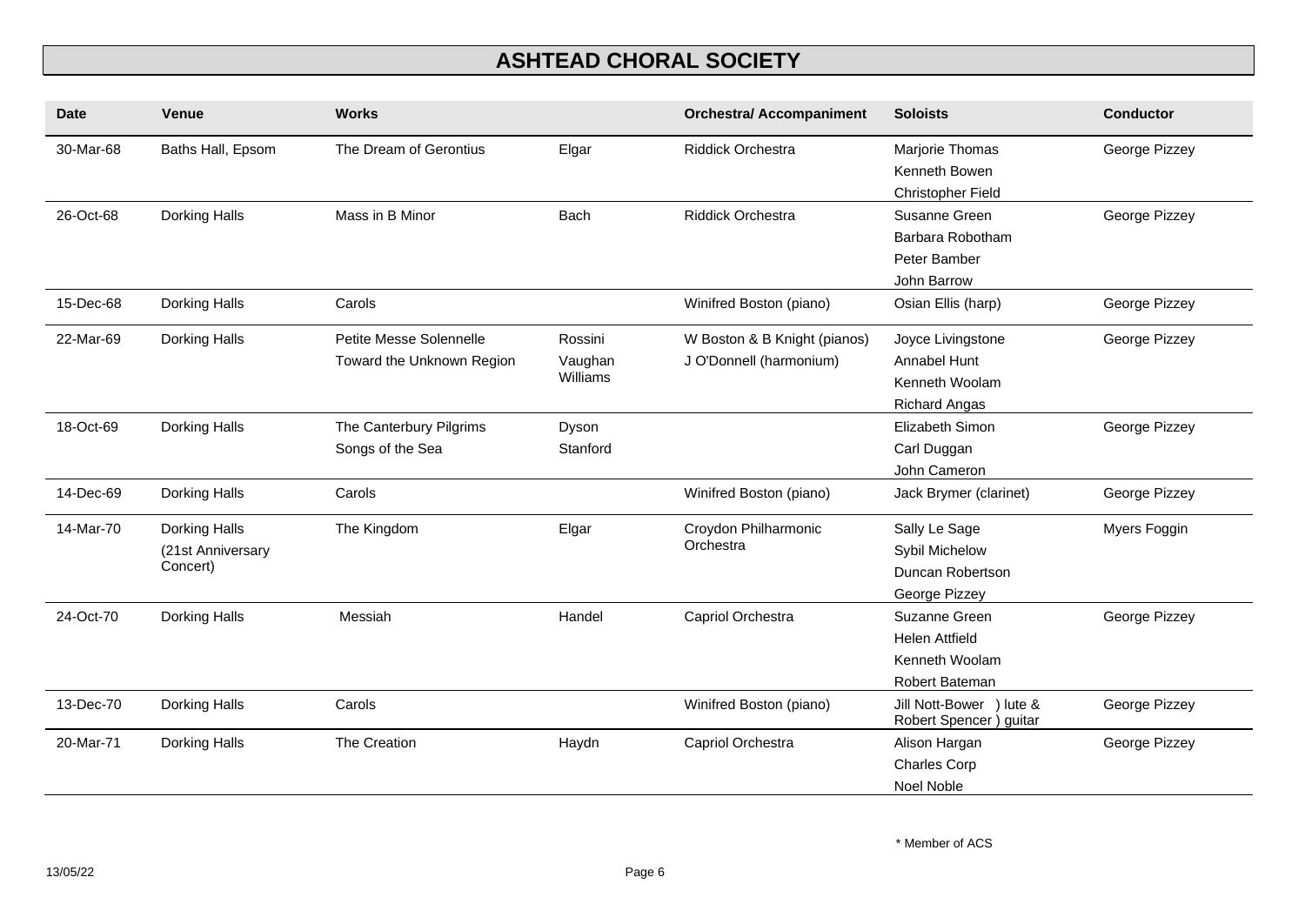| <b>Date</b> | <b>Venue</b>                                     | <b>Works</b>                                                        |                                   | <b>Orchestra/ Accompaniment</b> | <b>Soloists</b>                                                                                    | <b>Conductor</b>                          |
|-------------|--------------------------------------------------|---------------------------------------------------------------------|-----------------------------------|---------------------------------|----------------------------------------------------------------------------------------------------|-------------------------------------------|
| 23-Oct-71   | Dorking Halls                                    | Mass in C<br>Lauda Sion<br>Concerto for Piano & String<br>Orchestra | Beethoven<br>Mendelssohn<br>Gibbs | Capriol Orchestra               | <b>Felicity Palmer</b><br>Marjorie Biggar<br>Stephen Adams<br>lan Cuddy<br>Winifred Boston (piano) | Juliana Hollingworth                      |
| 12-Dec-71   | Dorking Halls                                    | Carols                                                              |                                   | Winifred Boston (piano)         | Carl Dolmetsch (recorder)<br>Joseph Saxby (harpsichord)                                            | George Pizzey &<br>Juliana Hollingworth   |
| 18-Mar-72   | Dorking Halls                                    | A Sea Symphony<br>Requiem                                           | Vaughan<br>Williams<br>Fauré      | Capriol Orchestra               | Elizabeth Simon<br>Robert Bateman                                                                  | George Pizzey                             |
| 21-Oct-72   | St John's School<br>Chapel, Leatherhead          | Requiem<br>Sleepers, Wake!                                          | <b>Brahms</b><br><b>Bach</b>      | Capriol Orchestra               | Margaret Adams<br><b>Bryan Rayner Cook</b>                                                         | George Pizzey &<br>Juliana Hollingworth   |
| 10-Dec-72   | Dorking Halls                                    | Carols                                                              |                                   | Winifred Boston (piano)         | Scholars from the Jehudi<br>Menuhin School                                                         | George Pizzey                             |
| 24-Mar-73   | Dorking Halls                                    | Requiem                                                             | Verdi                             | Capriol Orchestra               | Rae Woodland<br><b>Barbara Robertson</b><br><b>William McAlpine</b><br>David Thomas                | George Pizzey                             |
| 27-Oct-73   | Dorking Halls                                    | Mass in B Minor                                                     | <b>Bach</b>                       | Capriol Orchestra               | <b>Helen Greener</b><br>Annabel Hunt<br><b>Charles Corp</b><br>Antony Ransome                      | George Pizzey                             |
| 09-Dec-73   | Dorking Halls                                    | Carols                                                              |                                   | Winifred Boston (piano)         | Jack Brymer (clarinet)                                                                             | George Pizzey                             |
| 20-Mar-74   | Dorking Halls<br>(ACS Silver Jubilee<br>Concert) | The Dream of Gerontius                                              | Elgar                             | Capriol Orchestra               | Patricia Payne<br>David Johnston<br>Roger Stalman                                                  | George Pizzey<br>(Farewell<br>appearance) |
| 26-Oct-74   | Dorking Halls                                    | Elijah                                                              | Mendelssohn                       | Capriol Orchestra               | Margaret Adams<br><b>Elizabeth Castle</b><br>Julian Pike<br>George Pizzey                          | Arthur Diamond                            |

\* Member of ACS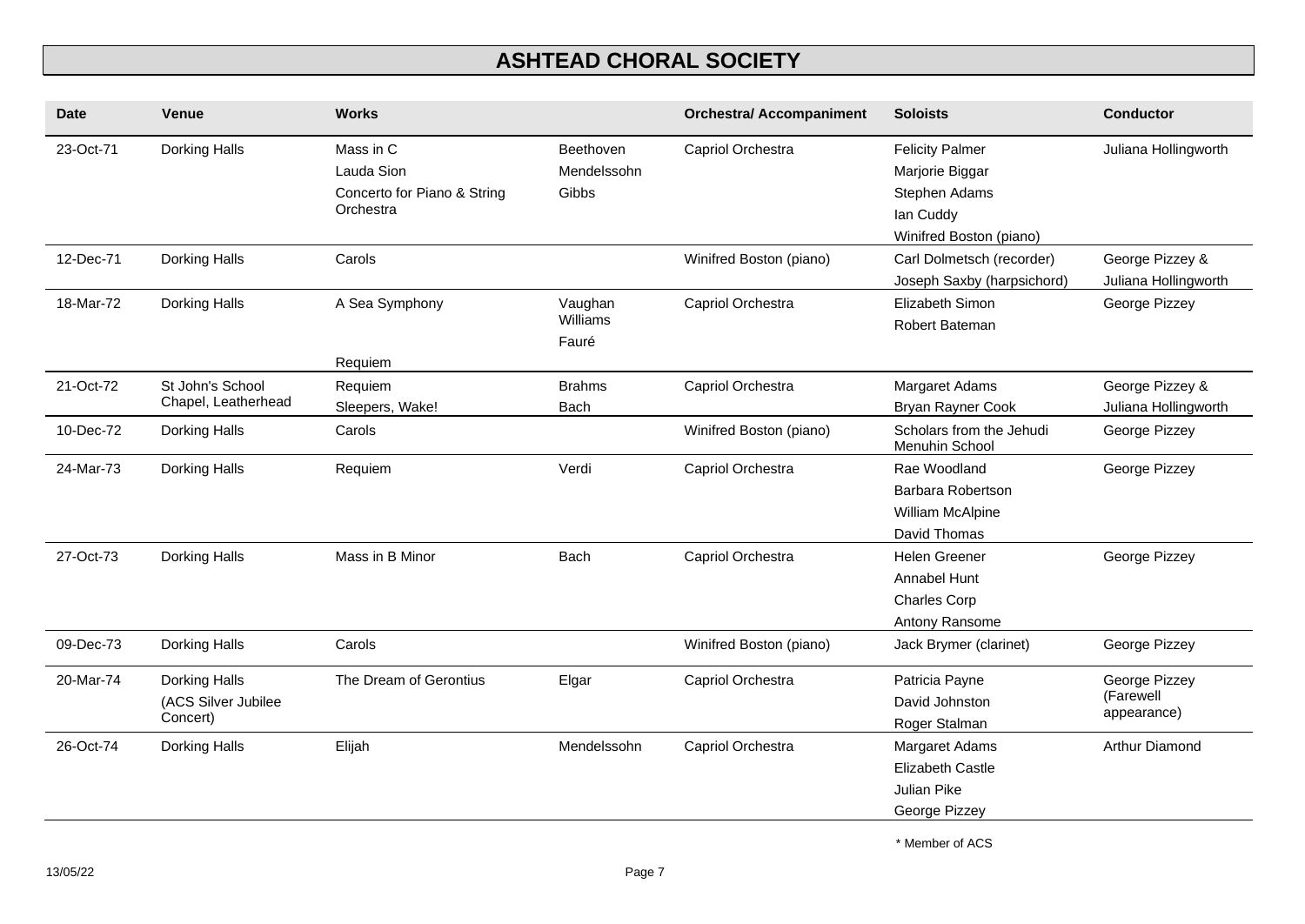| <b>Date</b> | <b>Venue</b>                                                         | <b>Works</b>                                                                                  |                                       | <b>Orchestra/ Accompaniment</b>            | <b>Soloists</b>                                                | <b>Conductor</b>      |
|-------------|----------------------------------------------------------------------|-----------------------------------------------------------------------------------------------|---------------------------------------|--------------------------------------------|----------------------------------------------------------------|-----------------------|
| 15-Dec-74   | Dorking Halls                                                        | Carols                                                                                        |                                       | Winifred Boston (piano)                    | James Blades (percussion)<br>Joan Goossens (piano)             | Arthur Diamond        |
| 22-Mar-75   | Dorking Halls                                                        | Missa Solemnis                                                                                | Beethoven                             | Capriol Orchestra                          | Elizabeth Cole<br>Carole Rosen<br>Paul Taylor<br>lan Comboy    | Arthur Diamond        |
| 18-Oct-75   | Dorking Halls                                                        | Dixit Dominus,<br><b>Zadok the Priest</b><br>Gloria<br>Concerto for Strings<br>Piano Concerto | Handel<br>Vivaldi<br>Albinoni<br>Bach | Verona Ensemble<br>Winifred Boston (piano) | <b>Felicity Lott</b><br>Doreen Walker                          | Arthur Diamond        |
| 14-Dec-75   | Dorking Halls                                                        | Carols                                                                                        |                                       | Winifred Boston (piano)                    | Michael & Doreen Muskett                                       | Arthur Diamond        |
| 27-Mar-76   | Dorking Halls                                                        | <b>Psalmus Hungaricus</b><br>Carmina Burana                                                   | Kodaly<br>Orff                        | Capriol Orchestra                          | Susan Green<br>Malcolm Singer<br>Michael Goldthorpe            | Arthur Diamond        |
| 23-Oct-76   | Dorking Halls                                                        | The Creation                                                                                  | Haydn                                 | Capriol Orchestra                          | Kathleen Livingstone<br><b>Neil Mackie</b><br>Jonathan Robarts | <b>Arthur Diamond</b> |
| 12-Dec-76   | Dorking Halls                                                        | Carols                                                                                        |                                       | Winifred Boston (piano)                    | Phillipa Davies (flute)                                        | Arthur Diamond        |
| 22-Jan-77   | City of London<br>Freemen's School                                   | Messiah ("Come and Sing")                                                                     | Handel                                | Anne Shepherd (piano)                      | Elizabeth Davidson<br><b>Robert Ramus</b><br>George Pizzey     | <b>Arthur Diamond</b> |
| 26-Mar-77   | Dorking Halls                                                        | Song of Destiny<br>A Sea Symphony                                                             | <b>Brahms</b><br>Vaughan<br>Williams  | Capriol Orchestra                          | Elizabeth Simon<br>lan Caddy<br>George Pizzey                  | <b>Arthur Diamond</b> |
| 28-May-77   | St George's Church,<br>Ashtead<br>(HM The Queen's Silver<br>Jubilee) | "Music for a Royal Occasion"                                                                  |                                       | David de Vile (organ)                      |                                                                | Arthur Diamond        |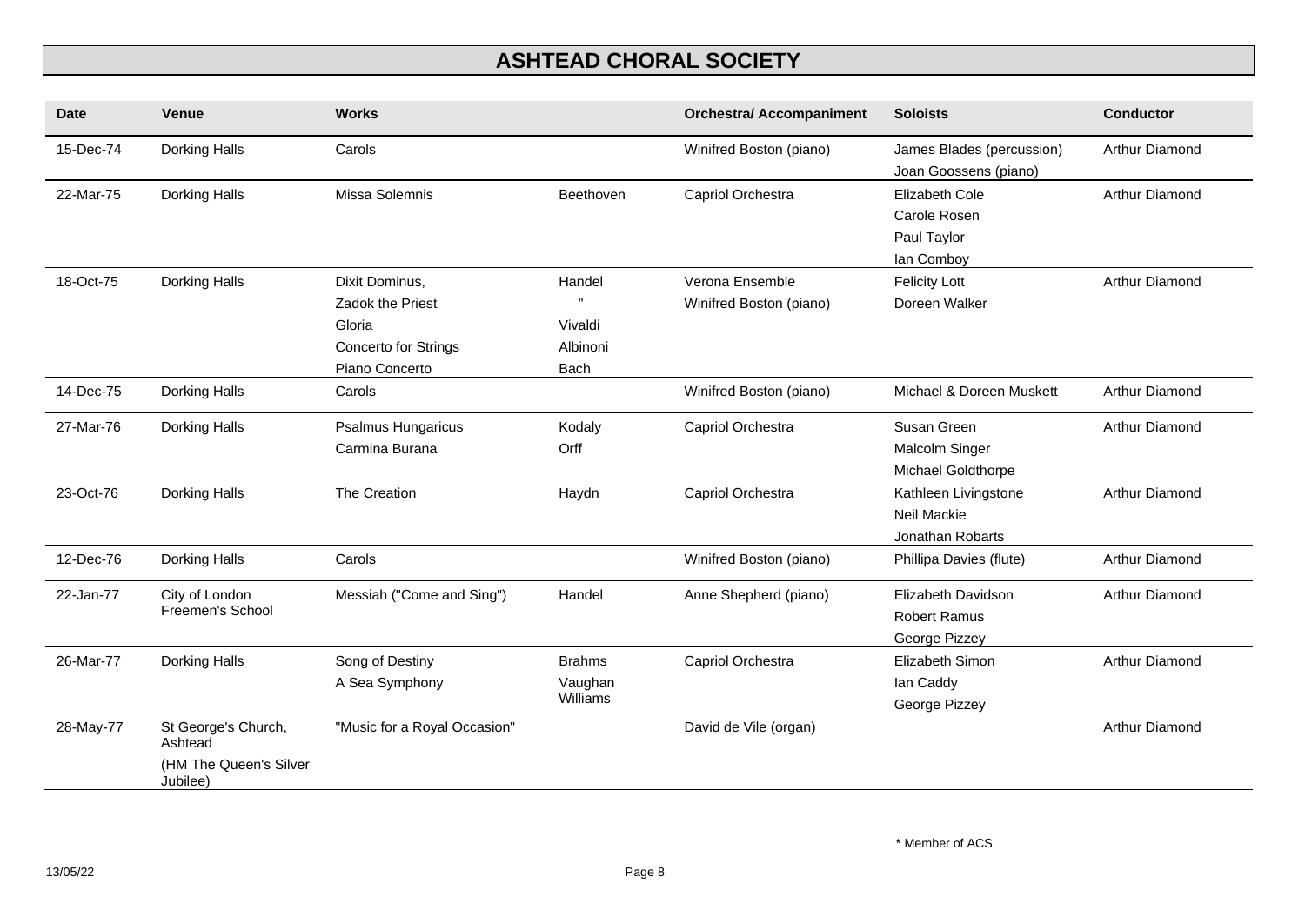| <b>Date</b> | <b>Venue</b>                            | <b>Works</b>                                                                        |                                                | <b>Orchestra/ Accompaniment</b>                         | <b>Soloists</b>                                                                   | <b>Conductor</b> |
|-------------|-----------------------------------------|-------------------------------------------------------------------------------------|------------------------------------------------|---------------------------------------------------------|-----------------------------------------------------------------------------------|------------------|
| 22-Oct-77   | Dorking Halls                           | Mass in G<br>Requiem Mass                                                           | Schubert<br>Mozart                             | Capriol Orchestra                                       | Mary Clarkson<br>Cherith Milburn-Fryer<br><b>Robert Ramus</b><br>Jonathan Robarts | Arthur Diamond   |
| 11-Dec-77   | Dorking Halls                           | Carols                                                                              |                                                | Anne Shepherd (piano)                                   | John & Susan Georgiadis<br>(Violin & piano)                                       | Arthur Diamond   |
| 18-Mar-78   | Dorking Halls                           | Judas Maccabaeus                                                                    | Handel                                         | Capriol Orchestra                                       | <b>Caroline Friend</b><br><b>Elizabeth Stokes</b><br>Julian Pike<br>lan Comboy    | Arthur Diamond   |
| 21-Oct-78   | St John's School<br>Chapel, Leatherhead | Mass in E Minor<br>Jesu Priceless Treasure                                          | <b>Bruckner</b><br>Bach                        | Capriol Orchestra<br>Geoffrey Harvey (organ)            |                                                                                   | Arthur Diamond   |
| 10-Dec-78   | Dorking Halls                           | Carols                                                                              |                                                | Anne Shepherd (piano)                                   | Daphne Boden (harp)                                                               | Arthur Diamond   |
| 17-Mar-79   | Dorking Halls                           | The Kingdom                                                                         | Elgar                                          | Capriol Orchestra                                       | <b>Helen Walker</b><br>Wendy Verco<br><b>Stewart Kale</b><br>John Barrow          | Arthur Diamond   |
| 19-May-79   | St George's Church,<br>Ashtead          | Requiem<br>Gloria                                                                   | Fauré<br>Poulenc                               | Malcolm Galloway (organ)                                | Alma Sheehan<br>George Pizzey                                                     | Arthur Diamond   |
| 24-Nov-79   | Dorking Halls                           | Messiah                                                                             | Handel                                         | Capriol Orchestra<br>Jean Douglas-Tutt<br>(harpsichord) | Kathleen Livingstone<br>Margaret Cable<br>Neil Mackie<br>Bryan Rayner Cook        | Arthur Diamond   |
| 16-Dec-79   | Dorking Halls                           | Carols                                                                              |                                                | Anne Shepherd (piano)                                   | William Waterhouse<br>(bassoon)                                                   | Arthur Diamond   |
| 29-Mar-80   | Dorking Halls                           | Carmina Burana<br><b>Polovtsian Dances</b><br><b>Festival Overture</b><br>Ave Maria | Orff<br>Borodin<br>Shostakovitch<br>Stravinsky | Capriol Orchestra<br>Anne Shepherd (piano)              | Anne Hodges<br>John Stoddart<br>Malcolm Singer                                    | Arthur Diamond   |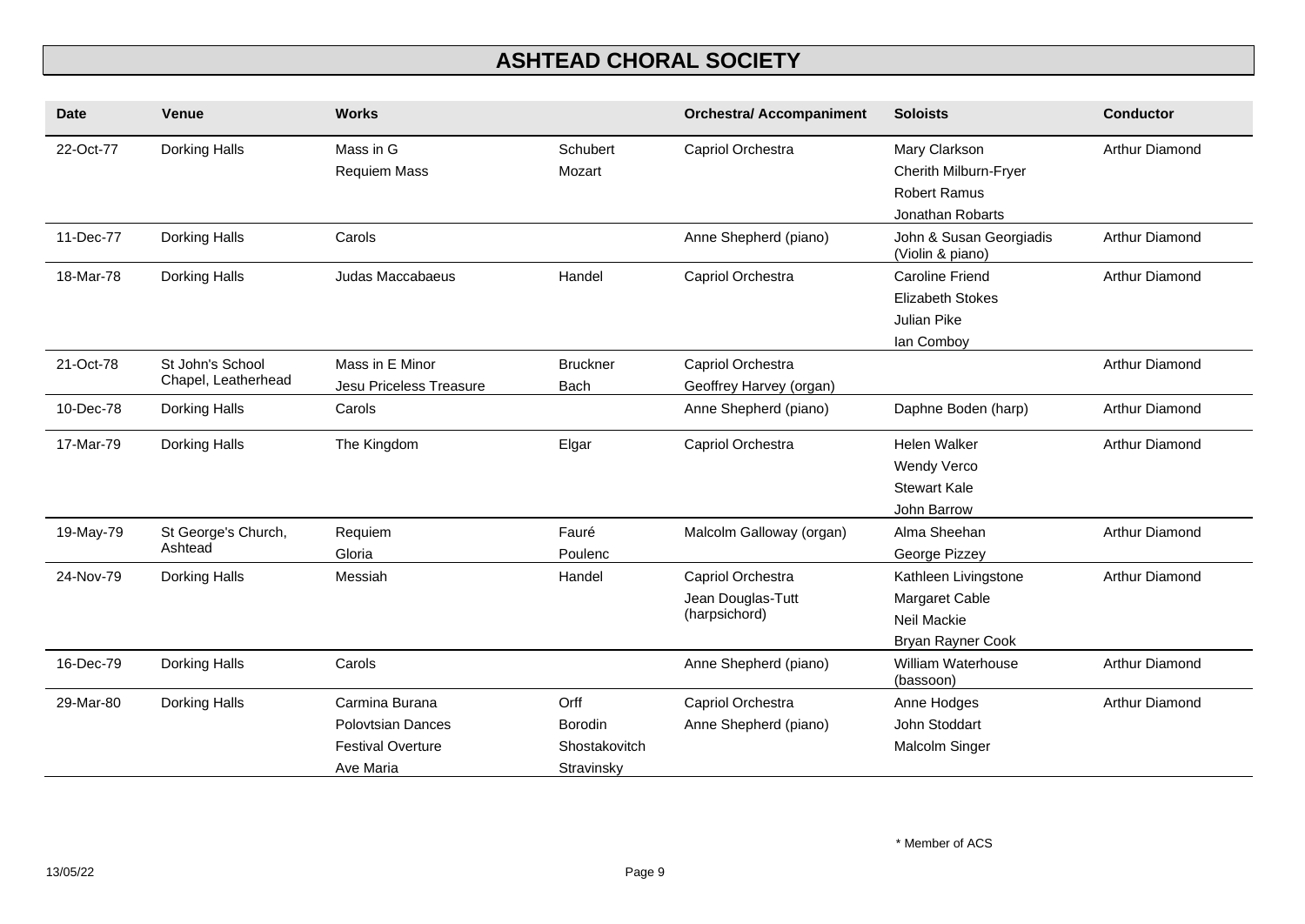| <b>Date</b>                  | Venue                                                                                                        | <b>Works</b>                                                                                                     |                                               | <b>Orchestra/ Accompaniment</b>                                       | <b>Soloists</b>                                                                           | <b>Conductor</b>      |
|------------------------------|--------------------------------------------------------------------------------------------------------------|------------------------------------------------------------------------------------------------------------------|-----------------------------------------------|-----------------------------------------------------------------------|-------------------------------------------------------------------------------------------|-----------------------|
| 17-May-80                    | St John's School<br>Chapel, Leatherhead                                                                      | Mass in Time of War<br>Toward the Unknown Region                                                                 | Haydn<br>Vaughan<br>Williams                  | David de Vile (organ)                                                 | Lorna Windsor<br><b>Elizabeth Mitchell</b><br><b>Christopher Lambert</b><br>George Pizzey | Arthur Diamond        |
| 01-Nov-80                    | Dorking Halls                                                                                                | Petite Messe Solennelle<br><b>Five Psalms</b>                                                                    | Rossini<br>Le Fleming                         | Anne Shepherd & Marie<br>MacGregor (pianos)<br>Sylvia Whalley (organ) | Helen Walker<br><b>Elizabeth Stokes</b><br>Peter Hall<br><b>William Shimall</b>           | Arthur Diamond        |
| 07-Dec-80                    | Dorking Halls                                                                                                | Carols                                                                                                           |                                               | Anne Shepherd (piano)                                                 | Pupils of the Yehudi<br>Menuhin School                                                    | Arthur Diamond        |
| 24-Jan-81                    | Dorking Halls<br>(Joint concert with<br>Surrey Philharmonic for<br>Dorking Halls Golden<br>Jubilee Festival) | Toward the Unknown Region<br>Female Chorus from "Neptune",<br>The Planets Suite<br>Ovation for Cello & Orchestra | Vaughan<br>Williams<br>Holst<br><b>Bridge</b> | Surrey Philharmonic<br>Orchestra                                      | Steven Isserlis (cello)                                                                   | Adrian Brown          |
| 28-Mar-81                    | Dorking Halls                                                                                                | Shepherd's Calendar<br>Requiem                                                                                   | Hurd<br><b>Brahms</b>                         | Capriol Orchestra                                                     | <b>Graham Titus</b><br>Anne Hodges                                                        | <b>Arthur Diamond</b> |
| 07-Nov-81                    | Dorking Halls                                                                                                | Christmas Oratorio                                                                                               | <b>Bach</b>                                   | Capriol Orchestra                                                     | Gillian Sullivan<br>Ameral Gunson<br>Andrew King<br>Stephen Varcoe                        | Arthur Diamond        |
| 13-Dec-81                    | Dorking Halls                                                                                                | Carols                                                                                                           |                                               | Anne Shepherd (piano)                                                 | Michael Conn (guitar)<br>Michael Osborn (percussion)                                      | Arthur Diamond        |
| 27-Mar-82                    | Dorking Halls                                                                                                | Mass in C<br>Te Deum                                                                                             | Beethoven<br><b>Bruckner</b>                  | Capriol Orchestra                                                     | Fiona Dobie<br>Nicola Lanzetter<br>Peter Bamber<br>John Hancorn                           | Arthur Diamond        |
| 23-Jun-82<br>to<br>26-Jun-82 | Polesden Lacey<br><b>Edwardian Fete</b><br>(8 performances)                                                  | Zadok the Priest<br>Polovtsian Dances<br>Bavarian Highlands                                                      | Handel<br><b>Borodin</b><br>Elgar             | <b>Surrey County Wind</b><br>Orchestra                                |                                                                                           | Arthur Diamond        |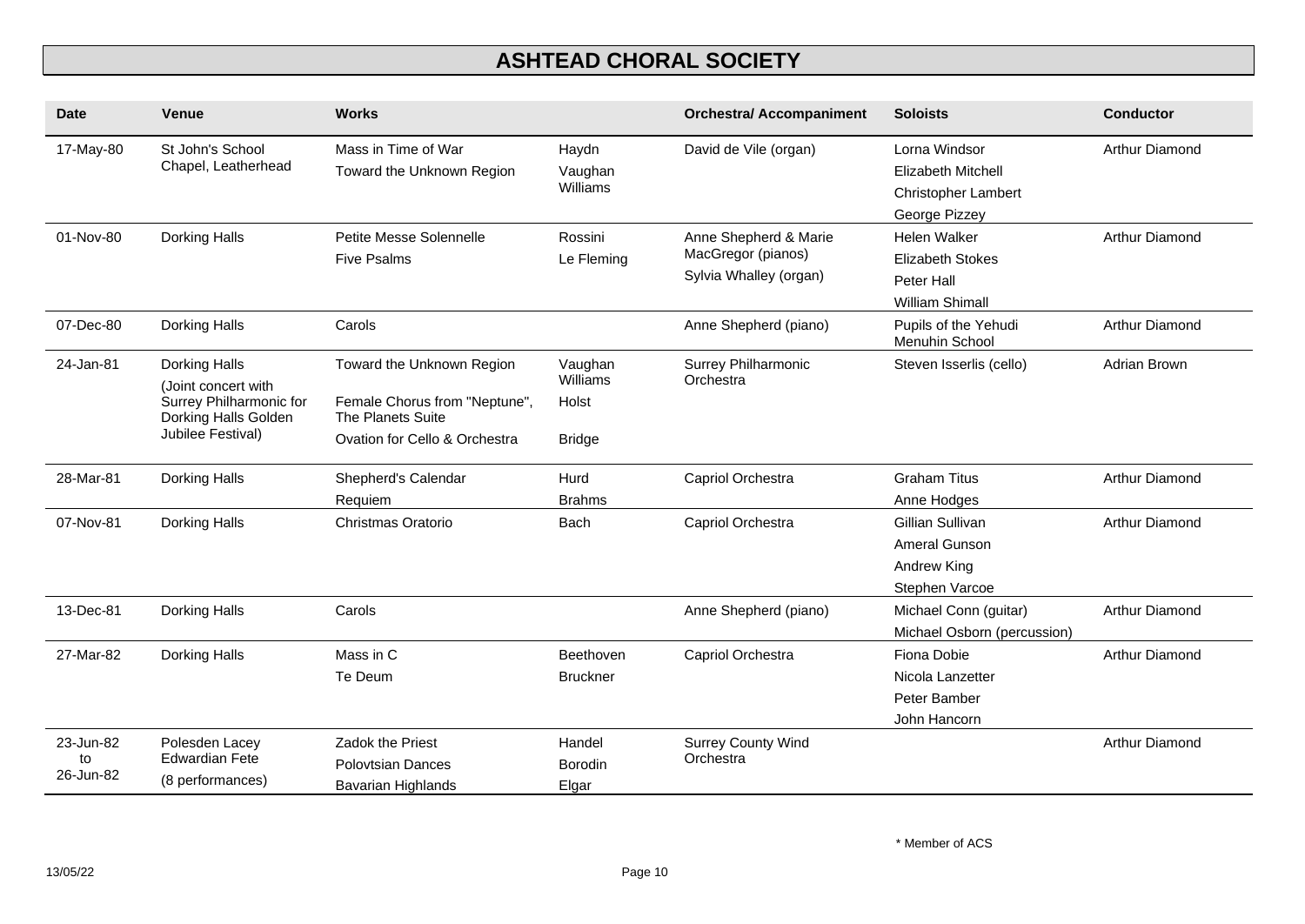| Date      | Venue                                                                    | <b>Works</b>                                                                    |                             | <b>Orchestra/ Accompaniment</b>                                                                                                               | <b>Soloists</b>                                                                       | <b>Conductor</b>                                       |
|-----------|--------------------------------------------------------------------------|---------------------------------------------------------------------------------|-----------------------------|-----------------------------------------------------------------------------------------------------------------------------------------------|---------------------------------------------------------------------------------------|--------------------------------------------------------|
| 06-Nov-82 | St John's School<br>Chapel                                               | <b>Chichester Psalms</b><br><b>St Nicholas</b>                                  | Bernstein<br><b>Britten</b> | Verona Orchestra<br>Anne Shepherd (piano)<br>Brynne Knight (piano)<br>Ian Galbraith (organ)<br>Susan Bixley & Michael<br>Osborne (percussion) | Adrian Thompson<br>Simon Gay                                                          | Arthur Diamond                                         |
| 12-Dec-82 | Dorking Halls                                                            | Carols                                                                          |                             | Anne Shepherd (piano)                                                                                                                         | The Spinning Wheel Folk<br>Group                                                      | Arthur Diamond                                         |
| 26-Mar-83 | Dorking Halls                                                            | Requiem                                                                         | Verdi                       | Surrey Concert Orchestra                                                                                                                      | Marie Hayward Segal<br>Mary King<br>David Johnston<br>Norman Welsby                   | Arthur Diamond                                         |
| 14-May-83 | Dorking Halls<br>(Surrey Philharmonic<br>Society Concert)                | <b>Ritual Dances</b>                                                            | Tippett                     | Surrey Philharmonic<br>Orchestra                                                                                                              |                                                                                       | <b>Howard Williams</b>                                 |
| 05-Nov-83 | St John's School<br>Chapel                                               | Dixit Dominus<br><b>Stabat Mater</b>                                            | Handel<br><b>Bononcini</b>  | Verona Ensemble<br>Brynne Knight (harpsicord)<br>Michael Newton (organ)                                                                       | Catherine Benson<br>Simon Gay<br>Joseph Cornwell<br>Anthony Michaels-Moore            | Arthur Diamond                                         |
| 11-Dec-83 | Dorking Halls                                                            | Carols                                                                          |                             | Anne Shepherd (piano)                                                                                                                         | <b>Robert Carpenter Turner</b>                                                        | Arthur Diamond                                         |
| 19-Dec-83 | Royal Festival Hall<br>(Ernest Read Music<br><b>Association Concert)</b> | Carols<br>(With Camden Choir and<br>Hertford Choral Society)                    |                             | <b>Ernest Read Symphony</b><br>Orchestra<br>Alan Harverson (organ)                                                                            |                                                                                       | <b>Howard Williams</b>                                 |
| 05-May-84 | Epsom Playhouse                                                          | Mass in C (Coronation)<br>Ave Verum<br>Hymn to St Thomas<br>The Fall of Lucifer | Mozart<br>Burgon            | Surrey Concert Orchestra<br>Michael Newton (organ)                                                                                            | Jacquelyn Fugelle<br><b>Keith Davis</b><br>Rogers Covey-Crump<br><b>Richard Angas</b> | Arthur Diamond<br>Guest Conductor -<br>Geoffrey Burgon |
| 13-Oct-84 | St John's School<br>Chapel                                               | Mass in B Minor                                                                 | <b>Bach</b>                 | English Sinfonia<br>Michael Newton (organ)                                                                                                    | Penelope Price Jones<br>Marion Olsen<br>Joseph Cornwell<br>Mark Wildman               | Arthur Diamond                                         |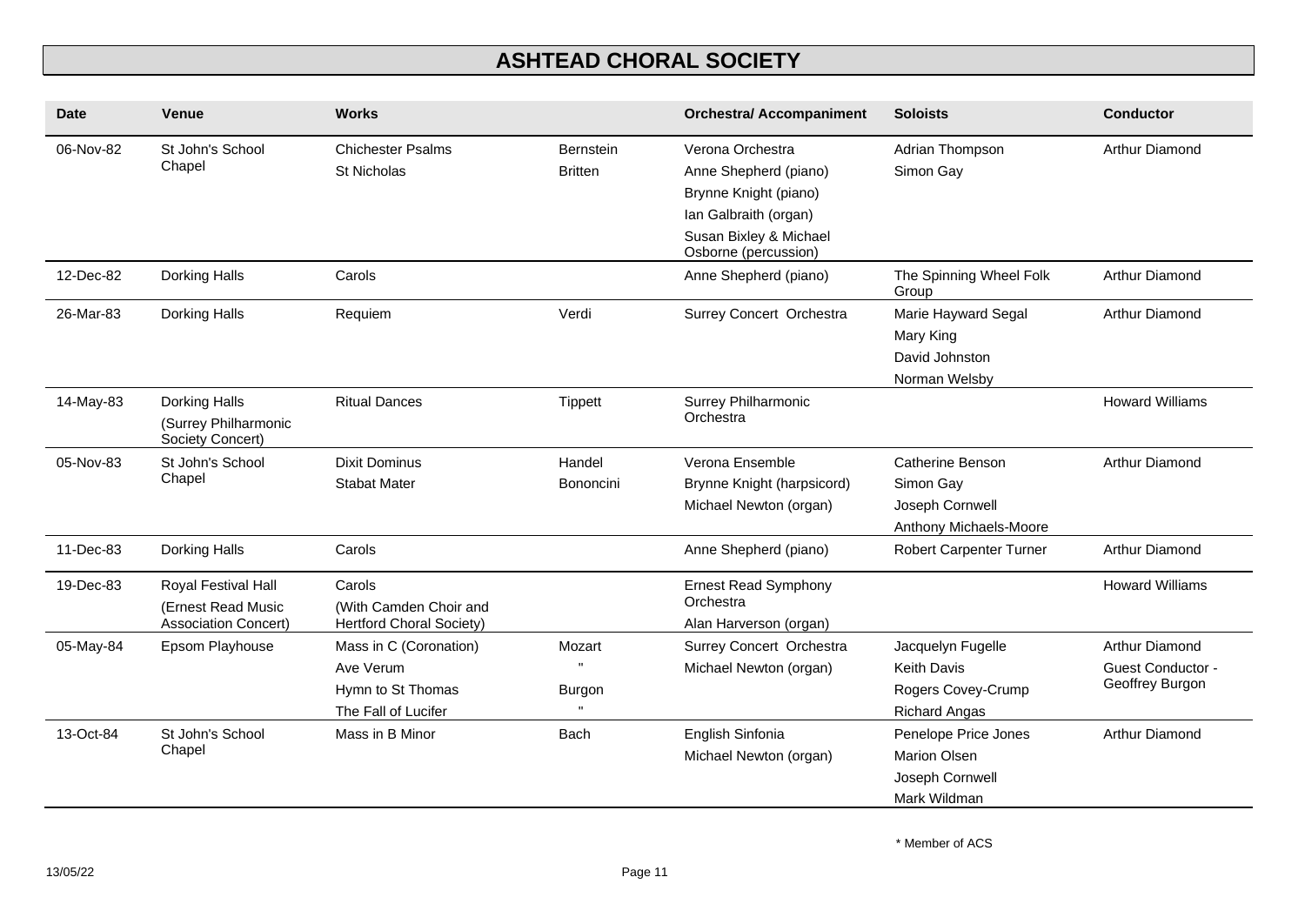| <b>Date</b> | <b>Venue</b>                                                                                       | <b>Works</b>                                                                                                     |                                               | <b>Orchestra/ Accompaniment</b>                                                             | <b>Soloists</b>                                                                    | <b>Conductor</b>       |
|-------------|----------------------------------------------------------------------------------------------------|------------------------------------------------------------------------------------------------------------------|-----------------------------------------------|---------------------------------------------------------------------------------------------|------------------------------------------------------------------------------------|------------------------|
| 09-Dec-84   | Dorking Halls                                                                                      | Carols                                                                                                           |                                               | Anne Shepherd (piano)                                                                       | Dragonsfire                                                                        | Arthur Diamond         |
| 17-Dec-84   | Royal Festival Hall<br>(Ernest Read Music<br>Association Concert)                                  | Carols<br>(With Camden Choir and<br><b>Hertford Choral Society)</b>                                              |                                               | <b>Ernest Read Symphony</b><br>Orchestra<br>Alan Harverson (organ)                          |                                                                                    | <b>Howard Williams</b> |
| 16-Mar-85   | Dorking Halls<br>(Joint Concert with<br>Surrey Philharmonic<br>Society for NFMS<br>Golden Jubilee) | The Dream of Gerontius                                                                                           | Elgar                                         | Surrey Philharmonic<br>Orchestra                                                            | Margaret Kingsley<br>Kenneth Bowen<br>Michael George                               | <b>Howard Williams</b> |
| 22-May-85   | <b>Ashtead Peace</b><br><b>Memorial Hall</b>                                                       | Trial by Jury<br>Hiawatha's Wedding Feast                                                                        | Gilbert &<br>Sullivan<br>Coleridge-<br>Taylor | Anne Shepherd (piano)                                                                       | <b>Wynford Evans</b><br>and Members                                                | Arthur Diamond         |
| 19-Oct-85   | Dorking Halls<br>(100th Concert: Guest<br>of Honour - Mrs Ursula<br>Vaughan Williams)              | A Sea Symphony<br>Songs of the Auvergne<br>Songs of the Sea                                                      | Vaughan<br>Williams<br>Canteloube<br>Stanford | Surrey Concert Orchestra                                                                    | Susan Bullock<br>Peter Coleman-Wright                                              | Arthur Diamond         |
| 08-Dec-85   | Dorking Halls                                                                                      | Carols                                                                                                           |                                               | Anne Shepherd (piano)                                                                       | <b>Brass Tacks</b>                                                                 | Arthur Diamond         |
| 16-Dec-85   | Royal Festival Hall<br>(Ernest Read Music<br><b>Association Concert)</b>                           | Carols<br>(With the Aeolian Singers and<br><b>Hertford Choral Society)</b>                                       |                                               | <b>Ernest Read Symphony</b><br>Orchestra<br>Alan Harverson (organ)<br>Philip Martin (piano) |                                                                                    | <b>Howard Williams</b> |
| 22-Mar-86   | St Martin's Church,<br>Epsom                                                                       | Vespers of 1610                                                                                                  | Monteverdi                                    | The King's Consort                                                                          |                                                                                    | Arthur Diamond         |
| 14-May-86   | Burford Bridge Hotel,<br>West Humble                                                               | Gloria<br>Madrigals, etc.                                                                                        | Vivaldi                                       | Anne Shepherd (piano)<br>The Janse Trio                                                     | <b>Helen Pratt</b><br>Angela Wright                                                | <b>Arthur Diamond</b>  |
| 25-Oct-86   | Dorking Halls                                                                                      | <b>Requiem Mass</b><br>(In memory of Winifred Boston)<br><b>Coronation Te Deum</b><br>Symphony No. 36 in C major | Mozart<br>Salieri<br>Mozart                   | English Sinfonia                                                                            | Penelope Price-Jones<br><b>Marion Olsen</b><br><b>Rufus Miller</b><br>Peter Harvey | Arthur Diamond         |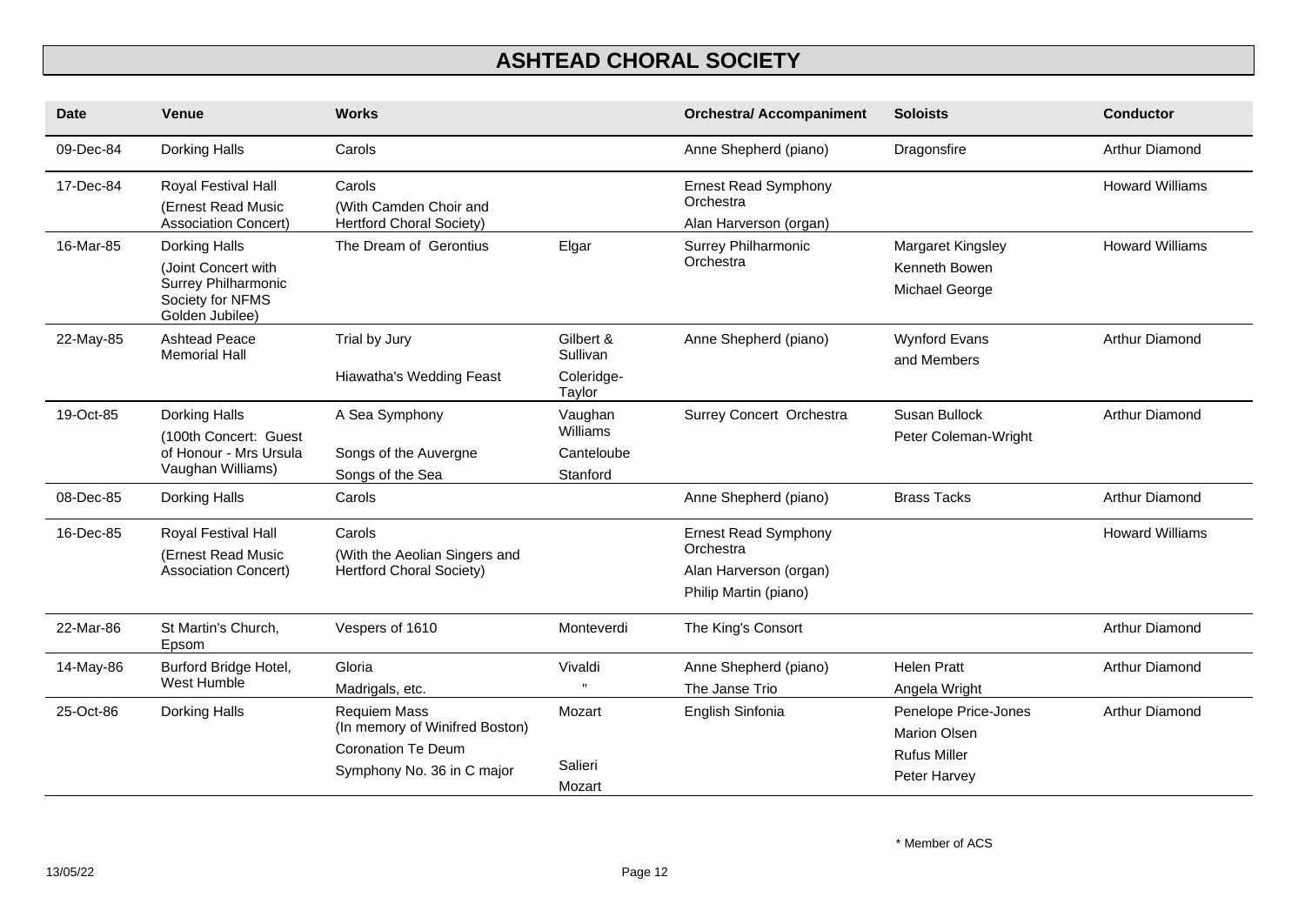| <b>Date</b> | <b>Venue</b>                                                             | <b>Works</b>                                                                |                                     | <b>Orchestra/ Accompaniment</b>                                    | <b>Soloists</b>                                                                | <b>Conductor</b>       |
|-------------|--------------------------------------------------------------------------|-----------------------------------------------------------------------------|-------------------------------------|--------------------------------------------------------------------|--------------------------------------------------------------------------------|------------------------|
| 07-Dec-86   | Dorking Halls                                                            | Carols                                                                      |                                     | Anne Shepherd (piano)                                              | Young Musicians from West<br>Ashtead Middle School                             | Arthur Diamond         |
| 18-Dec-86   | Royal Festival Hall<br>(Ernest Read Music<br><b>Association Concert)</b> | Carols<br>(With the Aeolian Singers and<br><b>Hertford Choral Society)</b>  |                                     | <b>Ernest Read Symphony</b><br>Orchestra<br>Alan Harverson (organ) | Carter Larsen (piano)                                                          | <b>Howard Williams</b> |
| 28-Mar-87   | St Martin's Church,<br>Epsom                                             | Requiem<br>Rejoice in the Lamb                                              | Lloyd-Webber<br><b>Britten</b>      | London Gala Orchestra<br>Michael Newton (organ)                    | Maureen Braithwaite<br>Hugh Hetherington<br>Jonathan Rouse (treble)            | Arthur Diamond         |
| 30-May-87   | Church of Saint- Merri,<br>Paris                                         | Requiem Mass<br><b>Coronation Te Deum</b>                                   | Mozart<br>Salieri                   | John Gadsden (organ)                                               | Janice Close<br><b>Marion Olsen</b><br>Robin Green<br><b>Brindley Sherratt</b> | Arthur Diamond         |
| 31-May-87   | Church of La<br>Madeleine, Paris                                         | Rejoice in the Lamb<br>Requiem Mass (excerpts)<br><b>Coronation Te Deum</b> | <b>Britten</b><br>Mozart<br>Salieri | John Gadsden (organ)                                               | Janice Close<br><b>Marion Olsen</b><br>Robin Green<br><b>Brindley Sherratt</b> | Arthur Diamond         |
| 07-Nov-87   | Dorking Halls                                                            | The Canterbury Pilgrims                                                     | Dyson                               | London Gala Orchestra                                              | Lisa Clarke<br>David Johnston<br><b>Brian Bannatyne-Scott</b>                  | <b>Arthur Diamond</b>  |
| 13-Dec-87   | Dorking Halls                                                            | Messiah                                                                     | Handel                              | English Sinfonia                                                   | <b>Eleanor Forbes</b><br>Norma Ritchie<br>Andrew Murgatroyd<br>Lynton Black    | Arthur Diamond         |
| 19-Dec-87   | Royal Festival Hall<br>(Ernest Read Music<br><b>Association Concert)</b> | Carols<br>(With the Aeolian Singers and<br><b>Hertford Choral Society)</b>  |                                     | <b>Ernest Read Symphony</b><br>Orchestra<br>Alan Harverson (organ) |                                                                                | Noel Long              |
| 19-Mar-88   | Dorking Halls                                                            | Missa Solemnis<br>(Mass in D)                                               | Beethoven                           | Surrey Philharmonic<br>Orchestra                                   | Fiona Dobie<br>Susan Mason<br><b>Howard Milner</b><br>Mark Wildman             | Arthur Diamond         |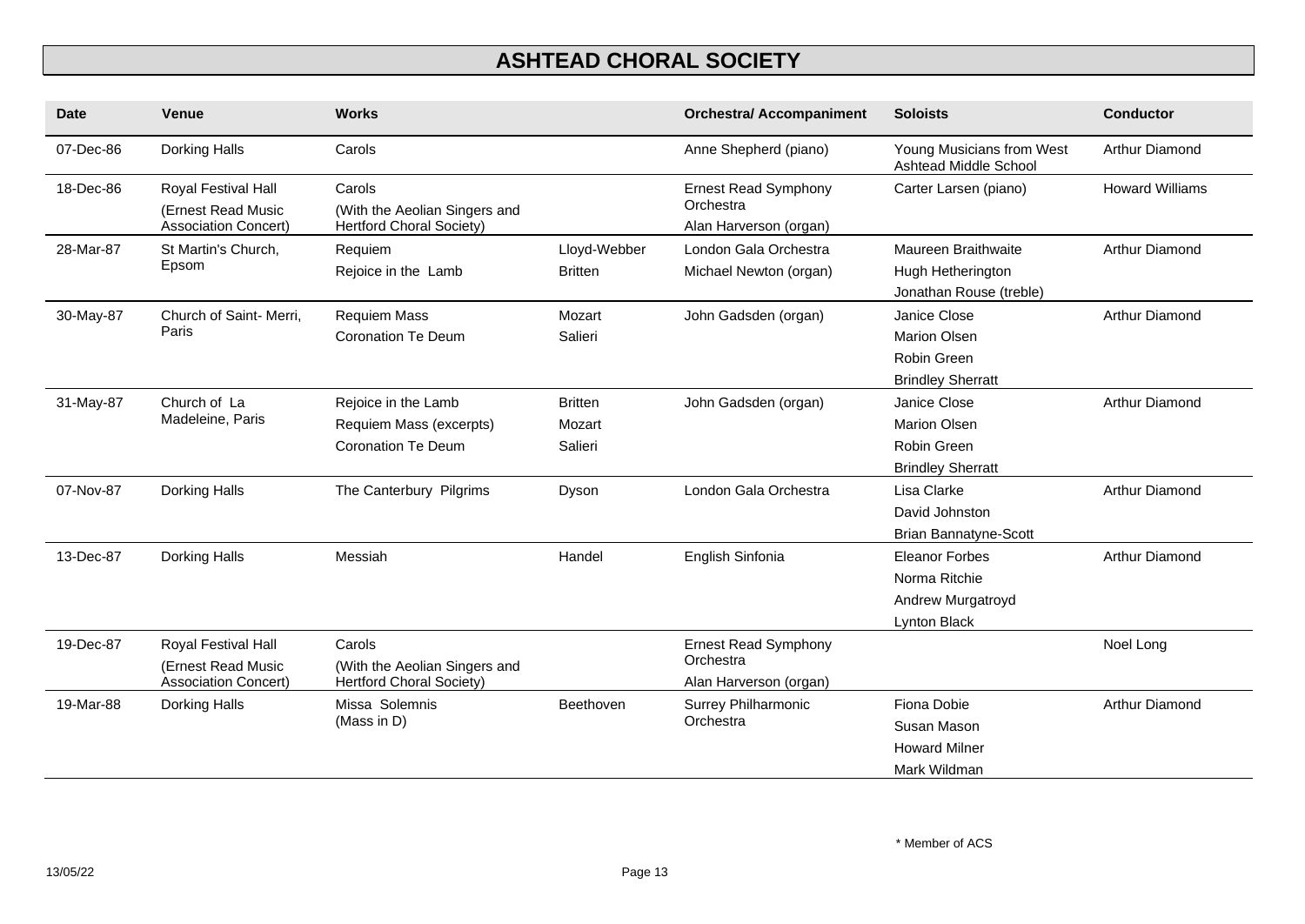| <b>Date</b> | <b>Venue</b>                                                             | <b>Works</b>                                                                                                    |                                                                                | <b>Orchestra/ Accompaniment</b>                                    | <b>Soloists</b>                                                 | <b>Conductor</b>       |
|-------------|--------------------------------------------------------------------------|-----------------------------------------------------------------------------------------------------------------|--------------------------------------------------------------------------------|--------------------------------------------------------------------|-----------------------------------------------------------------|------------------------|
| 21-May-88   | <b>Ashtead Peace</b><br><b>Memorial Hall</b>                             | "A Victorian Evening"<br>Excerpts from The Pirates of<br>Penzance<br>Miscellaneous items by                     | Gilbert &<br>Sullivan                                                          | Anne Shepherd (piano)<br>Paul Dodds (organ)                        | <b>Members</b>                                                  | <b>Arthur Diamond</b>  |
| 25-Sep-88   | Leatherhead Leisure<br>Centre                                            | members<br>"A Gala Night at the Opera" -<br><b>Excerpts from Operas</b>                                         |                                                                                | London Gala Orchestra<br>Presenter - Margaret Hunter               | Fiona Dobie<br><b>Wynford Evans</b>                             | Arthur Diamond         |
| 26-Nov-88   | St John's School<br>Chapel                                               | Requiem<br>The Little Newborn Jesus Child<br>In Terra Pax<br>3 Motets<br><b>Five Mystical Songs</b><br>Litanies | Fauré<br><b>Buxtehude</b><br>Finzi<br>Stanford<br>Vaughan<br>Williams<br>Alain | lan Currer (organ)                                                 | <b>Helen Pritchard</b><br>Claire Lloyd*<br><b>Richard Paul</b>  | Arthur Diamond         |
| 19-Dec-88   | Royal Festival Hall<br>(Ernest Read Music<br><b>Association Concert)</b> | Carols<br>(With the Aeolian Singers and<br><b>Hertford Choral Society)</b>                                      |                                                                                | <b>Ernest Read Symphony</b><br>Orchestra<br>Alan Harverson (organ) |                                                                 | <b>Howard Williams</b> |
| 18-Mar-89   | St Martin's Church,<br>Epsom                                             | The Creation                                                                                                    | Haydn                                                                          | Primavera Chamber<br>Orchestra                                     | Penelope Price-Jones<br>Robin Green<br><b>Brindley Sherratt</b> | Arthur Diamond         |
| 02-Jun-89   | Church of St Germanus,<br>Wesseling, Cologne                             | Requiem (excerpts)<br>In Terra Pax<br>3 Motets<br><b>Five Mystical Songs</b>                                    | Fauré<br>Finzi<br>Stanford<br>Vaughan<br>Williams                              | Mark Elliott-Smith (organ)                                         | <b>Helen Pritchard</b><br>Claire Lloyd*<br><b>Richard Paul</b>  | Arthur Diamond         |
| 03-Jun-89   | Church of St Pantaleon,<br>Cologne                                       | Requiem (excerpts)                                                                                              | Fauré                                                                          | Mark Elliott-Smith (organ)                                         | <b>Helen Pritchard</b><br>Claire Lloyd*<br><b>Richard Paul</b>  | Arthur Diamond         |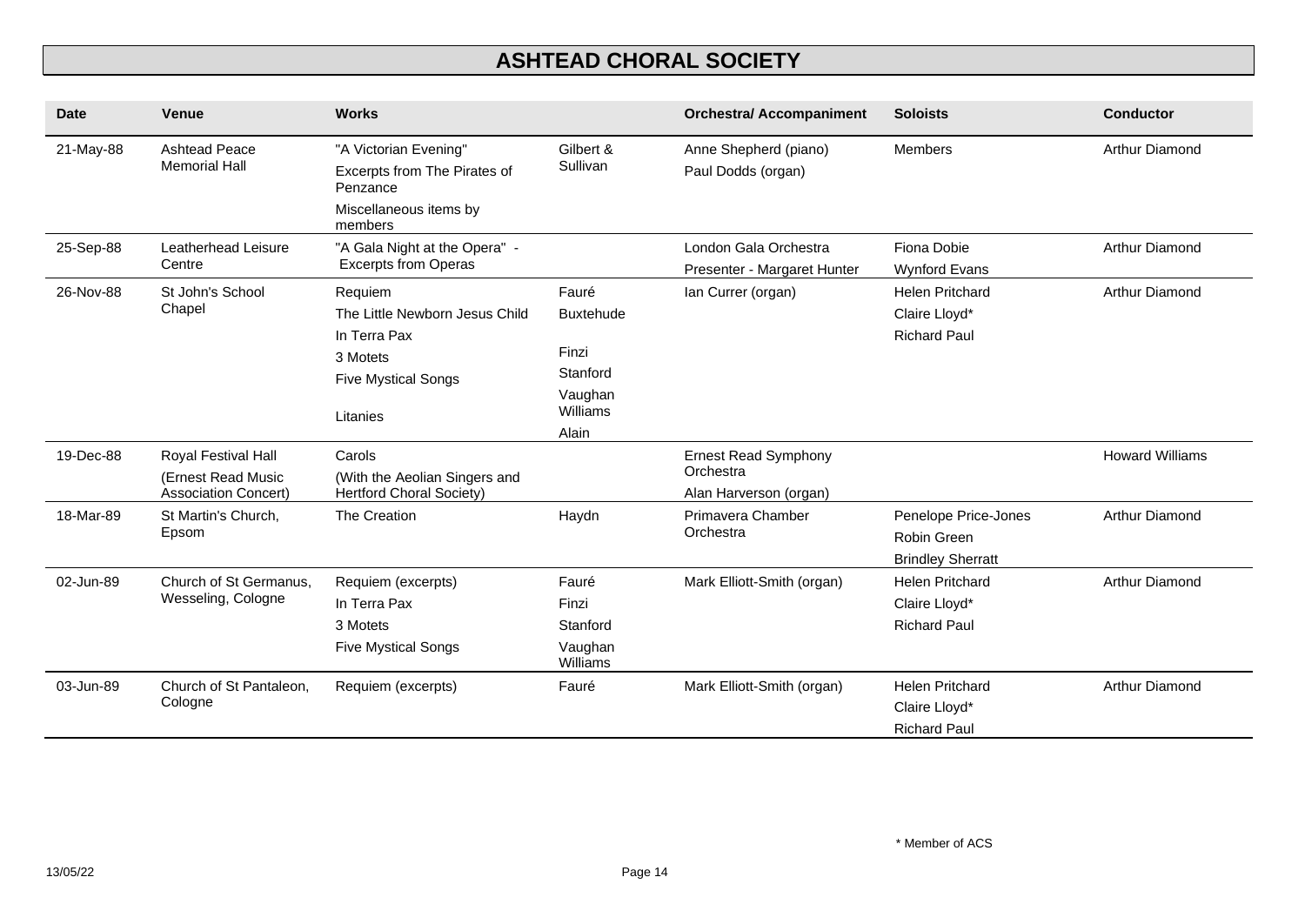| <b>Venue</b>                                                             | <b>Works</b>                                                                                                                                               |                                                   | <b>Orchestra/ Accompaniment</b>                                 | <b>Soloists</b>                                                                             | <b>Conductor</b>       |
|--------------------------------------------------------------------------|------------------------------------------------------------------------------------------------------------------------------------------------------------|---------------------------------------------------|-----------------------------------------------------------------|---------------------------------------------------------------------------------------------|------------------------|
| Abbey of St Nikolaus,<br>Brauweiler,<br>near Cologne                     | Requiem (excerpts)<br>In Terra Pax<br>3 Motets<br><b>Five Mystical Songs</b>                                                                               | Fauré<br>Finzi<br>Stanford<br>Vaughan<br>Williams | Mark Elliott-Smith (organ)                                      | <b>Helen Pritchard</b><br>Claire Lloyd*<br><b>Richard Paul</b>                              | Arthur Diamond         |
| St John's School<br>Chapel                                               | "The Splendour of Venice"<br>Works by:                                                                                                                     | Monteverdi<br>Gabrieli Donato<br>Bassano<br>Croce | London Gabrieli Brass<br>Ensemble<br>Mark Elliott-Smith (organ) |                                                                                             | Arthur Diamond         |
| Royal Festival Hall<br>(Ernest Read Music<br><b>Association Concert)</b> | Carols<br>(With the Aeolian Singers and<br><b>Hertford Choral Society)</b>                                                                                 |                                                   | Ernest Read Symphony<br>Orchestra<br>Alan Harverson (organ)     |                                                                                             | Noel Long              |
| St John's School<br>Chapel                                               | Messiah                                                                                                                                                    | Handel                                            | Primavera Chamber<br>Orchestra                                  | <b>Helen Pritchard</b><br><b>Caroline Stormer</b><br><b>Robert Burt</b><br>Charles Johnston | Arthur Diamond         |
| Dorking Halls                                                            | <b>Belshazzar's Feast</b><br>A Sea Symphony                                                                                                                | Walton<br>Vaughan<br>Williams                     | London Gala Orchestra                                           | Kathleen Livingstone<br><b>Martin Elliott</b>                                               | Arthur Diamond         |
| <b>Ashtead Peace</b><br><b>Memorial Hall</b>                             | Dido and Aeneas<br>Miscellaneous items by<br>members                                                                                                       | Purcell                                           | Anne Shepherd (piano)                                           | Jenevora Williams<br>and Members                                                            | Arthur Diamond         |
| Leatherhead Leisure<br>Centre                                            | "The Best of Bach, Handel and<br>Vivaldi":                                                                                                                 |                                                   | Primavera Chamber<br>Orchestra                                  | <b>Helen Pritchard</b>                                                                      | Arthur Diamond         |
| (Mole Valley Festival<br>of Arts)                                        | Christians be Joyful (Christmas<br>Oratorio)<br>Flocks in Pastures Green<br>Jesu, Joy of Man's Desiring<br>Zadok the Priest<br>Hallelujah Chorus (Messiah) | Bach<br>Handel                                    | Presenter - Margaret Hunter                                     | Kate Jefferies*                                                                             |                        |
|                                                                          |                                                                                                                                                            | Gloria                                            | Vivaldi                                                         |                                                                                             | <b>Margaret Hunter</b> |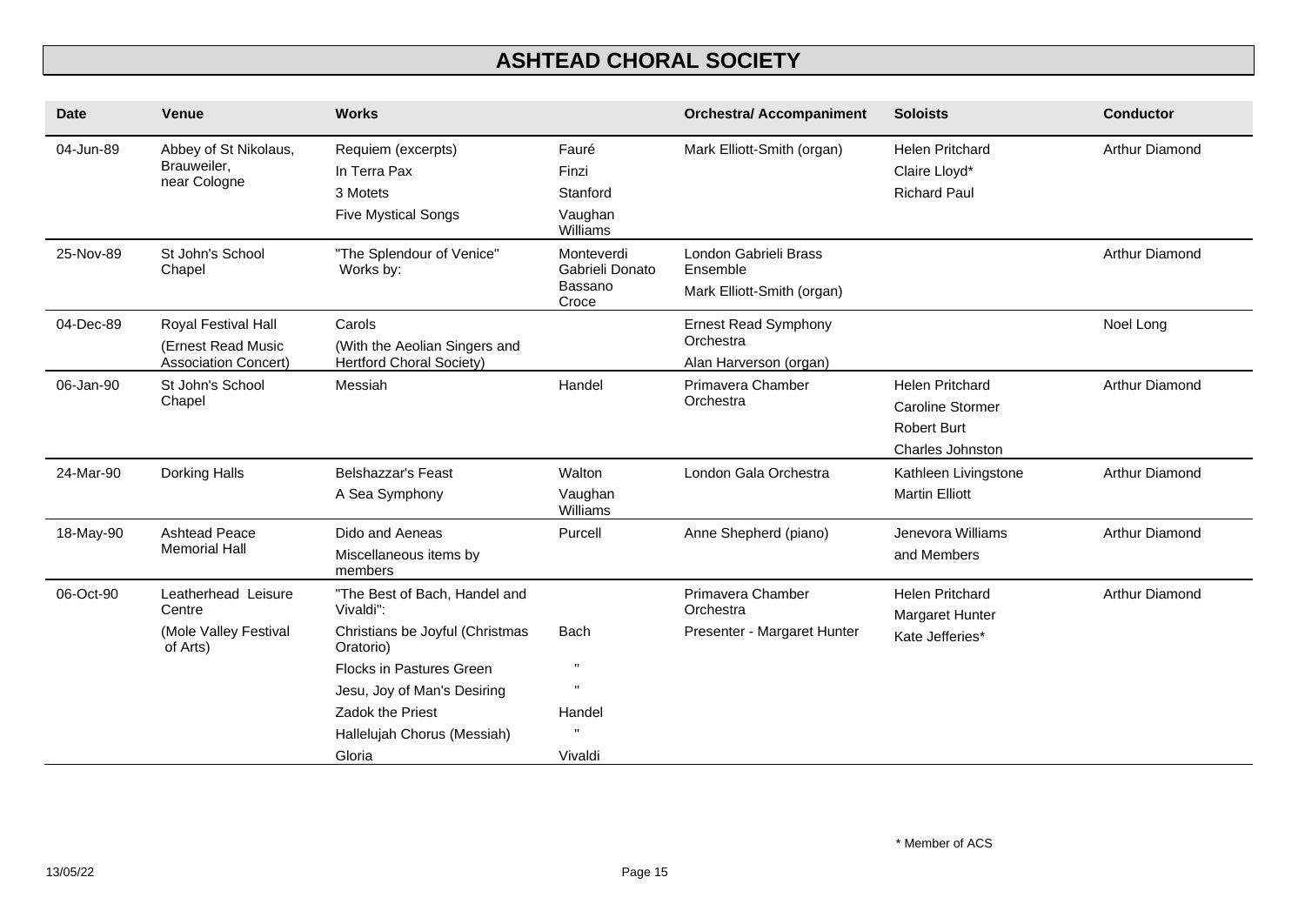| <b>Date</b> | <b>Venue</b>                                                             | <b>Works</b>                                                                                             |                   | <b>Orchestra/ Accompaniment</b>                                    | <b>Soloists</b>                                                                                      | <b>Conductor</b>       |
|-------------|--------------------------------------------------------------------------|----------------------------------------------------------------------------------------------------------|-------------------|--------------------------------------------------------------------|------------------------------------------------------------------------------------------------------|------------------------|
| 04-Nov-90   | Barbican<br>(Ernest Read Music<br><b>Association Concert)</b>            | <b>Excerpts from Operas</b>                                                                              |                   | <b>Ernest Read Symphony</b><br>Orchestra                           | Jenny Holland<br>Anthony Mee                                                                         | <b>Howard Williams</b> |
| 17-Nov-90   | Dorking Halls                                                            | Requiem<br>(In memory of George Pizzey)                                                                  | Verdi             | London Gala Orchestra                                              | Jacquelyn Fugelle<br><b>Marion Olsen</b><br>David Fieldsend<br>Jeremy White                          | Arthur Diamond         |
| 16-Dec-90   | Royal Festival Hall<br>(Ernest Read Music<br><b>Association Concert)</b> | Carols<br>(With the Aeolian Singers,<br>Hertford Choral Society and<br>Hampton School Choral<br>Society) |                   | <b>Ernest Read Symphony</b><br>Orchestra<br>Alan Harverson (organ) |                                                                                                      | Noel Long              |
| 09-Mar-91   | Dorking Halls                                                            | Elijah (Elias)<br>(Sung in German, with St<br>Germanus Chor, Wesseling)                                  | Mendelssohn       | Primavera Chamber<br>Orchestra                                     | <b>Helen Pritchard</b><br>Kathleen Ferguson<br>Hugh Hetherington<br>John Hancorn                     | Arthur Diamond         |
| 31-May-91   | St. Medarduskerk,<br>Wervik                                              | Gloria<br>Mass                                                                                           | Vivaldi<br>Jongen | Michael Newton (organ)                                             | <b>Helen Pritchard</b><br>Kate Jefferies*<br>Christine Tollman*<br>Andrew Diamond*<br>Michael Miles* | Arthur Diamond         |
| 01-Jun-91   | St. Jozefkerk, Kapellen                                                  | As above                                                                                                 | As above          | As above                                                           | As above                                                                                             | As above               |
| 03-Nov-91   | Barbican<br>(Ernest Read Music<br><b>Association Concert)</b>            | Carmina Burana (excerpts)<br>(With Hampton School Choral<br>Society)                                     | Orff              | <b>Ernest Read Symphony</b><br>Orchestra                           |                                                                                                      | <b>Peter Stark</b>     |
| 16-Nov-91   | Dorking Halls                                                            | Ave Verum<br><b>St Cecilia Mass</b>                                                                      | Mozart<br>Haydn   | English Sinfonia                                                   | Mary Plazas<br>Debra Stuart<br>lan Bostridge<br>David Crown                                          | Arthur Diamond         |
| 15-Dec-91   | Royal Festival Hall<br>(Ernest Read Music<br><b>Association Concert)</b> | Carols<br>(With the Aeolian Singers and<br>Hampton School Choral<br>Society)                             |                   | <b>Ernest Read Symphony</b><br>Orchestra<br>Alan Harverson (organ) |                                                                                                      | Noel Long              |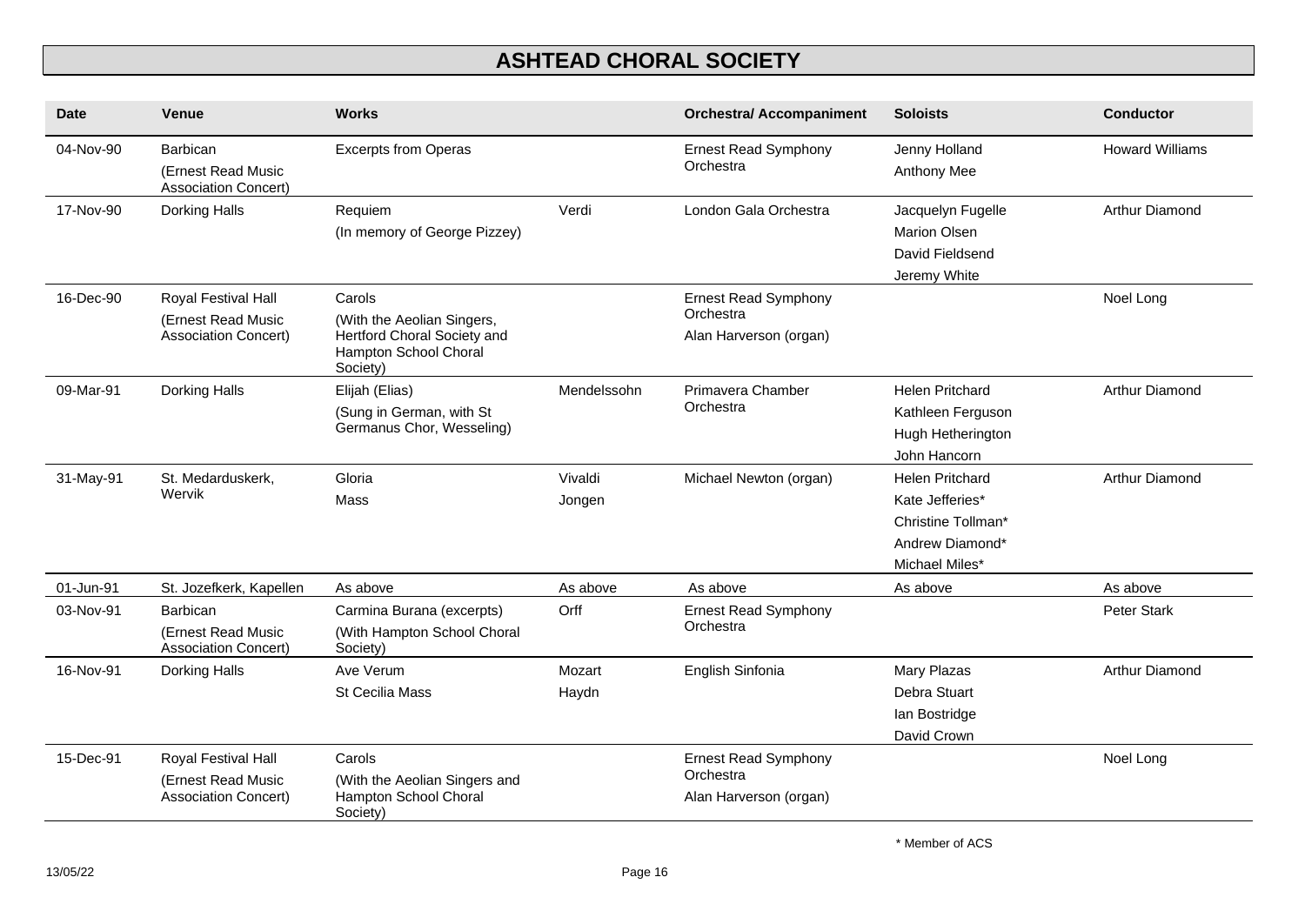| Date      | <b>Venue</b>                                                             | <b>Works</b>                                                                                                              |                                                                 | <b>Orchestra/ Accompaniment</b>                                              | <b>Soloists</b>                                                                                                           | <b>Conductor</b> |
|-----------|--------------------------------------------------------------------------|---------------------------------------------------------------------------------------------------------------------------|-----------------------------------------------------------------|------------------------------------------------------------------------------|---------------------------------------------------------------------------------------------------------------------------|------------------|
| 04-Jan-92 | Dorking Halls                                                            | Messiah                                                                                                                   | Handel                                                          | Surrey Sinfonietta                                                           | <b>Helen Pritchard</b><br><b>Caroline Stormer</b><br><b>Robert Burt</b><br><b>Charles Johnston</b>                        | Arthur Diamond   |
| 21-Mar-92 | St John's School<br>Chapel                                               | Mass<br>Gloria<br><b>Four Motets</b>                                                                                      | Jongen<br>Poulenc<br>Duruflé                                    | Michael Newton (organ)                                                       | Jill-Maria Marsden<br><b>Helen Pritchard</b><br>Christine Tollman*<br>Andrew Diamond*<br>Michael Miles*                   | Arthur Diamond   |
| 16-May-92 | Dorking Halls<br>(Surrey Philharmonic<br>Society Diamond<br>Jubilee)     | Symphony No.9 (Choral)<br>Serenade to Music                                                                               | Beethoven<br>Vaughan<br>Williams                                | Surrey Philharmonic<br>Orchestra<br>With Reigate & Redhill Choral<br>Society | Lola Biagioni<br>Kathleen Smales<br>James Anderson<br><b>Mark Beesley</b>                                                 | Jonathan Butcher |
| 14-Nov-92 | St John's School<br>Chapel                                               | Vesperae de Dominica<br>Gloria a 7 voci<br>Cantata no.4 ("Christ lay in<br>death's dark prison")<br>Symphonia Sacra no.IV | Mozart<br>Monteverdi<br><b>Bach</b><br>Schutz                   | Surrey Sinfonietta<br>Stuart Thompson (organ)                                | Janet Lax<br>Der-Shin Hwang<br>Robert Johnston<br>Laurence Whitehead<br>Jane Searle*<br>Andrew Diamond*<br>Michael Miles* | Arthur Diamond   |
| 11-Dec-92 | Royal Festival Hall<br>(Ernest Read Music<br><b>Association Concert)</b> | Carols<br>(With the Aeolian Singers and<br><b>Hertford Choral Society)</b>                                                |                                                                 | <b>Ernest Read Symphony</b><br>Orchestra<br>Alan Harverson (organ)           |                                                                                                                           | Noel Long        |
| 02-Jan-93 | Dorking Halls                                                            | "A Viennese Night"<br>- works by:                                                                                         | J Strauss I<br>J Strauss II<br>Mozart<br>Schubert<br>and others | London Gala Orchestra<br>Presenter - Margaret Hunter                         | <b>Helen Pritchard</b><br>Wilfred Goddard (clarinet)                                                                      | Arthur Diamond   |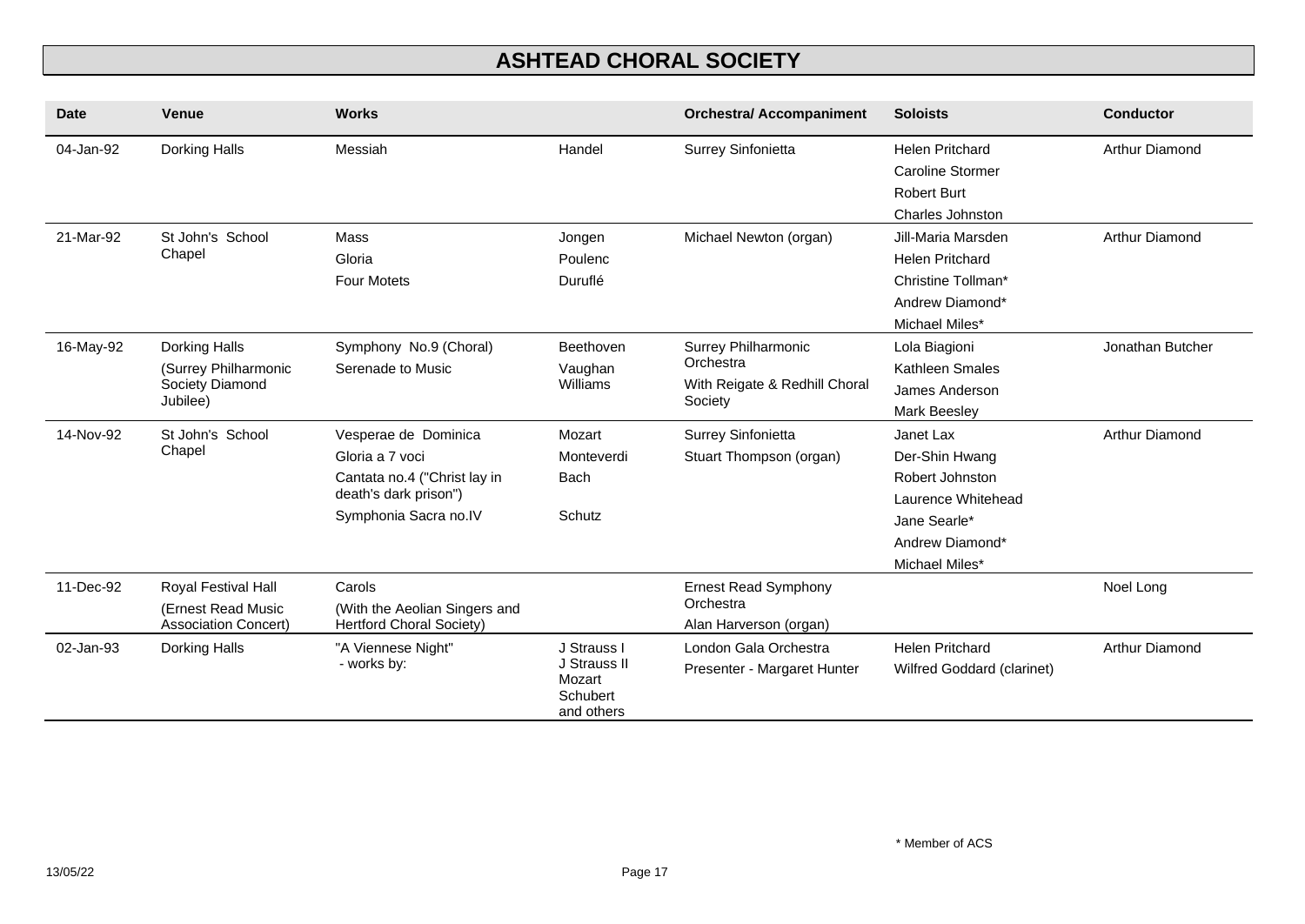| <b>Date</b> | <b>Venue</b>                         | <b>Works</b>                  |             | <b>Orchestra/ Accompaniment</b> | <b>Soloists</b>            | <b>Conductor</b> |
|-------------|--------------------------------------|-------------------------------|-------------|---------------------------------|----------------------------|------------------|
| 27-Mar-93   | Dorking Halls                        | The Apostles                  | Elgar       | London Gala Orchestra           | <b>Helen Pritchard</b>     | Arthur Diamond   |
|             |                                      |                               |             |                                 | <b>Caroline Stormer</b>    |                  |
|             |                                      |                               |             |                                 | David Johnston             |                  |
|             |                                      |                               |             |                                 | <b>Graham Titus</b>        |                  |
|             |                                      |                               |             |                                 | Laurence Whitehead         |                  |
|             |                                      |                               |             |                                 | Martin Robson              |                  |
| 04-Jun-93   | Cathédrale Saint-Pierre              | Gloria a Sette Voci           | Monteverdi. | Stuart Thompson (organ)         | <b>Helen Pritchard</b>     | Arthur Diamond   |
|             | de Lisieux                           | Vesperae de Dominica          | Mozart      |                                 | Jane Searle*               |                  |
|             |                                      | 4 English Motets              |             |                                 | Claire Price*              |                  |
|             |                                      |                               |             |                                 | Kate Jefferies*            |                  |
|             |                                      |                               |             |                                 | Christine Tollman*         |                  |
|             |                                      |                               |             |                                 | Paul Cole*                 |                  |
|             |                                      |                               |             |                                 | Andrew Diamond*            |                  |
|             |                                      |                               |             |                                 | Richard Price*             |                  |
|             |                                      |                               |             |                                 | Winston Fane-Bailey*       |                  |
|             |                                      |                               |             |                                 | Michael Miles*             |                  |
| 05-Jun-93   | Cathédrale Notre Dame<br>de Chartres | As above                      | As above    | As above                        | As above                   | As above         |
| 13-Nov-93   | Dorking Halls                        | Carmina Burana                | Orff        | Anne Shepherd (piano)           | <b>Tertia Sefton-Green</b> | Arthur Diamond   |
|             |                                      | Cantique de Jean Racine       | Fauré       | Samantha Digby (piano)          | Nicholas Dykes             |                  |
|             |                                      | Scaramouche                   | Milhaud     | Oakley Percussion Ensemble      | <b>Adrian Clarke</b>       |                  |
|             |                                      | Shepherd's Calendar           | Hurd        |                                 |                            |                  |
| 06-Dec-93   | Royal Festival Hall                  | Carols                        |             | <b>Ernest Read Symphony</b>     |                            | Noel Long        |
|             | (Ernest Read Music                   | (With the Aeolian Singers and |             | Orchestra                       |                            |                  |
|             | <b>Association Concert)</b>          | Wimbledon Choral Society)     |             | Alan Harverson (organ)          |                            |                  |
| 01-Jan-94   | Dorking Halls                        | Messiah                       | Handel      | City of London Chamber          | Sarah-Jane Dale            | Arthur Diamond   |
|             |                                      |                               |             | Players                         | <b>Eloise Roberts</b>      |                  |
|             |                                      |                               |             |                                 | Wynne Evans                |                  |
|             |                                      |                               |             |                                 | James Bobby                |                  |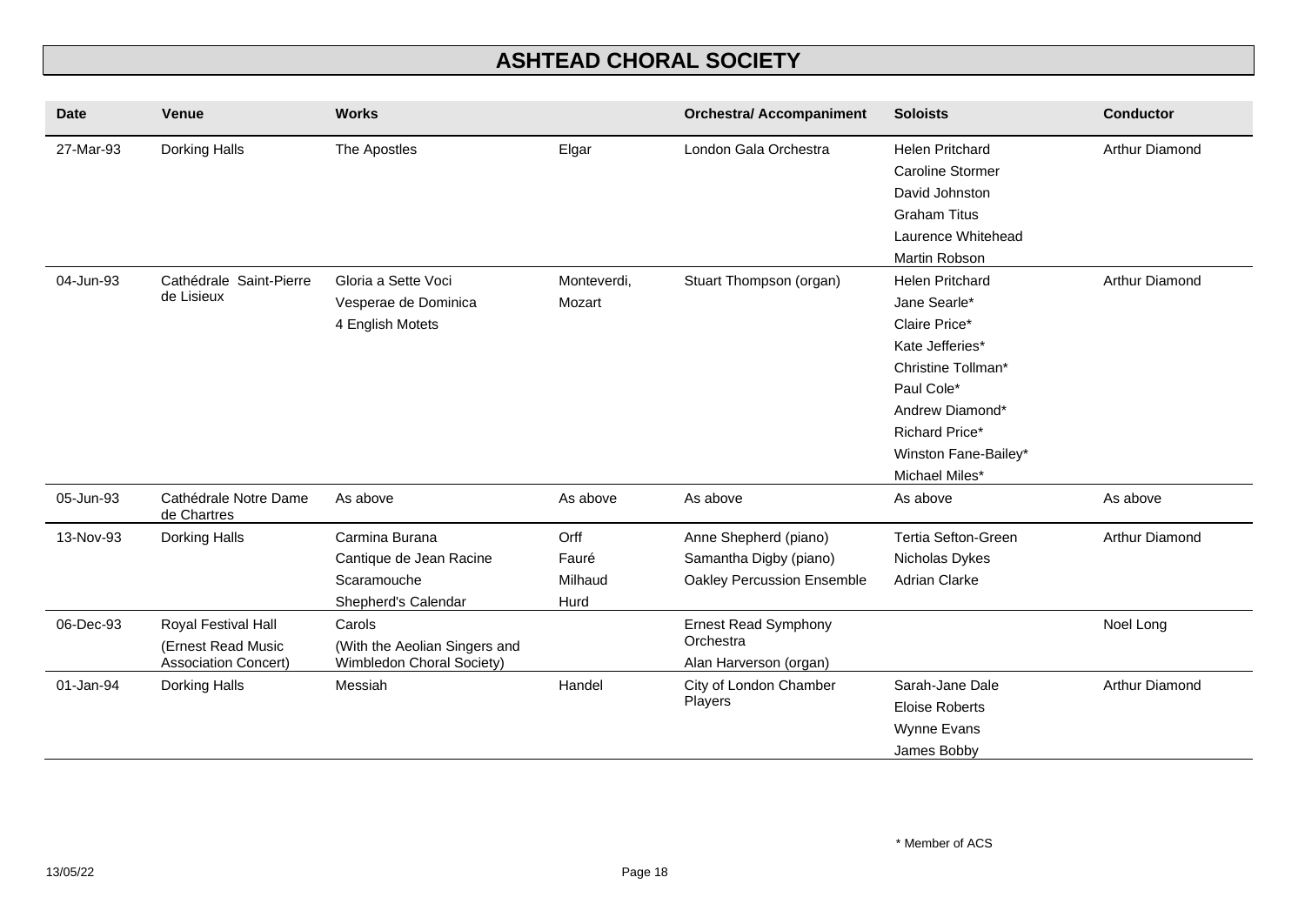| <b>Date</b> | <b>Venue</b>                                      | <b>Works</b>                                            |                                      | <b>Orchestra/ Accompaniment</b>   | <b>Soloists</b>                                    | <b>Conductor</b>             |
|-------------|---------------------------------------------------|---------------------------------------------------------|--------------------------------------|-----------------------------------|----------------------------------------------------|------------------------------|
| 13-Feb-94   | Barbican                                          | "The Opera Experience" -<br><b>Excerpts from Operas</b> |                                      | Ernest Read Symphony<br>Orchestra | Alison Higham-Bell                                 | <b>Peter Stark</b>           |
|             | (Ernest Read Music<br><b>Association Concert)</b> |                                                         |                                      |                                   | <b>Helen Pritchard</b><br><b>Richard Braebrook</b> | <b>Arthur Diamond</b>        |
| 12-Mar-94   | Dorking Halls                                     | Mass in C                                               | Beethoven                            | Hanover Band                      | <b>Helen Pritchard</b>                             | Arthur Diamond               |
|             |                                                   |                                                         |                                      |                                   | Janet Shell                                        |                              |
|             |                                                   |                                                         |                                      |                                   | lan Bostridge                                      |                              |
|             |                                                   |                                                         |                                      |                                   | <b>Brindley Sherratt</b>                           |                              |
| 10-Jun-94   | <b>Ashtead Peace</b><br><b>Memorial Hall</b>      | "Music for a Summer Evening"                            | Vocal and<br>instrumental<br>variety |                                   | Members of the Society                             | Arthur Diamond<br>Paul Dodds |
| 19-Nov-94   | Dorking Halls                                     | Ave Verum                                               | Mozart                               | Surrey Sinfonietta                | Janet Fairlie                                      | Arthur Diamond               |
|             |                                                   | <b>Great Mass in C Minor</b>                            |                                      |                                   | Kate Woolveridge                                   |                              |
|             |                                                   | <b>Stabat Mater</b>                                     | Bononcini                            |                                   | Angus Davidson                                     |                              |
|             |                                                   |                                                         |                                      |                                   | <b>Robert Burt</b>                                 |                              |
|             |                                                   |                                                         |                                      |                                   | <b>Charles Johnston</b>                            |                              |
| 07-Jan-95   | Dorking Halls                                     | New Year Gala Concert                                   |                                      | London Gala Orchestra             | <b>Helen Pritchard</b>                             | Arthur Diamond               |
|             |                                                   |                                                         |                                      | Presenter - Margaret Hunter       | Jeffrey Stewart                                    |                              |
| 18-Mar-95   | Dorking Halls                                     | <b>Stabat Mater</b>                                     | Dvorak                               | London Gala Orchestra             | <b>Helen Pritchard</b>                             | Arthur Diamond               |
|             |                                                   | <b>Psalmus Hungaricus</b>                               | Kodaly                               |                                   | <b>Caroline Stormer</b>                            |                              |
|             |                                                   |                                                         |                                      |                                   | Philip Doghan                                      |                              |
|             |                                                   |                                                         |                                      |                                   | <b>Robert Neale</b>                                |                              |
| 27-May-95   | <b>Guildford Cathedral</b>                        | Requiem                                                 | Duruflé                              | Surrey Philharmonic               | Kathleen Smales                                    | Arthur Diamond               |
|             | (NFMS Diamond Jubilee                             | Dieu Parmi Nous                                         | Messiaen                             | Orchestra                         | Peter Coulson                                      | Jonathon Butcher             |
|             | Concert)                                          | Symphony No. 3                                          | Saint-Saens                          |                                   | Andrew Millington (organ)                          |                              |
| 18-Nov-95   | St Martin of Tours                                | Theresienmesse                                          | Haydn                                | Carl Jackson (organist)           | Fiona Dobie                                        | <b>Arthur Diamond</b>        |
| Epsom       |                                                   | Te Deum                                                 | <b>Bruckner</b>                      |                                   | Susannah Self                                      |                              |
|             |                                                   | Prelude & Fugue in D                                    | Schmidt                              |                                   | David Fieldsend                                    |                              |
|             |                                                   |                                                         |                                      |                                   | Wei Kiat Ong                                       |                              |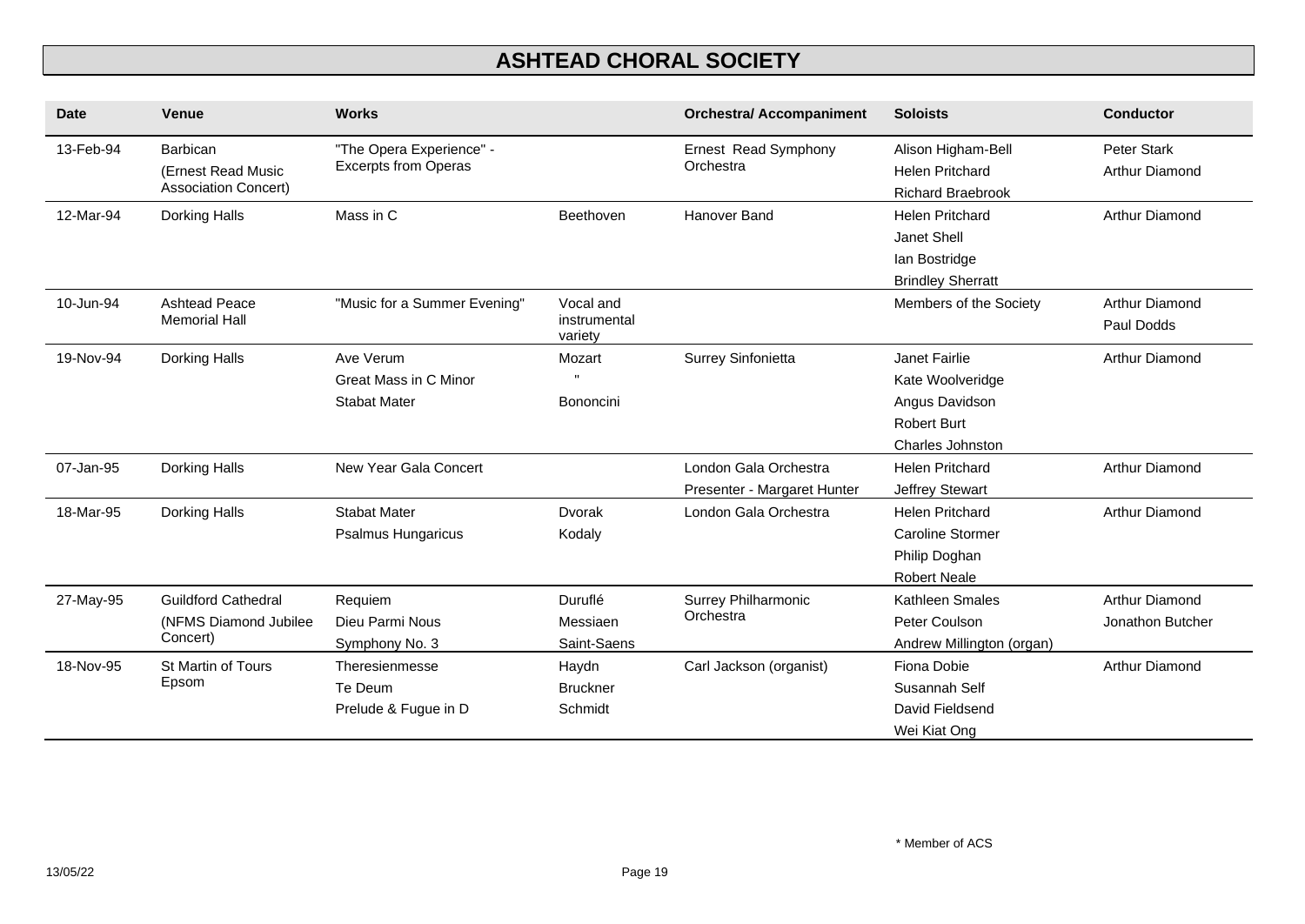| <b>Date</b>              | <b>Venue</b>                                 | <b>Works</b>                                               |                                           | <b>Orchestra/ Accompaniment</b>            | <b>Soloists</b>                                                                                    | <b>Conductor</b>                   |
|--------------------------|----------------------------------------------|------------------------------------------------------------|-------------------------------------------|--------------------------------------------|----------------------------------------------------------------------------------------------------|------------------------------------|
| 06-Jan-96                | St Martin of Tours<br>Epsom                  | Christmas Oratorio                                         | <b>Bach</b>                               | City of London Chamber<br>Players          | Janet Coxwell<br>Robin Blaze<br>Philip Cave<br>Robert McDonall                                     | Arthur Diamond                     |
| 16-Mar-96                | St Martin of Tours<br>Epsom                  | Requiem                                                    | Verdi                                     | London Gala Orchestra                      | <b>Helen Pritchard</b><br>Kate McCarney<br><b>Garth Bardsley</b><br>Paul Hudson                    | Arthur Diamond                     |
| 31-May-96                | Cathedrale St Pierre de<br><b>Beauvais</b>   | Cantique de Jean Racine<br>Theresienmesse<br>Gloria        | Fauré<br>Haydn<br>Poulenc                 | Stuart Thompson (organ)                    | <b>Helen Pritchard</b><br>Jane Searle*<br>Kate Jefferies*<br><b>Martin Corry</b><br>Richard Price* | Arthur Diamond<br>Paul Dodds       |
| 01-Jun-96                | Cathedrale Notre Dame<br>de Reims            | As above                                                   | As above                                  | As above                                   | As above                                                                                           | As above                           |
| 16-Nov-96                | St George's Church<br>Ashtead                | For St Cecilia<br>Song of St Francis<br>Gloria<br>Litanies | Finzi<br><b>Blake</b><br>Poulenc<br>Alain | Carl Jackson (organ)                       | <b>Helen Pritchard</b><br><b>Robert Burt</b>                                                       | Arthur Diamond                     |
| 04-Jan-97                | St Martin's Church<br>Dorking                | Messiah                                                    | Handel                                    | City of London Chamber<br>Players          | Janet Coxwell<br><b>Mark Chambers</b><br>James Gilchrist<br>Paul Robinson                          | Arthur Diamond                     |
| 26-Apr-97                | Dorking Halls                                | The Kingdom<br>(In memory of Judy Williams)                | Elgar                                     | <b>Guildford Philharmonic</b><br>Orchestra | <b>Helen Pritchard</b><br><b>Jeffrey Stewart</b><br>Kate Woolveridge<br>Philip Lloyd-Evans         | Arthur Diamond                     |
| 13-Jun-97 /<br>14-Jun-97 | <b>Ashtead Peace</b><br><b>Memorial Hall</b> | "At the End of the Pier"                                   | Music and light<br>entertainment          |                                            | Members of the Society                                                                             | Paul Dodds<br><b>Michael Miles</b> |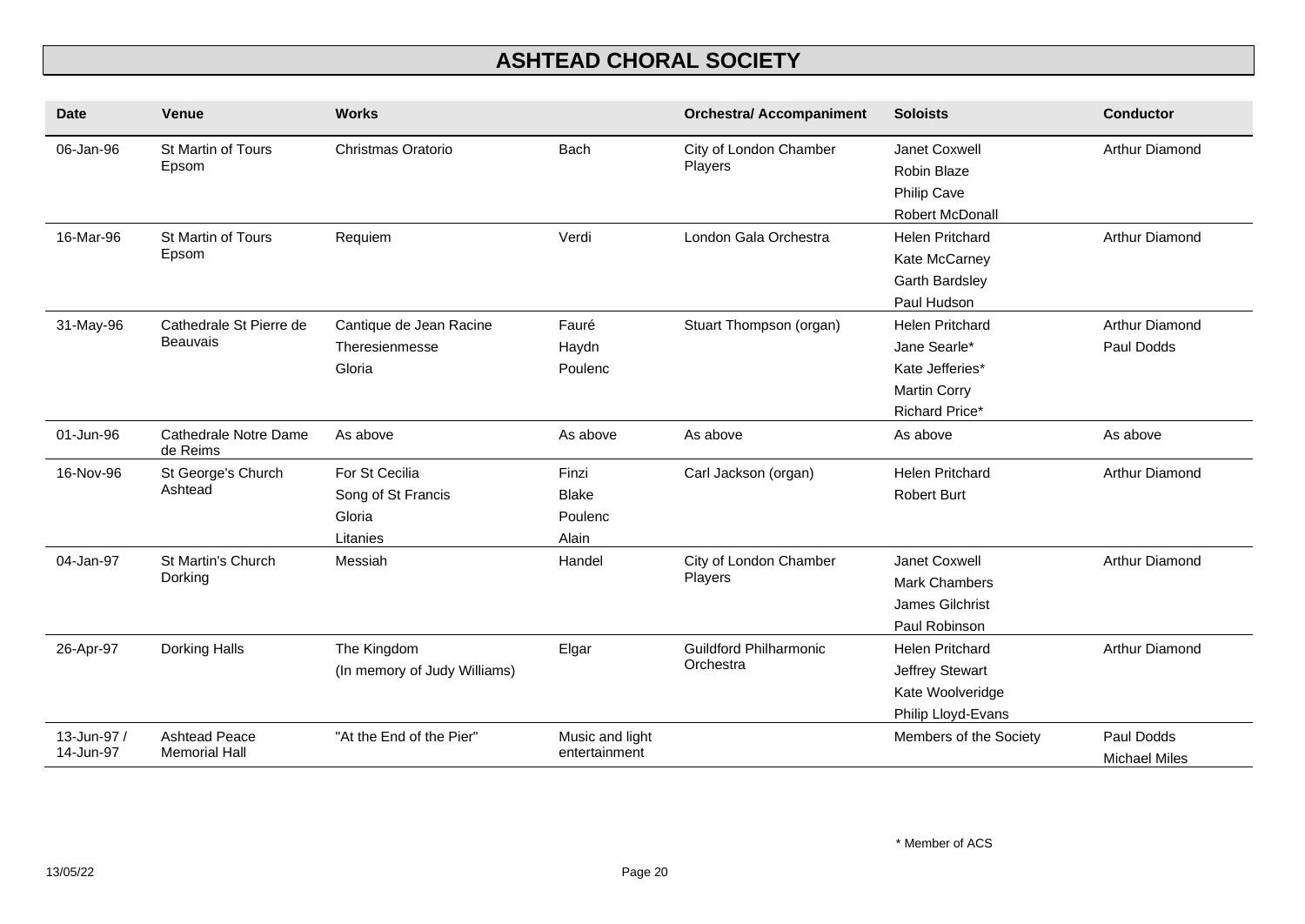| <b>Date</b> | <b>Venue</b>                    | <b>Works</b>                                                                                                       |                                              | <b>Orchestra/ Accompaniment</b>                                  | <b>Soloists</b>                                                                                | <b>Conductor</b>      |
|-------------|---------------------------------|--------------------------------------------------------------------------------------------------------------------|----------------------------------------------|------------------------------------------------------------------|------------------------------------------------------------------------------------------------|-----------------------|
| 22-Nov-97   | Dorking Halls                   | Arrival of the Queen of Sheba<br>Dixit Dominus (No.1)<br>Canon and Gigue<br>Violin Concerto in A min<br>Magnificat | Handel<br>Pachelbel<br>Bach<br>Pergolesi     | City of London Chamber<br>Players<br>Brian Lloyd Wilson (violin) | Janet Lax<br>Jane Searle*<br>James Huw Jeffries<br>Robert Johnston<br><b>Giles Davies</b>      | Arthur Diamond        |
| 10-Jan-98   | Dorking Halls                   | St Cecilia Mass<br>"New Year Gala Concert" -<br>a variety of opera choruses,<br>solo and orchestral pieces         | Scarlatti                                    | London Gala Orchestra<br>Presenter - Margaret Hunter             | <b>Helen Pritchard</b><br>Jane Searle*<br>Jeffrey Stewart                                      | Arthur Diamond        |
| 21-Mar-98   | Dorking Halls                   | Elijah                                                                                                             | Mendelssohn                                  | London Gala Orchestra                                            | <b>Helen Pritchard</b><br>Kate McCarney<br><b>Michael Hart-Davies</b><br><b>Robert Poulton</b> | Arthur Diamond        |
| 29-May-98   | L'Eglise St Pierre, Caen        | <b>St Cecilia Mass</b>                                                                                             | Scarlatti                                    | Stuart Thompson (organ)                                          | <b>Helen Pritchard</b><br>Jane Searle*<br>Kate Jefferies*<br>Roger Bacon*<br>Richard Bacon*    | Arthur Diamond        |
|             |                                 | Magnificat                                                                                                         | Pergolesi                                    | Stuart Thompson (organ)                                          | Christine Tolman*<br>Jane Smith*<br>Claire Price*<br><b>Richard Price*</b>                     | <b>Arthur Diamond</b> |
|             |                                 | Ave Verum<br>Hear my prayer, O Lord<br>Beati Quorum Via<br>The Lord bless you and keep<br>you                      | <b>Byrd</b><br>Purcell<br>Stanford<br>Rutter | Stuart Thompson (organ)                                          |                                                                                                | Paul Dodds            |
| 30-May-98   | L'Eglise de St Aubin sur<br>Mer |                                                                                                                    |                                              | Programme as above                                               |                                                                                                |                       |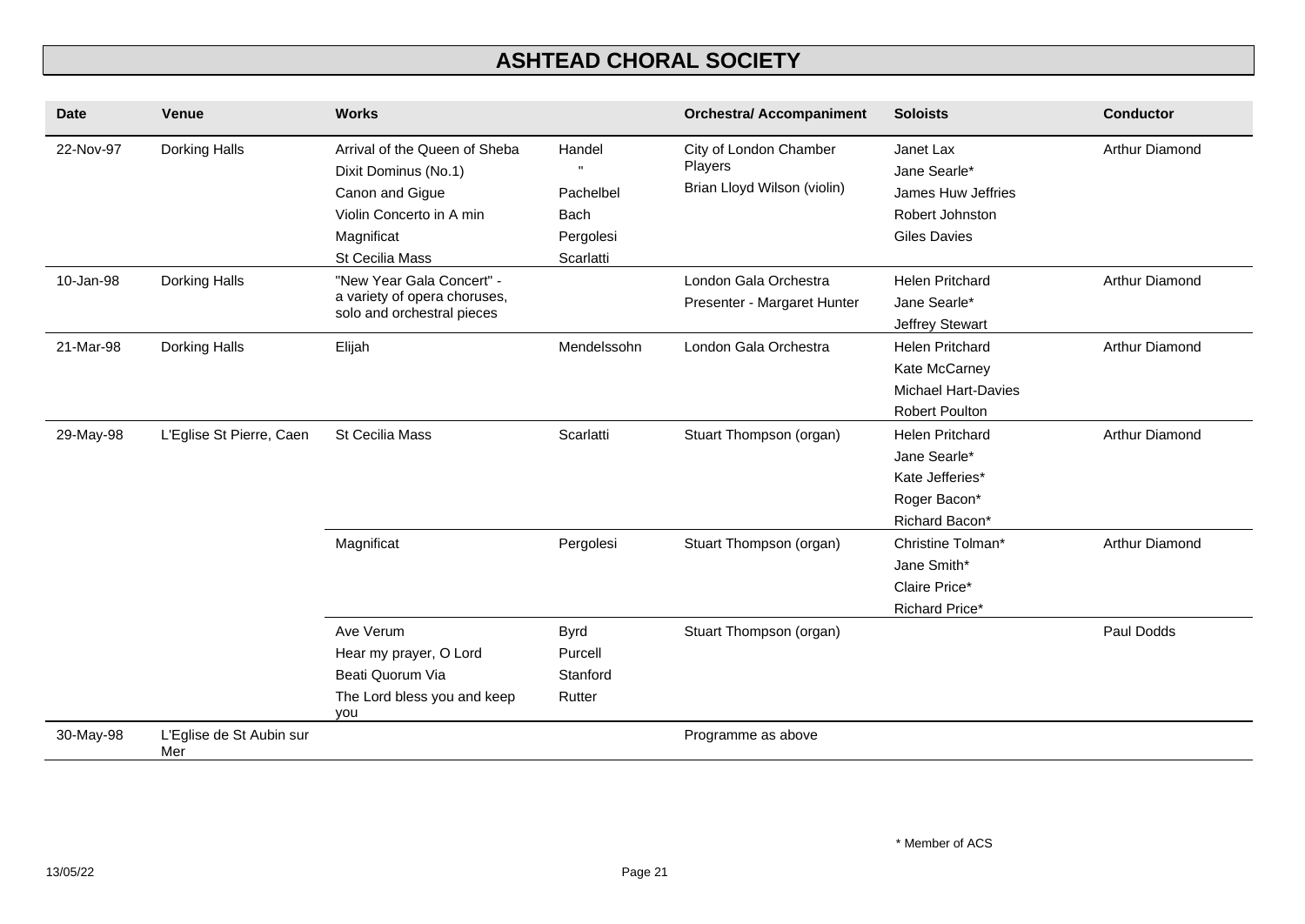| <b>Date</b>              | <b>Venue</b>                                 | <b>Works</b>                                                                                                                                                                                                                            |                                  | <b>Orchestra/ Accompaniment</b>                    | <b>Soloists</b>                                                                             | <b>Conductor</b>                   |
|--------------------------|----------------------------------------------|-----------------------------------------------------------------------------------------------------------------------------------------------------------------------------------------------------------------------------------------|----------------------------------|----------------------------------------------------|---------------------------------------------------------------------------------------------|------------------------------------|
| 14-Nov-98                | Dorking Halls                                | Toward the Unknown Region<br>Overture - The Wasps<br>A Sea Symphony                                                                                                                                                                     | Vaughan<br>Williams              | London Gala Orchestra                              | <b>Helen Pritchard</b><br>Gavin Carr                                                        | Paul Dodds                         |
| 19-Dec-98                | St Martin's Church,<br>Dorking               | A Christmas Celebration                                                                                                                                                                                                                 |                                  | <b>Thames Brass</b><br>Andrew Prior (organ)        |                                                                                             | Paul Dodds                         |
| 20-Mar-99                | Dorking Halls                                | Requiem                                                                                                                                                                                                                                 | Dvorak                           | London Gala Orchestra                              | <b>Helen Pritchard</b><br>Ariane Prussner<br><b>Craig Downes</b><br>Paul Keohane            | Paul Dodds                         |
| 21-May-99 /<br>22-May-99 | <b>Ashtead Peace</b><br><b>Memorial Hall</b> | "Around the World in 80<br>Minutes"                                                                                                                                                                                                     | Music and light<br>entertainment |                                                    | Members of the Society                                                                      | Paul Dodds<br><b>Michael Miles</b> |
| 27-Sep-99                | <b>Ashtead Peace</b><br><b>Memorial Hall</b> | Hiawatha's Wedding Feast<br>("Come and Sing")                                                                                                                                                                                           | Coleridge-Taylor                 | Anne Shepherd (piano)<br>Helen Pritchard (piano)   | Roger Bacon*                                                                                | Paul Dodds                         |
| 13-Nov-99                | Dorking Halls                                | Mass in B Minor                                                                                                                                                                                                                         | <b>Bach</b>                      | City of London Chamber<br>Players                  | <b>Helen Pritchard</b><br>Katharine Fuge<br>David Gould<br>Andrew Carwood<br>Simon Birchall | Paul Dodds                         |
| 22-Jan-00                | Dorking Halls                                | "50 <sup>th</sup> Anniversary Gala Concert"<br>A variety of opera choruses,<br>solo and orchestral pieces<br>The Ashtead Psalms<br>(ACS 50 <sup>th</sup> Anniversary<br>Commission) with City of<br>London Freemen's School<br>singers. | Robert<br>Steadman               | London Gala Orchestra                              | <b>Helen Pritchard</b><br>Jeffrey Stewart                                                   | Paul Dodds                         |
| 01-Apr-00                | Dorking Halls                                | The Dream of Gerontius<br>(50 <sup>th</sup> Anniversary of the first<br>concert given by ACS)                                                                                                                                           | Elgar                            | Orchestra of the City of<br>London Chamber Players | Margaret McDonald<br>Robert Johnson<br>Jeremy White                                         | Paul Dodds                         |
| 09-Jun-00                | <b>Ashtead Peace</b><br><b>Memorial Hall</b> | The Gondoliers                                                                                                                                                                                                                          | Gilbert &<br>Sullivan            | Anne Shepherd (piano)                              | Members of the Society                                                                      | Paul Dodds                         |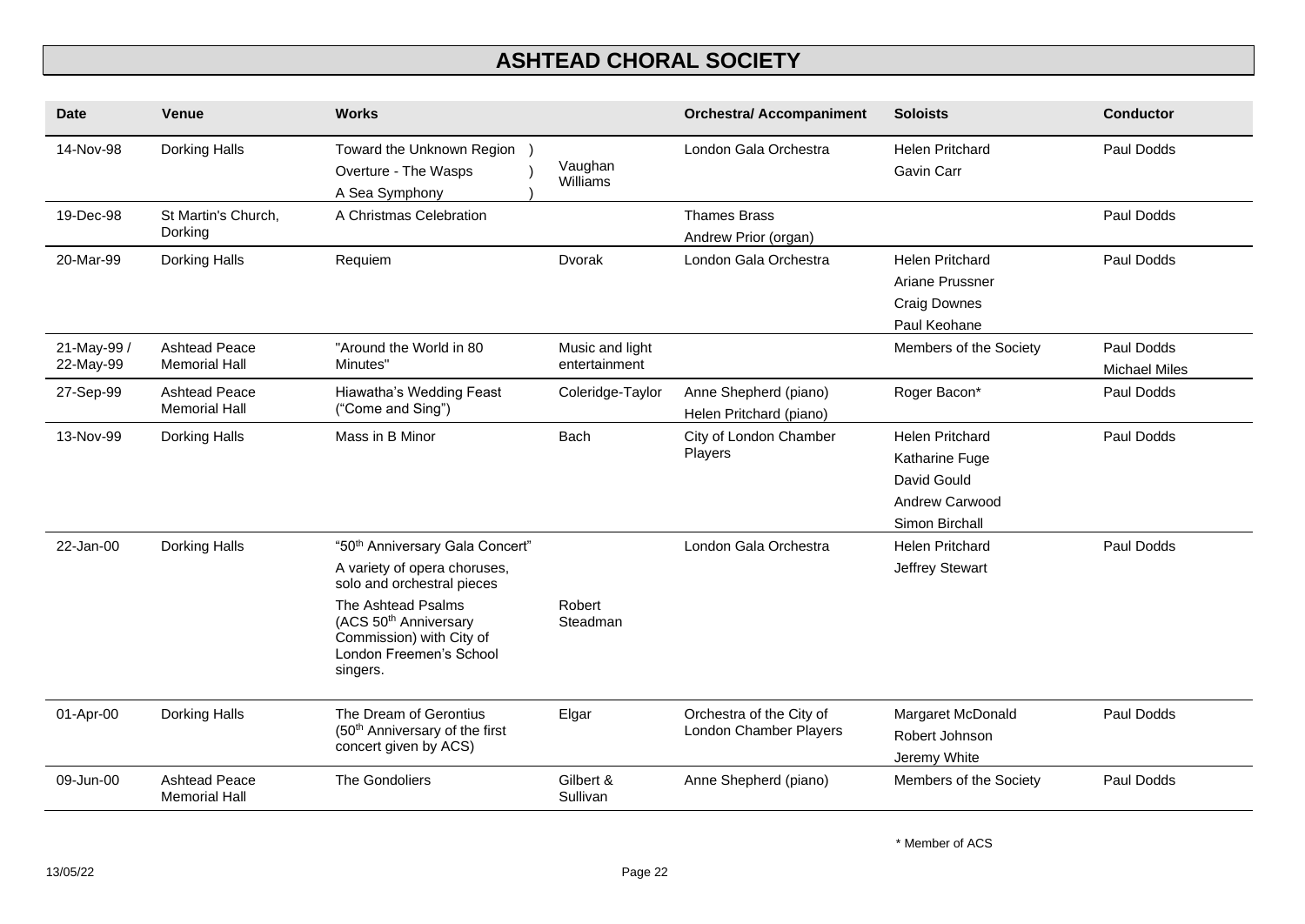| <b>Date</b>              | Venue                                                                                     | <b>Works</b>                                                           |                              | <b>Orchestra/ Accompaniment</b> | <b>Soloists</b>                                                                     | <b>Conductor</b> |
|--------------------------|-------------------------------------------------------------------------------------------|------------------------------------------------------------------------|------------------------------|---------------------------------|-------------------------------------------------------------------------------------|------------------|
| 11-Nov-00                | Dorking Halls                                                                             | War Requiem                                                            | Benjamin Britten             | London Gala Orchestra           | <b>Helen Pritchard</b><br>Mark Wilde<br>Gavin Carr                                  | Paul Dodds       |
| 13-Jan-01                | St Martin's Church<br>Dorking                                                             | Messiah                                                                | Handel                       | Richard Coulson (organ)         | Alexandria Rigazzi-Tarling<br>Rachel Lloyd<br><b>Adrian Dwyer</b><br>Joao Fernandes | Paul Dodds       |
| 17-Mar-01                | Dorking Halls                                                                             | "Mainly Mozart"<br>Solemn Vespers<br>Requiem<br>Salzburg Symphony No 3 | Mozart                       | <b>London Concertante</b>       | <b>Helen Pritchard</b><br>Louise Mott<br>Colin Lee<br>Simon Kirkbride               | Paul Dodds       |
| 01-Jun-01                | St Nicholas Church<br>Old Town Square<br>Prague                                           | Mass in D<br><b>Ashtead Psalms</b><br>excerpts<br>Requiem              | Dvorak<br>Steadman<br>Mozart | Andrew Storey (organ)           | <b>Helen Pritchard</b><br>Claire Price*<br>Roger Bacon*<br><b>Richard Price*</b>    | Paul Dodds       |
| 02-Jun-01                | Kladruby Monastery<br><b>Czech Republic</b>                                               | As above                                                               | As above                     | As above                        | As above                                                                            | As above         |
| 17-Nov-01                | Dorking Halls                                                                             | The Creation                                                           | Haydn                        | London Concertante              | Linda Gerrard<br>Joseph Cornwell<br>Simon Kirkbride                                 | Paul Dodds       |
| 23-Feb-02                | Dorking Halls<br>(Dorking Concertgoers<br>Society - William Walton<br>Centenary Festival) | Overture Scapino<br>Viola Concerto<br>Belshazzar's Feast               | Walton                       | Royal Philharmonic Orchestra    | Konstantin Boyarsky (viola)<br>Gavin Carr                                           | Paul Dodds       |
| 27-Apr-02                | Dorking Halls                                                                             | Requiem                                                                | Verdi                        | London Gala Orchestra           | <b>Helen Pritchard</b><br>Louise Mott<br><b>Richard Coxon</b><br><b>Keel Watson</b> | Paul Dodds       |
| 28-Jun-02 /<br>29-Jun-02 | <b>Ashtead Peace</b><br><b>Memorial Hall</b>                                              | The Pirates of Penzance                                                | Gilbert &<br>Sullivan        | Anne Shepherd (piano)           | Members of the Society                                                              | Paul Dodds       |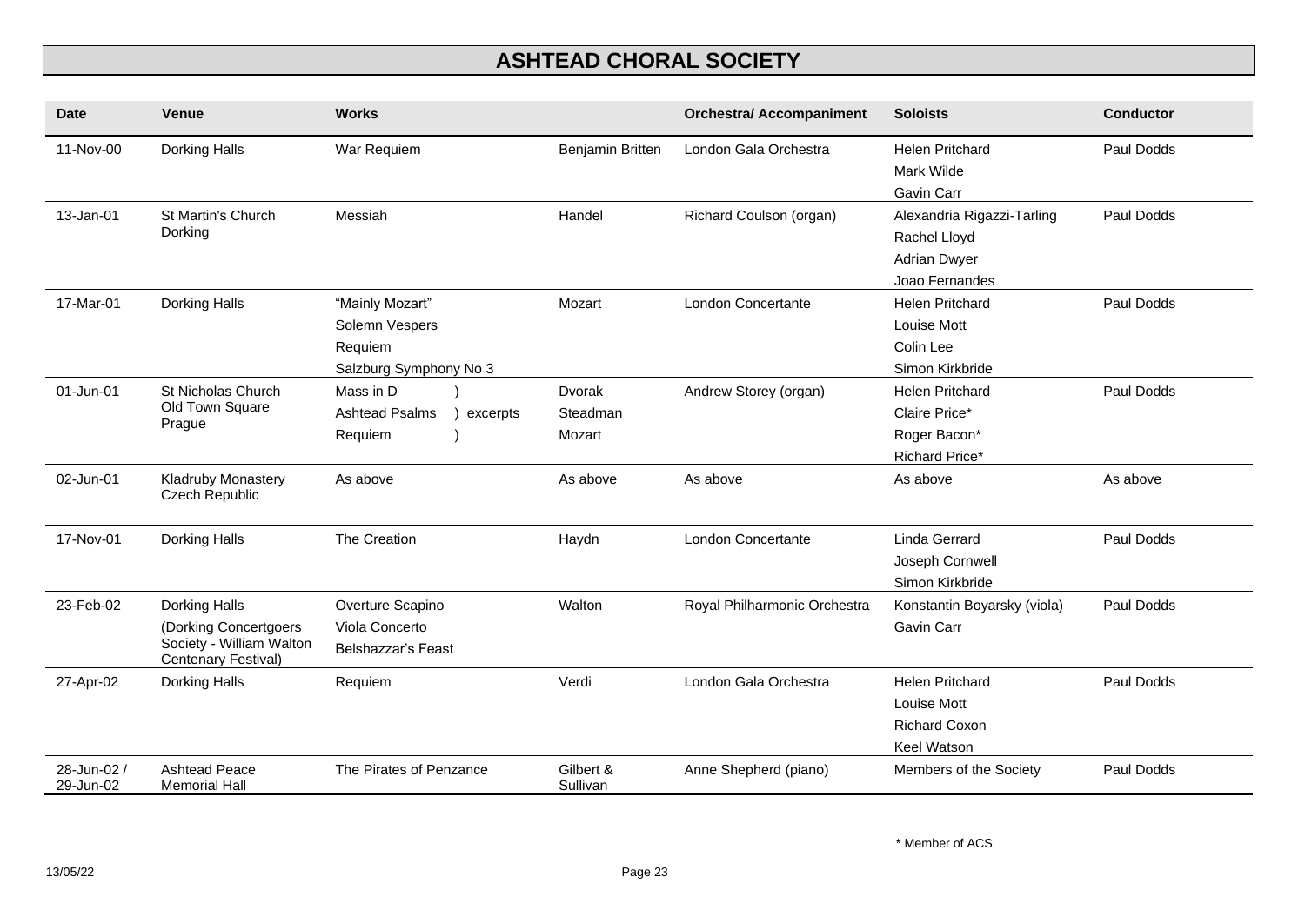| <b>Date</b>  | <b>Venue</b>                                                                                                                                                       | <b>Works</b>                                                                                                                                                                                                          |                                                                             | <b>Orchestra/ Accompaniment</b>                                | <b>Soloists</b>                                                                                          | <b>Conductor</b> |
|--------------|--------------------------------------------------------------------------------------------------------------------------------------------------------------------|-----------------------------------------------------------------------------------------------------------------------------------------------------------------------------------------------------------------------|-----------------------------------------------------------------------------|----------------------------------------------------------------|----------------------------------------------------------------------------------------------------------|------------------|
| 09-Nov-02    | Dorking Halls                                                                                                                                                      | "Bach & Sons"<br>Magnificat<br>Concerto for Oboe & Violin<br>Cantata No. 140 (Wachet Auf)<br>Magnificat                                                                                                               | J C Bach<br>J S Bach<br>J S Bach<br>C P E Bach                              | London Concertante<br>(leader Adam Summerhayes)                | <b>Helen Pritchard</b><br>Kathryn Turpin<br>Richard Edgar-Wilson<br>Gavin Carr<br>Vanessa Britten (oboe) | Paul Dodds       |
| 07-Dec-02    | Dorking Halls<br>Mole Valley Chairman's<br><b>Charity Carol Concert</b><br>(with St Joseph's RC<br>Primary School and<br><b>Surrey County</b><br>Children's Choir) | Carols and songs for<br>Christmas                                                                                                                                                                                     | Various                                                                     | Anne Shepherd (piano)<br>Surrey County Youth Wind<br>Orchestra | Clare Eggington                                                                                          | Paul Dodds       |
| $01$ -Feb-03 | Dorking Halls                                                                                                                                                      | The Kingdom                                                                                                                                                                                                           | Elgar                                                                       | London Gala Orchestra<br>(leader John Bradbury)                | <b>Helen Pritchard</b><br><b>Hyacinth Nicholls</b><br><b>Richard Coxon</b><br>Paul Keohone               | Paul Dodds       |
| 05-Apr-03    | St Martin's Church<br>Dorking                                                                                                                                      | "East meets West"<br><b>Totus Tuus</b><br>Concerto in G (organ interlude)<br>Agnus Dei<br>Sunday Music (organ interlude)<br><b>Five Negro Spirituals</b><br>(from 'A Child of our Time')<br>Vespers (sung in Russian) | Gorecki<br>J S Bach<br>Barber<br>Petr Eben<br><b>Tippett</b><br>Rachmaninov | Andrew Storey (organ)                                          | Claire Price*<br>Teresa Whalley*<br>Roger Bacon*<br><b>Richard Price*</b>                                | Paul Dodds       |
| 29-May-03    | Santa Maria dei Ricci<br>Church,<br>Florence, Italy                                                                                                                | Magnificat<br>Toccata (organ interlude)<br>Gloria                                                                                                                                                                     | Cimarosa<br><b>Bossi</b><br>Vivaldi                                         | Andrew Storey (organ)                                          | <b>Helen Pritchard</b><br>Claire Price*<br>Lesley Clarke*                                                | Paul Dodds       |
| 30-May-03    | Santa Maria Assunta<br>Church.<br>Montecatini, Italy                                                                                                               | As above                                                                                                                                                                                                              | As above                                                                    | As above                                                       | As above                                                                                                 | As above         |
| 31-May-03    | Pisa Cathedral, Italy                                                                                                                                              | As above (extracts)                                                                                                                                                                                                   | As above                                                                    | As above                                                       | As above                                                                                                 | As above         |
| 31-May-03    | San Francesco Church,<br>Forte dei Marmi, Italy                                                                                                                    | As above                                                                                                                                                                                                              | As above                                                                    | As above                                                       | As above                                                                                                 | As above         |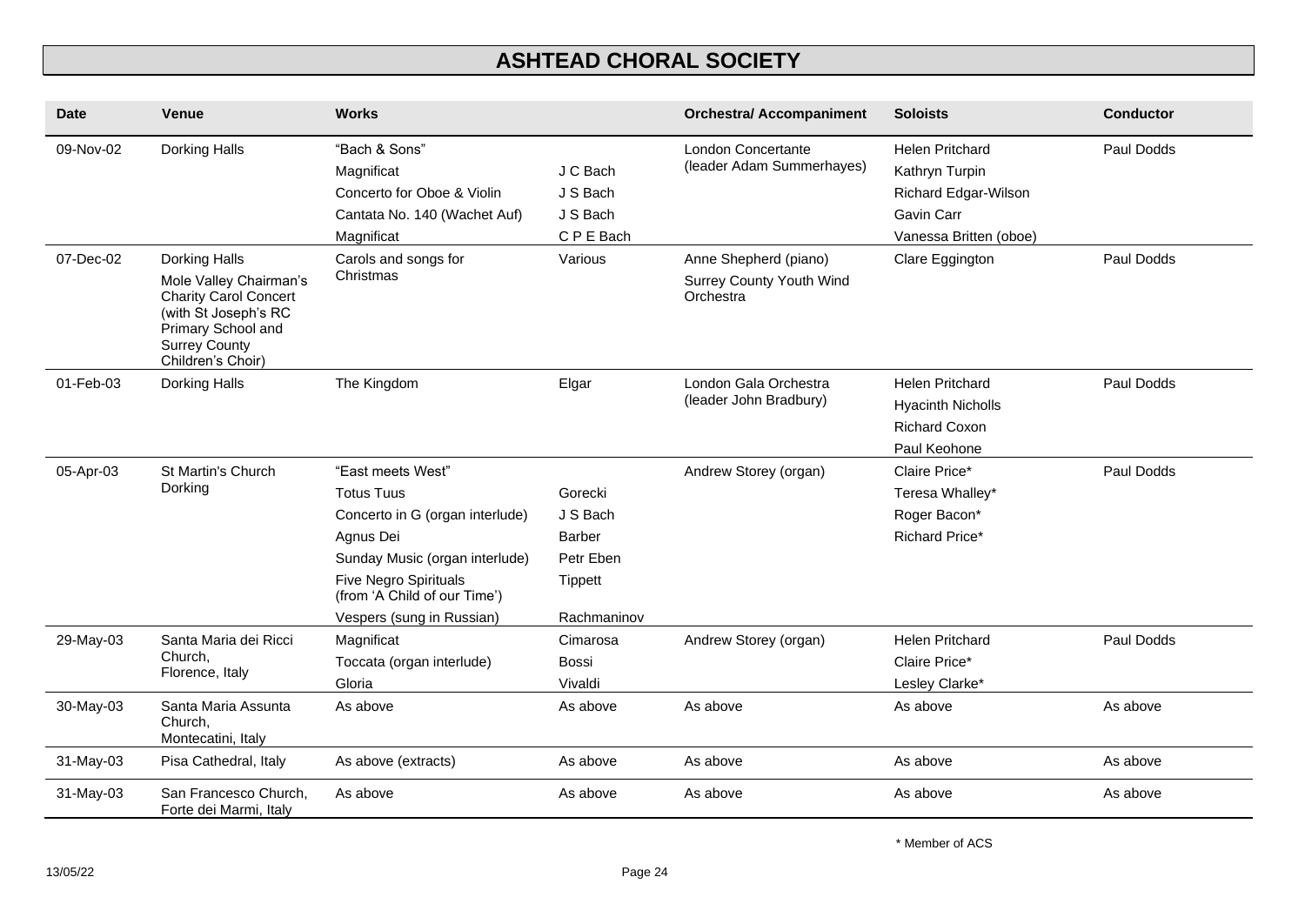| <b>Date</b> | Venue                         | <b>Works</b>                                                                                                                        |                                                                        | <b>Orchestra/ Accompaniment</b>                              | <b>Soloists</b>                                                                                                            | <b>Conductor</b> |
|-------------|-------------------------------|-------------------------------------------------------------------------------------------------------------------------------------|------------------------------------------------------------------------|--------------------------------------------------------------|----------------------------------------------------------------------------------------------------------------------------|------------------|
| 29-Nov-03   | Dorking Halls                 | Messa di Gloria<br><b>Stabat Mater</b>                                                                                              | Puccini<br>Rossini                                                     | London Gala Orchestra                                        | Olivia Keen<br>Elizabeth Sikora<br>Philip Slane<br><b>Keel Watson</b>                                                      | Paul Dodds       |
| 31-Jan-04   | St Martin's Church<br>Dorking | Psalmfest<br><b>Toccata Giocoso</b><br>organ<br>Crown Imperial<br>interlude<br>Requiem                                              | Rutter<br>{ Matthias<br><b>Walton</b><br>Rutter                        | Andrew Storey (organ)<br>Young musicians from Mole<br>Valley | Henry Braime (treble)                                                                                                      | Paul Dodds       |
| 03-Apr-04   | Dorking Halls                 | Vesperae de Dominica<br>Andante Cantabile<br>(for solo cello & strings)<br><b>Nelson Mass</b>                                       | Mozart<br>Tchaikovsky<br>Haydn                                         | London Concertante (guest<br>leader Matthew Scrivenor)       | <b>Helen Pritchard</b><br><b>Alison Kettlewell</b><br>David Maxwell Anderson<br>Stephen Holloway<br>Chris Grist (cello)    | Paul Dodds       |
| 12-Jun-04   | St George's Church<br>Ashtead | "Early One Morning"<br>A celebration of British folk<br>music, including individual<br>contributions and choral<br>arrangements by: | Vaughan Williams,<br>Rutter, Willcocks,<br>Holst and<br>Percy Grainger | Anne Shepherd (piano)                                        | Members of the Society                                                                                                     | Paul Dodds       |
| 20-Nov-04   | St Martin's Church<br>Dorking | Mass<br><b>Quatre Motets</b><br>Requiem                                                                                             | Jongen<br>Duruflé<br>Fauré                                             | Andrew Storey (organ)                                        | Claire Price*<br>Richard Price*                                                                                            | Paul Dodds       |
| 15-Jan-05   | Dorking Halls                 | "Romantic Classics"<br>Piano Concerto in A Minor<br><b>Orchestral Overtures</b><br>Opera Choruses                                   | Grieg<br>Glinka, Strauss<br>Verdi, Bizet,<br><b>Borodin</b>            | London Gala Orchestra                                        | Kyung-Won Lee (piano)                                                                                                      | Paul Dodds       |
| 30-Apr-05   | Dorking Halls                 | St John Passion                                                                                                                     | J S Bach                                                               | London Concertante (guest<br>leader Matthew Scrivenor)       | Richard Edgar-Wilson<br>João Fernandes<br><b>Helen Pritchard</b><br>David Gould<br><b>Philip Sheffield</b><br>Franck Lopez | Paul Dodds       |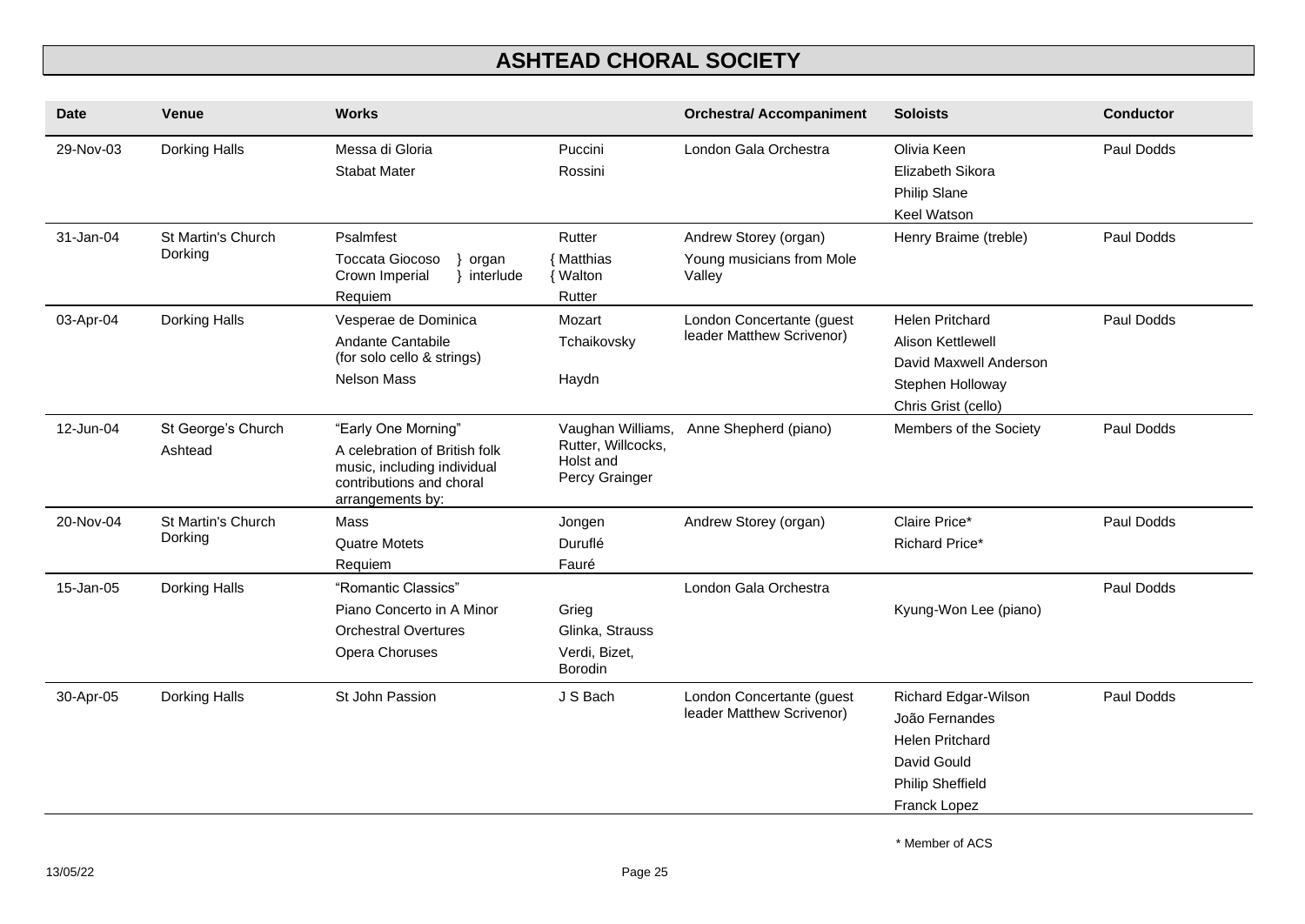| <b>Date</b>                       | <b>Venue</b>                         | <b>Works</b>                                               |                 | <b>Orchestra/ Accompaniment</b>               | <b>Soloists</b>           | <b>Conductor</b> |
|-----------------------------------|--------------------------------------|------------------------------------------------------------|-----------------|-----------------------------------------------|---------------------------|------------------|
| 02-Jun-05<br>St Michael's Church, |                                      | Kleine Orgelmesse                                          | Haydn           | Andrew Storey (organ)                         | <b>Helen Pritchard</b>    | Paul Dodds       |
|                                   | Mondsee, Austria                     | Chorales from St John Passion                              | J S Bach        |                                               |                           |                  |
|                                   |                                      | Thou Knowest Lord the Secrets<br>of our Hearts             | Purcell         |                                               |                           |                  |
|                                   |                                      | Ave Verum                                                  | Mozart          |                                               |                           |                  |
|                                   |                                      | Locus Iste                                                 | <b>Bruckner</b> |                                               |                           |                  |
|                                   |                                      | Ave Verum                                                  | Elgar           |                                               |                           |                  |
|                                   |                                      | <b>Gaelic Blessing</b>                                     | Rutter          |                                               |                           |                  |
|                                   |                                      | God be in my Head                                          | Rutter          |                                               |                           |                  |
|                                   |                                      | Requiem                                                    | Fauré           |                                               |                           |                  |
| 03-Jun-05                         | Kirche Aigen, Salzburg,<br>Austria   | As above                                                   | As above        | As above                                      | As above                  | As above         |
| 04-Jun-05                         | Stiftskirche, Matsee,<br>Austria     | As above                                                   | As above        | As above                                      | As above                  | As above         |
| 05-Jun-05                         | Stiftskirche, Tittmoning,<br>Germany | As above<br>(excluding Requiem)                            | As above        | As above                                      | As above                  | As above         |
| 26-Nov-05                         | Dorking Halls                        | Elijah                                                     | Mendelssohn     | London Gala Orchestra                         | Sally Harrison            | Paul Dodds       |
|                                   |                                      |                                                            |                 | (leader Daniel Bhattachaya)                   | Alison Kettlewell         |                  |
|                                   |                                      |                                                            |                 |                                               | <b>Gardar Thor Cortes</b> |                  |
|                                   |                                      |                                                            |                 |                                               | Riccardo Simonetti        |                  |
| 28-Jan-06                         | Dorking Halls                        | The Armed Man-<br>A Mass for Peace                         | Jenkins         | Andrew Storey (organ)<br>Lee Butler (Trumpet) | <b>Helen Pritchard</b>    | Paul Dodds       |
|                                   |                                      | Kleine Orgelmesse                                          | Haydn           | Chris Hurn (Cello)                            |                           |                  |
|                                   |                                      | 7 Arie con Tromba Sole                                     | Scarlatti       | Ruth Chappell (flute)                         |                           |                  |
| 01-Apr-06                         | Dorking Halls                        | Mass in C Major (Coronation)                               | Mozart          | London Concertante                            | Nicki Kennedy             | Paul Dodds       |
|                                   |                                      | Serenade for Strings in G                                  |                 | (leader Roger Huckle)                         | Catrin Johnsson           |                  |
|                                   |                                      | ("Eine Kleine Natchtmusik")                                | $\epsilon$      |                                               | Joseph Cornwell           |                  |
|                                   |                                      | Mass in C Minor                                            |                 |                                               | Martin Robson             |                  |
| 17-Jun-06                         | St George's Christian                | An Evening in America                                      | Various         | Anne Shepherd (piano)                         | Members of the Society    | Paul Dodds       |
|                                   | Centre, Ashtead                      | A concert of transatlantic music<br>for a summer's evening |                 |                                               |                           |                  |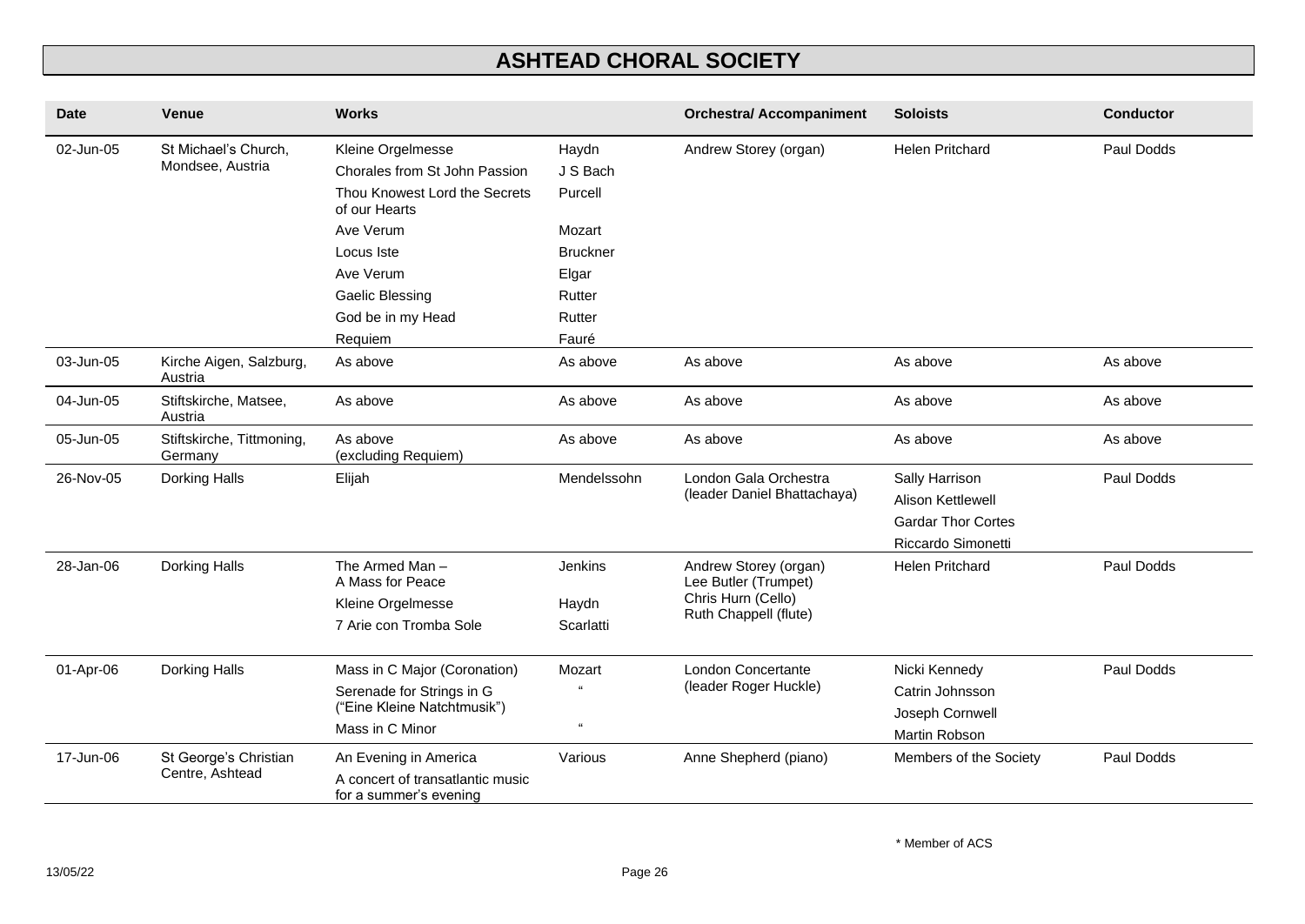| <b>Date</b> | <b>Venue</b>                                                | <b>Works</b>                                                                                                                                                             |                                                                           | <b>Orchestra/ Accompaniment</b>  | <b>Soloists</b>                                                                             | <b>Conductor</b> |
|-------------|-------------------------------------------------------------|--------------------------------------------------------------------------------------------------------------------------------------------------------------------------|---------------------------------------------------------------------------|----------------------------------|---------------------------------------------------------------------------------------------|------------------|
| 28-Oct-06   | Dorking Halls                                               | Messiah                                                                                                                                                                  | Handel                                                                    | <b>London Concertante</b>        | <b>Helen Pritchard</b><br><b>Catherine King</b><br>Joseph Cornwell<br><b>Roland Davitt</b>  | Paul Dodds       |
| 27-Jan-07   | St Martin of Tours<br>Epsom                                 | <b>British Choral Classics</b><br>Antiphon<br><b>Blest Pair of Sirens</b><br>I was Glad<br>Justorum Animae<br>Beati Quorum Via<br>Te Deum<br>Song for Athene<br>Jubilate | Vaughan<br>Williams<br>Parry<br>Stanford<br>Rutter<br>Tavener<br>Chilcott | Andrew Storey<br>(organ & piano) | Holly Ashby*                                                                                | Paul Dodds       |
| 28-Apr-07   | Dorking Halls                                               | Requiem                                                                                                                                                                  | Verdi                                                                     | <b>London Concertante</b>        | <b>Helen Pritchard</b><br><b>Alison Kettlewell</b><br>John Upperton<br><b>Martin Robson</b> | Paul Dodds       |
| 31-May-07   | Chiesa San Michele ai<br>Servi, Vicenza, Italy              | Mass in C (Coronation)<br>Magnificat<br>Justorum Animae<br>Beati Quorum Via<br>Hear My Prayer                                                                            | Mozart<br>Pergolesi<br>Stanford<br>Mendelssohn                            | <b>Andrew Storey</b><br>(organ)  | <b>Helen Pritchard</b><br>Elisabeth Storey*<br>Geoffrey Knight*<br>Winston Fane-Bailey*     | Paul Dodds       |
| 01-Jun-07   | Chiesa San Nicolo e<br>Severo, Bardolino, Italy             | As above                                                                                                                                                                 | As above                                                                  | As above                         | As above                                                                                    | As above         |
| 02-Jun-07   | Chiesa Sant' Anastasia,<br>Verona, Italy                    | As above                                                                                                                                                                 | As above                                                                  | As above                         | As above                                                                                    | As above         |
| 03-Jun-07   | Chiesa San Georgio,<br>Briada, Verona, Italy<br>(Sung Mass) | Magnificat - Sicut Erat in<br>Principio<br>Ave Maria<br>Justorum Animae                                                                                                  | Pergolesi<br>Elgar<br>Stanford                                            | As above                         | As above                                                                                    | As above         |
|             |                                                             | <b>Gaelic Blessing</b>                                                                                                                                                   | Rutter                                                                    |                                  |                                                                                             |                  |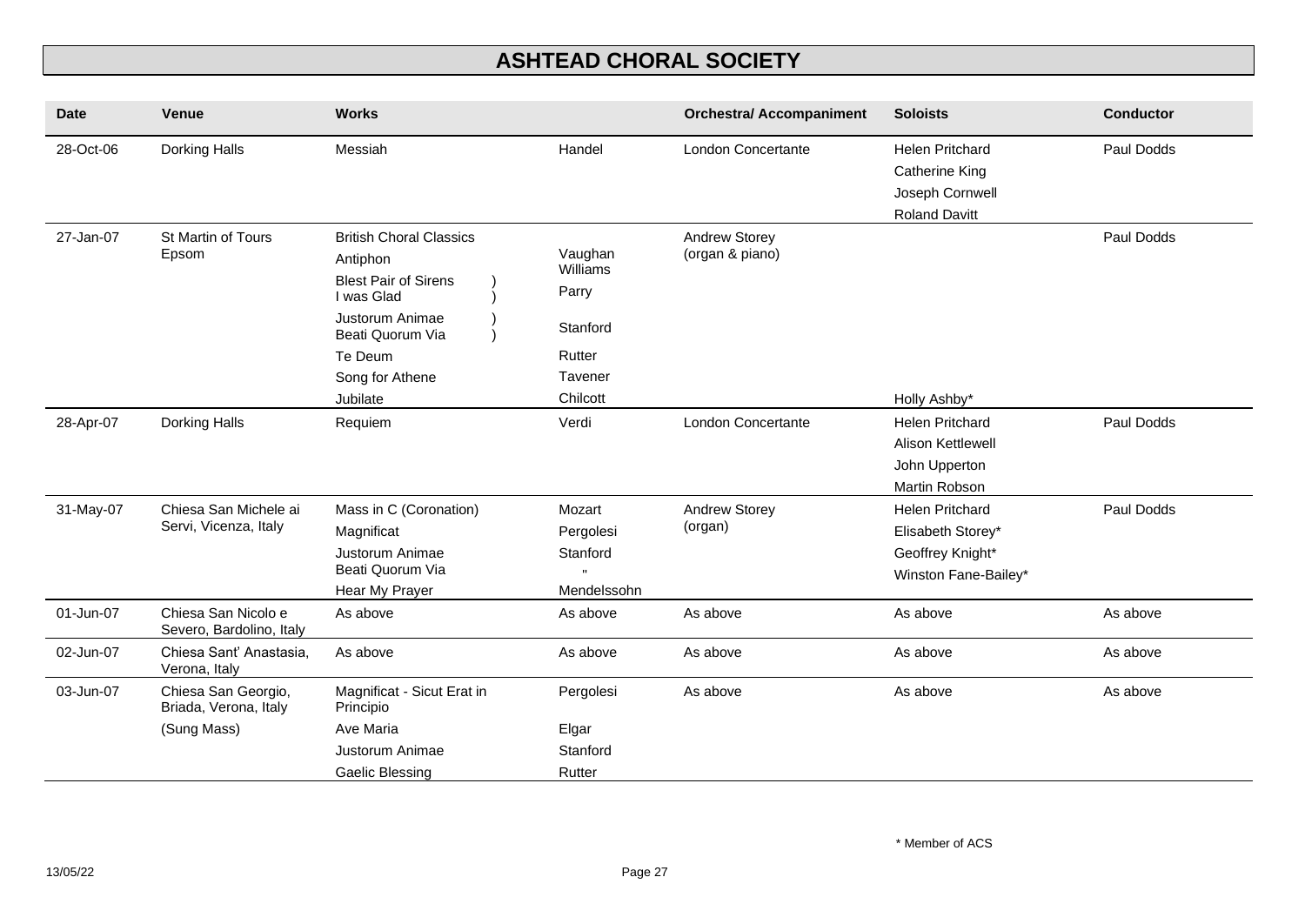| <b>Date</b> | <b>Venue</b>                  | <b>Works</b>                                                                                    |                                                                          | <b>Orchestra/ Accompaniment</b> | <b>Soloists</b>                                                                                                                                                                                                                                                                                                                                                                                                                    | <b>Conductor</b> |
|-------------|-------------------------------|-------------------------------------------------------------------------------------------------|--------------------------------------------------------------------------|---------------------------------|------------------------------------------------------------------------------------------------------------------------------------------------------------------------------------------------------------------------------------------------------------------------------------------------------------------------------------------------------------------------------------------------------------------------------------|------------------|
| 03-Nov-07   | Dorking Halls                 | <b>Dream of Gerontius</b>                                                                       | Elgar                                                                    | London Concertante              | Alison Kettlewell<br>Philip Salmon<br><b>Adrian Powter</b>                                                                                                                                                                                                                                                                                                                                                                         | Paul Dodds       |
| 19-Jan-08   | St Martin's Church<br>Dorking | Requiem<br>Requiem                                                                              | Fauré<br>Duruflé                                                         | Jeremy Cole<br>(organ)          | <b>Emily Eldridge</b><br>All students<br>Kate Aitchison<br>at City of<br>Mark Nathan<br>) London<br>Leo Morrell<br>Freemen's                                                                                                                                                                                                                                                                                                       | Paul Dodds       |
| 19-Apr-08   | Dorking Halls                 | Magnificat<br>Psalm 150 (Alleluja!<br>Lobet den Herren)<br>In Ecclesiis<br>Gloria<br>I Was Glad | Giovanni<br>Gabrieli<br>Shütz<br>Giovanni<br>Gabrieli<br>Rutter<br>Parry | Brass <sup>10</sup>             | Holly Ashby*<br>Jennifer Ashurst*<br>Caroline Dodds*<br>Lucy Morrell*<br>Sue Morris*<br>Claire Price*<br>Di Stirling*<br>Veronica Binoeder*<br>Sarah Boyle*<br>Katherine Carter*<br>Lesley Clarke*<br>Suzie Lintott*<br>Janet Paterson*<br>Rosalie Simpson*<br>Liz Storey*<br>Anne Thomson*<br>Ann Watts*<br>Stephen Morris*<br>Winston Fane-Bailey*<br>Andy Hoskins*<br><b>Richard Price*</b><br>Chris Turner*<br>Stephen Turner* | Paul Dodds       |
| 01-Nov-08   | Dorking Halls                 | Mass in C                                                                                       | Beethoven                                                                | London Gala Orchestra           | Denise Leigh                                                                                                                                                                                                                                                                                                                                                                                                                       | David Gould      |
|             |                               | Theresienmesse                                                                                  | Haydn                                                                    |                                 | <b>Catherine King</b>                                                                                                                                                                                                                                                                                                                                                                                                              |                  |
|             |                               |                                                                                                 |                                                                          |                                 | Sean Clayton<br>Jonathan Gunthorpe                                                                                                                                                                                                                                                                                                                                                                                                 |                  |
|             |                               |                                                                                                 |                                                                          |                                 |                                                                                                                                                                                                                                                                                                                                                                                                                                    |                  |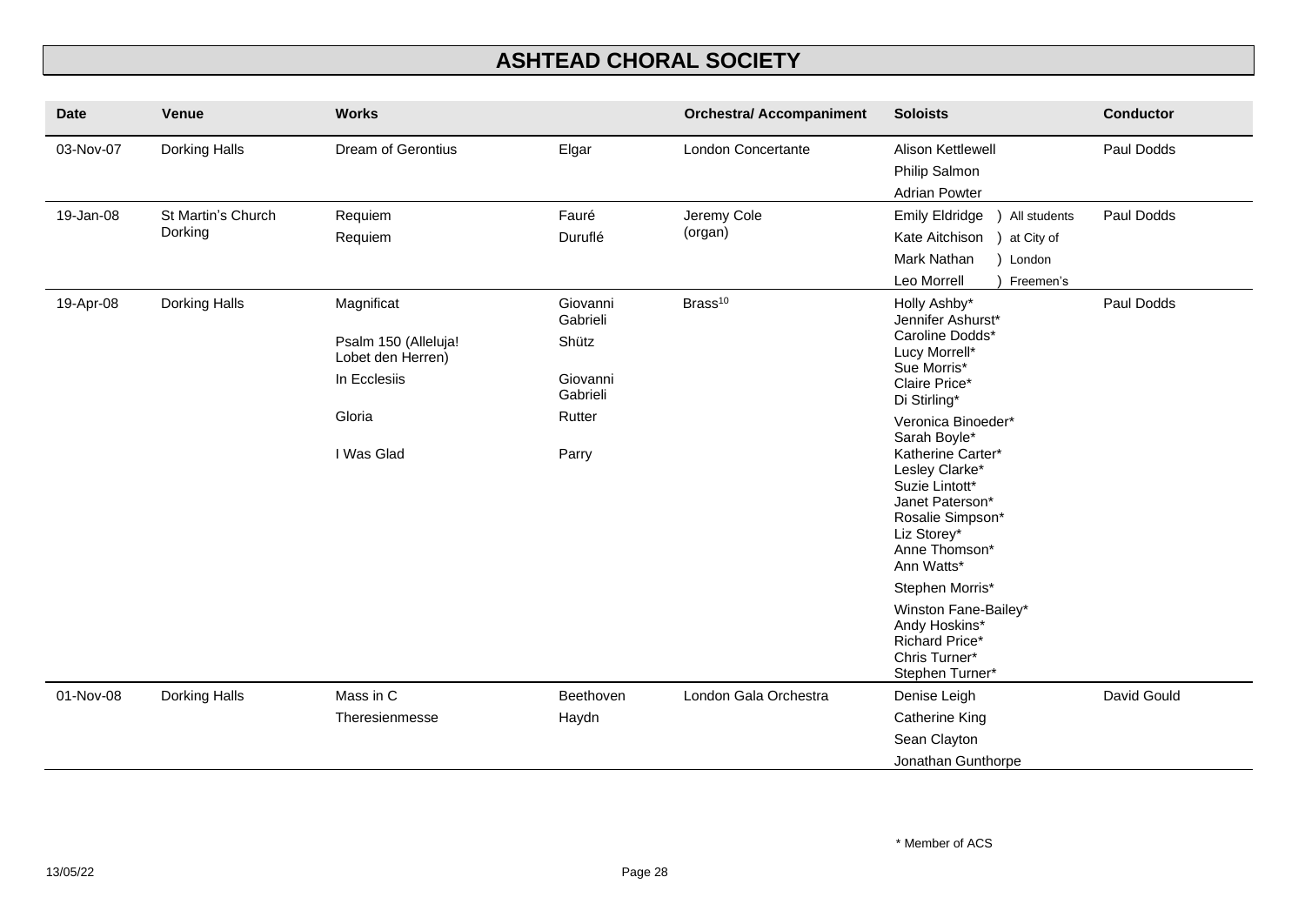| <b>Date</b> | <b>Venue</b>          | <b>Works</b>                                                                                              |                     | <b>Orchestra/ Accompaniment</b> | <b>Soloists</b>             | <b>Conductor</b> |
|-------------|-----------------------|-----------------------------------------------------------------------------------------------------------|---------------------|---------------------------------|-----------------------------|------------------|
| 24-Jan-09   | St Martin of Tours    | Rejoice in the Lamb                                                                                       | Benjamin Britten    | Jeremy Cole                     | Claire Price*               | Paul Dodds       |
|             | Epsom                 | Ave Verum                                                                                                 | <b>Edward Elgar</b> | (organ)                         | Liz Storey*                 |                  |
|             |                       | Panis Angelicus                                                                                           | Cèsar Franck        |                                 | Richard Price*              |                  |
|             |                       | Cantique de Jean Racine                                                                                   | Gabriel Fauré       |                                 |                             |                  |
|             |                       | Hymne à la Vierge                                                                                         | Pierre Villette     |                                 |                             |                  |
|             |                       | Hymn for the Dormition of the<br>Mother of God                                                            | John Taverner       |                                 |                             |                  |
|             |                       | Pavane                                                                                                    | Gabriel Fauré       |                                 |                             |                  |
|             |                       | Messe Solennelle                                                                                          | Jean Langlais       |                                 |                             |                  |
| 28-Mar-09   | Dorking Halls         | <b>Coronation Anthems</b>                                                                                 | Handel              | London Gala Orchestra           | <b>Helen Pritchard</b>      | Paul Dodds       |
|             |                       | Messiah (extracts)                                                                                        |                     | Narrator - Margaret Hunter      |                             |                  |
| 20-Jun-09   | St George's Christian | 'Midsummer Madness'                                                                                       |                     | Natalka Krawec (piano)          | Members of the Society      | Paul Dodds       |
|             | Centre, Ashtead       | A light-hearted concert of favourite songs from Cole<br>Porter, Irving Berlin, George Gershwin and others |                     |                                 |                             |                  |
| 07-Nov-09   | Dorking Halls         | The Creation (Part 1)                                                                                     | Haydn               | London Gala Orchestra           | <b>Helen Pritchard</b>      | Paul Dodds       |
|             |                       | Requiem                                                                                                   | Mozart              |                                 | Katherine Nicholson         |                  |
|             |                       |                                                                                                           |                     |                                 | Michael Bracegirdle         |                  |
|             |                       |                                                                                                           |                     |                                 | Jonathan Gunthorpe          |                  |
| 16-Jan-10   | St Martin's Church    | Magnificat                                                                                                | Rutter              | Jeremy Cole                     | Ellen Timothy               | Paul Dodds       |
|             | Dorking               | The Armed Man-                                                                                            | Jenkins             | (organ)                         | Kate Aitchison              |                  |
|             |                       | A Mass for Peace                                                                                          |                     |                                 | Leo Morrell                 |                  |
|             |                       |                                                                                                           |                     |                                 | Imam Issah Ahmed Wemah      |                  |
| 24-Apr-10   | Dorking Halls         | Elijah - ACS's 60 <sup>th</sup> Anniversary                                                               | Mendelssohn         | London Gala Orchestra           | <b>Helen Pritchard</b>      | Paul Dodds       |
|             |                       | Jubilee Concert                                                                                           |                     |                                 | <b>Alison Kettlewell</b>    |                  |
|             |                       |                                                                                                           |                     |                                 | <b>Christopher Lemmings</b> |                  |
|             |                       |                                                                                                           |                     |                                 | Simon Thorpe                |                  |
| 12-Jun-10   | St George's Christian | 'A Summer Celebration - 60 years of music'                                                                |                     | Natalka Krawec (piano)          | Members of the Society      | Paul Dodds       |
|             | Centre, Ashtead       | Songs from the shows from Rodgers & Hammerstein<br>on Broadway to Les Miserables and many more.           |                     |                                 |                             |                  |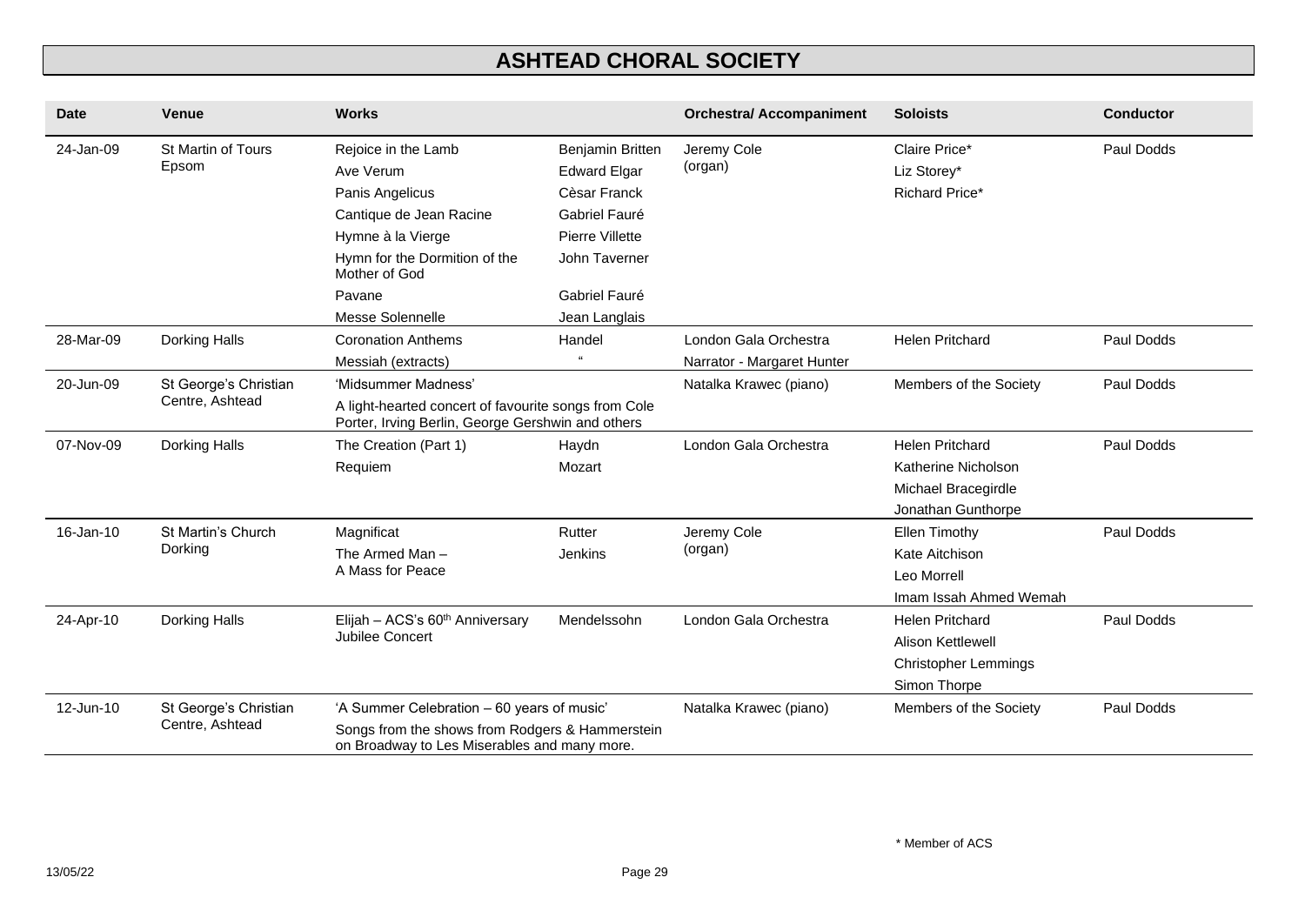| <b>Date</b>  | <b>Venue</b>                             | <b>Works</b>                                                                                                                                                                                                                                   |                                        | <b>Orchestra/ Accompaniment</b>                  | <b>Soloists</b>         | <b>Conductor</b>                        |
|--------------|------------------------------------------|------------------------------------------------------------------------------------------------------------------------------------------------------------------------------------------------------------------------------------------------|----------------------------------------|--------------------------------------------------|-------------------------|-----------------------------------------|
| 13-Nov-10    | St Martin's Church<br>Dorking            | 'Brilliant Baroque'                                                                                                                                                                                                                            |                                        | <b>Andrew Storey</b>                             | Ellen Timothy           | Paul Dodds                              |
|              |                                          | Gloria                                                                                                                                                                                                                                         | Vivaldi                                | (organ)                                          | Kate Aitchison          |                                         |
|              |                                          | Jesu, Meine Freude                                                                                                                                                                                                                             | J S Bach                               |                                                  |                         |                                         |
|              |                                          | Jesu, Joy of Man's Desiring                                                                                                                                                                                                                    | $\alpha$<br>$\mathfrak{c}\mathfrak{c}$ |                                                  |                         |                                         |
|              |                                          | <b>Dixit Dominus</b>                                                                                                                                                                                                                           | Handel                                 |                                                  |                         |                                         |
|              |                                          | Hear My Prayer                                                                                                                                                                                                                                 | Purcell                                |                                                  |                         |                                         |
| 15-Jan-11    | St Martin of Tours                       | 'Out of Africa'                                                                                                                                                                                                                                |                                        | Stephen Ridge (piano)                            | Maria Kesselman         | Paul Dodds                              |
|              | Epsom                                    | <b>African Sanctus</b>                                                                                                                                                                                                                         | Fanshawe                               | Chris Hurn, Victoria Gater<br>et al (percussion) | Talk by Jane Fanshawe   |                                         |
|              |                                          | Missa Luba                                                                                                                                                                                                                                     | Haazen                                 | Freemen's African Drumming<br>Ensemble           |                         |                                         |
|              |                                          | African Drumming                                                                                                                                                                                                                               |                                        | Chris Turner - sound system                      |                         |                                         |
| 02-Apr-11    | Dorking Halls                            | 'Earth Sea & Sky'                                                                                                                                                                                                                              |                                        | London Gala Orchestra                            | Sally Harrison          | Paul Dodds                              |
|              |                                          | A Sea Symphony                                                                                                                                                                                                                                 |                                        |                                                  | Simon Thorpe            |                                         |
|              |                                          | Norfolk Rhapsody No.1                                                                                                                                                                                                                          | Vaughan<br>Williams                    |                                                  |                         |                                         |
|              |                                          | The Lark Ascending                                                                                                                                                                                                                             |                                        |                                                  | Rebecca Baker (violin)  |                                         |
| $11$ -Jun-11 | St George's Christian<br>Centre, Ashtead | 'Music from Stage & Screen' - including medleys<br>from My Fair Lady and The Sound of Music, When I<br>Fall in Love, Bridge over Troubled Water, Where Do<br>I Begin, Moon River, plus items by individuals and<br>small groups of ACS members |                                        | Stephen Ridge (piano)                            | Members of the Society  | Paul Dodds                              |
| 12-Nov-11    | St Martin's Church                       | Mass in Blue                                                                                                                                                                                                                                   | Todd                                   | Will Todd Ensemble                               | Bethany Halliday        | Will Todd                               |
|              | Dorking                                  | Songs & Sonnets from<br>Shakespeare                                                                                                                                                                                                            | Sheering                               | Stephen Ridge (piano)                            |                         | (with assistance<br>from Stephen Ridge) |
| $21$ -Jan-12 | St Martin of Tours                       | Messiah                                                                                                                                                                                                                                        | Handel                                 | London Gala Orchestra                            | Cecilia Osmond          | Paul Dodds                              |
|              | Epsom                                    |                                                                                                                                                                                                                                                |                                        |                                                  | David Gould             |                                         |
|              |                                          |                                                                                                                                                                                                                                                |                                        |                                                  | Julian Stocker          |                                         |
|              |                                          |                                                                                                                                                                                                                                                |                                        |                                                  | <b>Ben Davies</b>       |                                         |
| 28-Apr-12    | Dorking Halls                            | Carmina Burana                                                                                                                                                                                                                                 | Orff                                   | Stephen Ridge and                                | <b>Helen Pritchard</b>  | Paul Dodds                              |
|              |                                          | Liebeslieder                                                                                                                                                                                                                                   | <b>Brahms</b>                          | Simon Phillips (piano)                           | David Gould             |                                         |
|              |                                          |                                                                                                                                                                                                                                                |                                        | James O'Carroll Percussion<br>Ensemble           | <b>Gabriel Gottlieb</b> |                                         |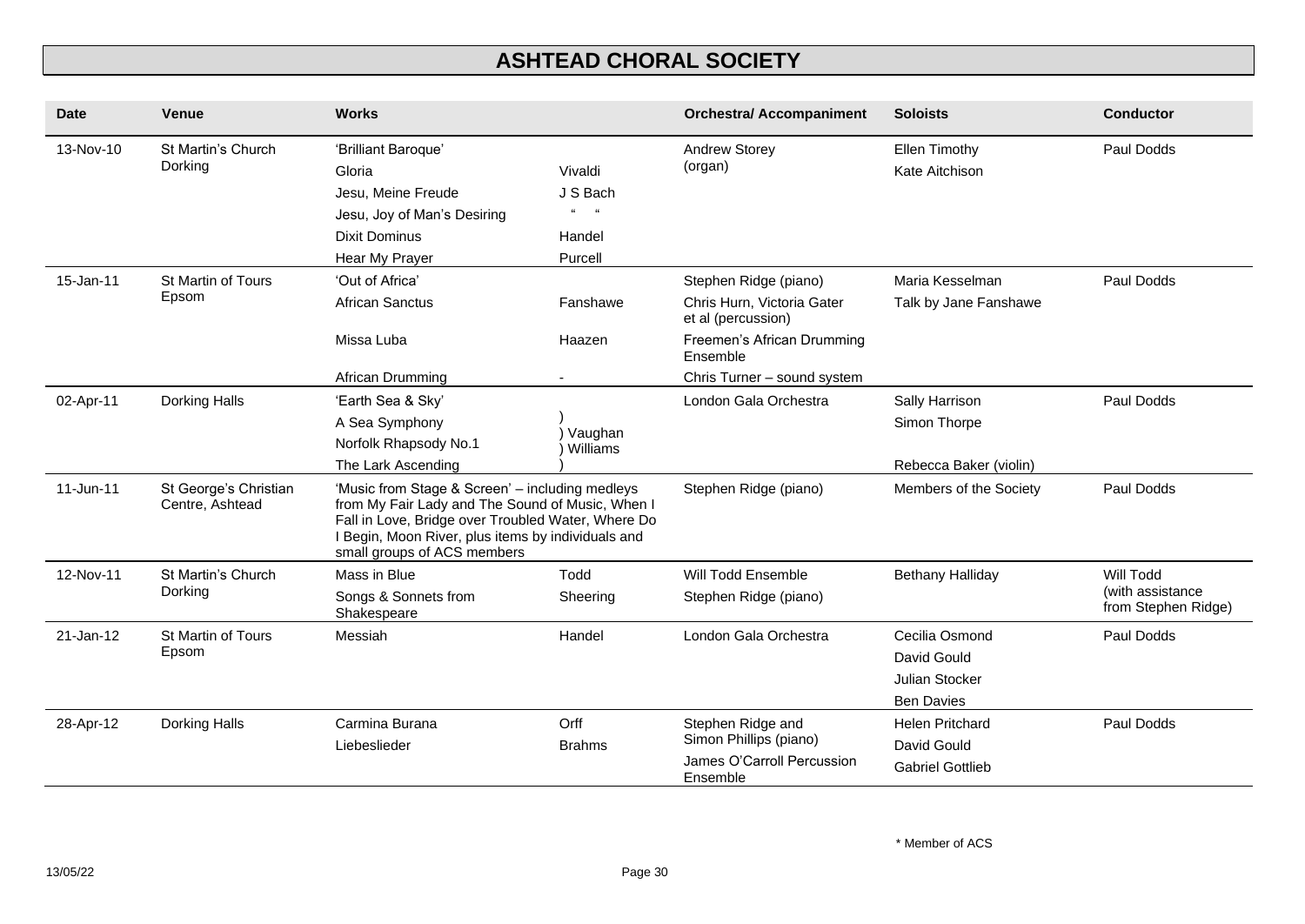| <b>Date</b> | Venue                                       | <b>Works</b>                                                                                                                                                                                 |                                                                                                                                                                                                                                                                                           | <b>Orchestra/ Accompaniment</b>                                      | <b>Soloists</b>                                                      | <b>Conductor</b>       |
|-------------|---------------------------------------------|----------------------------------------------------------------------------------------------------------------------------------------------------------------------------------------------|-------------------------------------------------------------------------------------------------------------------------------------------------------------------------------------------------------------------------------------------------------------------------------------------|----------------------------------------------------------------------|----------------------------------------------------------------------|------------------------|
| 09-Jun-12   | St George's Christian<br>Centre, Ashtead    |                                                                                                                                                                                              | 'Diamond Jubilee Concert' - including the National<br>Stephen Ridge (piano)<br>Anthem (arr. Britten), Zadok the Priest and other<br>music from coronations, Ar hyd y nos (arr Jackson),<br>'Last Night of the Proms' pieces, plus items by<br>individuals and small groups of ACS members |                                                                      | Members of the Society                                               | Paul Dodds             |
| 30-Jun-12   | St James's Church,<br>Piccadilly            | Messiah                                                                                                                                                                                      | Handel                                                                                                                                                                                                                                                                                    | Richard Moore (organ)                                                | Cecilia Osmond<br>David Gould<br>Simon Wall<br><b>Ben Davies</b>     | Paul Dodds             |
| 17-Nov-12   | Dorking Halls                               | Petite Messe Solennelle                                                                                                                                                                      | Rossini                                                                                                                                                                                                                                                                                   | Stephen Ridge and<br>Simon Phillips (piano)<br>Andrew Storey (Organ) | Lucy Hall<br>Sarah Pring<br><b>Tyler Clarke</b><br>Stephen Gadd      | Paul Dodds             |
| 26-Jan-13   | St Martin of Tours<br>Epsom                 | <b>Nelson Mass</b><br>Dettingen Te Deum                                                                                                                                                      | Haydn<br>Handel                                                                                                                                                                                                                                                                           | London Gala Orchestra                                                | Cecilia Osmond<br>David Gould<br>Julian Stocker<br><b>Ben Davies</b> | Paul Dodds             |
| 6-Mar-13    | Dorking Halls                               | Mirror of Perfection                                                                                                                                                                         | Blackford<br>Fauré                                                                                                                                                                                                                                                                        | Andrew Storey (Organ)<br>Stephen Ridge (piano)                       | <b>Helen Pritchard</b><br><b>Gabriel Gottlieb</b>                    | Paul Dodds             |
| 31-May-13   | St Salvator's Cathedral,<br>Bruges, Belgium | Requiem<br>Requiem<br>English Hymns                                                                                                                                                          | Fauré<br>Various                                                                                                                                                                                                                                                                          | Andrew Storey (Organ)                                                | <b>Helen Pritchard</b><br>Winston Fane-Bailey*                       | <b>Helen Pritchard</b> |
| 01-Jun-13   | St Maarten's Cathedral.<br>Ypres, Belgium   | Requiem (selections, as part of<br>a Mass service)                                                                                                                                           | Fauré                                                                                                                                                                                                                                                                                     | Andrew Storey (Organ)                                                |                                                                      | <b>Helen Pritchard</b> |
| 01-Jun-13   | OLV Kirk, De Panne,<br>Belgium              | Requiem<br>English Hymns                                                                                                                                                                     | Fauré<br>Various                                                                                                                                                                                                                                                                          | Andrew Storey (Organ)                                                | <b>Helen Pritchard</b><br>Winston Fane-Bailey*                       | <b>Helen Pritchard</b> |
| 08-Jun-13   | St George's Christian<br>Centre, Ashtead    | 'Sacred and Secular' - A medley of English hymns<br>and lighter secular numbers including III Wind and<br>Stranger in Paradise, plus items by individuals and<br>small groups of ACS members |                                                                                                                                                                                                                                                                                           | Stephen Ridge (piano)                                                | Members of the Society                                               | Paul Dodds             |
| 16-Nov-13   | Dorking Halls                               | German Requiem                                                                                                                                                                               | <b>Brahms</b>                                                                                                                                                                                                                                                                             | London Gala Orchestra                                                | Sally Harrison<br>Stephen Gadd                                       | James Henshaw          |
| 07-Dec-13   | St George's Christian<br>Centre, Ashtead    | Christmas Carols and other<br>seasonal items                                                                                                                                                 |                                                                                                                                                                                                                                                                                           | Stephen Ridge (piano)                                                |                                                                      | James Henshaw          |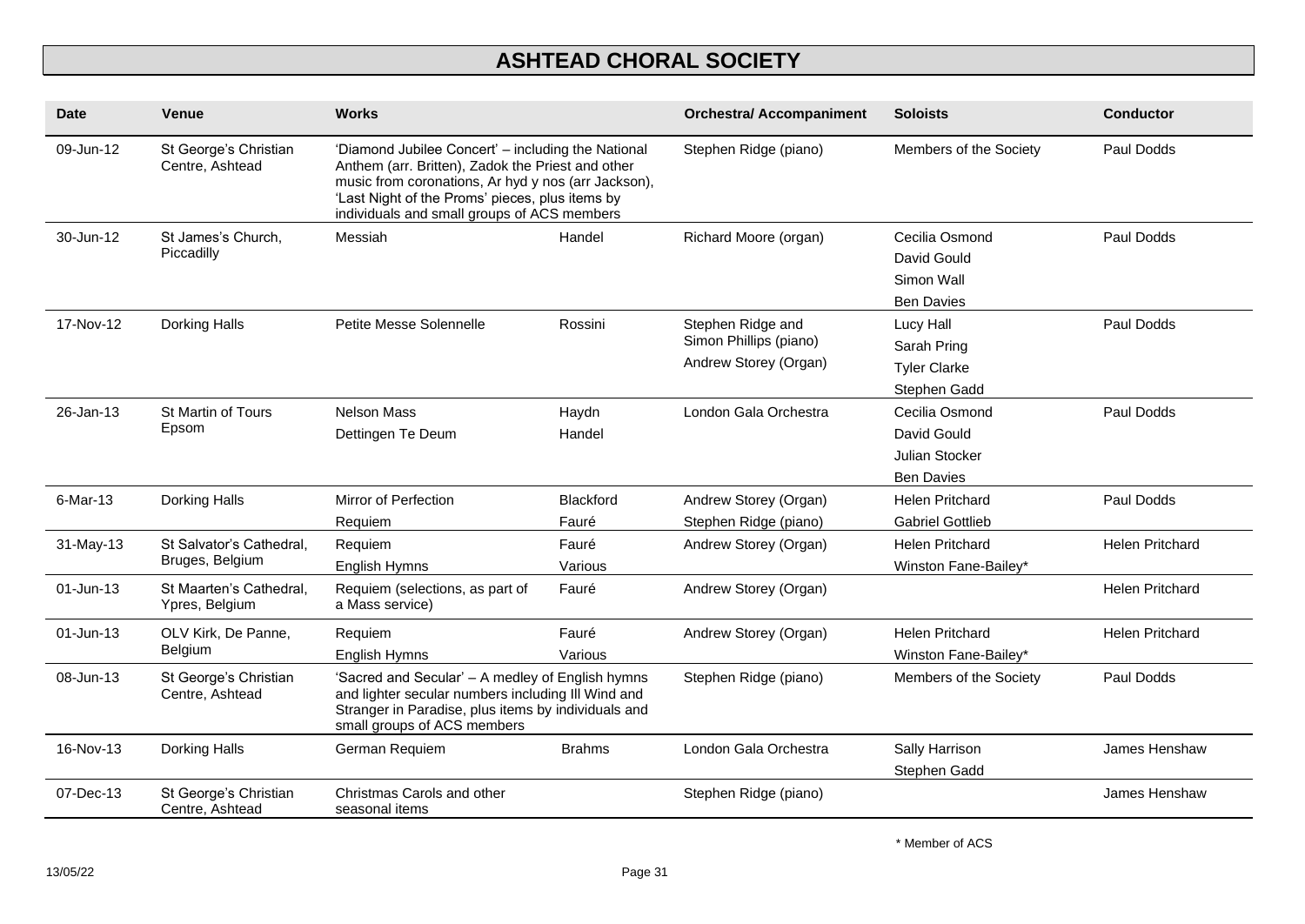| <b>Date</b> | Venue                                                       | <b>Works</b>                                                                                                                                                                                                                                                                              |                                            | <b>Orchestra/ Accompaniment</b>                                                                         | <b>Soloists</b>                                                                                             | <b>Conductor</b> |
|-------------|-------------------------------------------------------------|-------------------------------------------------------------------------------------------------------------------------------------------------------------------------------------------------------------------------------------------------------------------------------------------|--------------------------------------------|---------------------------------------------------------------------------------------------------------|-------------------------------------------------------------------------------------------------------------|------------------|
| 22-Mar-14   | St Martin of Tours<br>Epsom                                 | Overture from Magic Flute<br>Piano Concerto 2 in B Flat Major<br>Requiem                                                                                                                                                                                                                  | Mozart<br>Beethoven<br>Mozart              | London Gala Orchestra                                                                                   | Ursula Perks (piano)<br><b>Helen Pritchard</b><br><b>Alison Kettlewell</b><br>Joshua Mills<br>David Shipley | James Henshaw    |
| 14-Jun-14   | St George's Christian<br>Centre, Ashtead                    | 'Pack Up Your Troubles' - a commemoration to<br>mark 100 years since the start of WW1, with pieces<br>by Vaughan Williams, Ireland and Butterworth, plus<br>audience participation in some of the familiar songs<br>from the period, readings and items by small groups<br>of ACS members |                                            | Stephen Ridge (piano)                                                                                   | Members of the Society                                                                                      | James Henshaw    |
| 22-Nov-14   | Dorking Halls                                               | War Requiem                                                                                                                                                                                                                                                                               | Benjamin Britten                           | London Gala Orchestra                                                                                   | <b>Stephanie Corley</b><br>Martyn Hill<br>Jonathan Summers                                                  | James Henshaw    |
| 14-Mar-15   | Leatherhead Theatre                                         | <b>Five Mystical Songs</b><br>Violin Concerto<br><b>Stabat Mater</b>                                                                                                                                                                                                                      | Vaughan Williams<br><b>Bruch</b><br>Dvorak | The Outcry Ensemble                                                                                     | Oscar Perks (Violin)<br>Raphaela Papadakis<br>Hanah Lisa-Kirchin<br>Joshua Mills<br>Dominic Sedgwick        | James Henshaw    |
| 29-May-15   | Protestant Church, Rue<br>de la Congregation,<br>Luxembourg | Kleine Orgelmesse<br>Magnificat                                                                                                                                                                                                                                                           | Haydn<br>Vivaldi                           | Jordan Meakin (organ)                                                                                   | <b>Helen Pritchard</b><br>Liz Storey*                                                                       | Andrew Storey    |
| 30-May-15   | Pauline Kirche, Trier,<br>Germany                           | Eia Mater (Stabat Mater)<br>Organ Voluntaries 1 & 8                                                                                                                                                                                                                                       | Dvorak<br>John Stanley                     |                                                                                                         |                                                                                                             |                  |
| 30-May-15   | Eglise Notre Dame de<br>l'Assumption, Thionville,<br>France | D Major Organ Concerto                                                                                                                                                                                                                                                                    | <b>Claude Balbastre</b>                    |                                                                                                         |                                                                                                             |                  |
| 20-Jun-15   | St George's Christian<br>Centre, Ashtead                    | "Jazz an' all that " - numbers from the hey-days of<br>jazz and swing, including The Very Thought of You,<br>Moonlight Serenade, Over the Rainbow, In the<br>Mood, Autumn Leaves and Goodnight Sweetheart,<br>with performances also by soloists and smaller<br>groups.                   |                                            | Ashtead Jazz Club members<br>Tim Boniface, Tom Early,<br>Matt Gough, Tim Wells and<br>Giullio Lampronti | Members of the Society                                                                                      | James Henshaw    |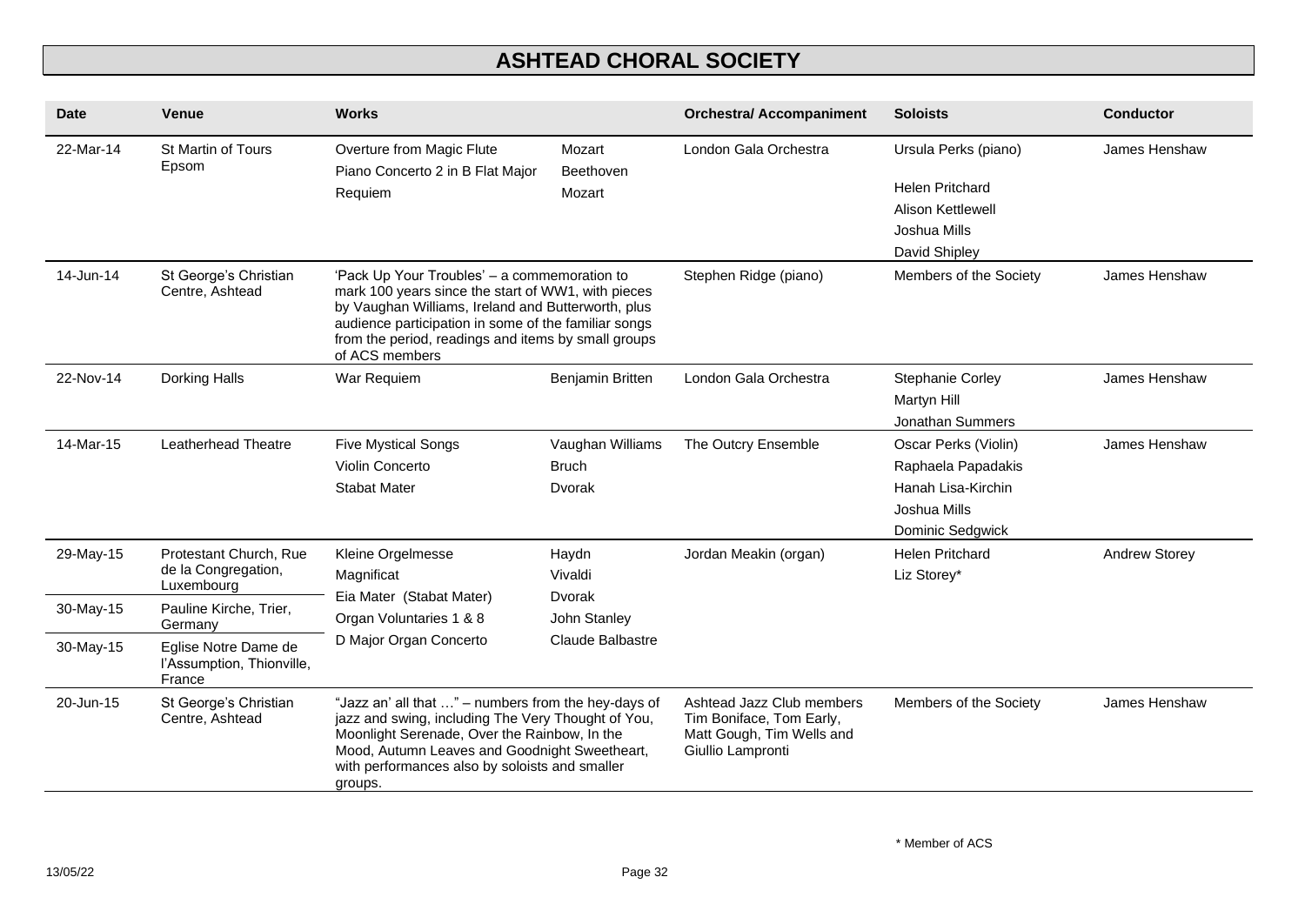| <b>Date</b> | <b>Venue</b>                             | <b>Works</b>                                                                                                                                                                                   |                                                                                                                               | <b>Orchestra/ Accompaniment</b> | <b>Soloists</b>                                                                              | <b>Conductor</b> |
|-------------|------------------------------------------|------------------------------------------------------------------------------------------------------------------------------------------------------------------------------------------------|-------------------------------------------------------------------------------------------------------------------------------|---------------------------------|----------------------------------------------------------------------------------------------|------------------|
| 14-Nov-15   | Dorking Halls                            | Gloria<br>Jubilate<br>Te Deum<br>God is with us<br>Tsunami Requiem<br>Requiem                                                                                                                  | John Rutter<br><b>Bob Chilcott</b><br>John Rutter<br>John Tavener<br><b>Chris Williams</b><br>John Rutter                     | The Outcry Ensemble             | <b>Helen Pritchard</b><br>Dominic Sedgwick                                                   | James Henshaw    |
| 05-Dec-15   | St George's Christian<br>Centre, Ashtead | Christmas Carols and other<br>seasonal items                                                                                                                                                   |                                                                                                                               | Stephen Ridge (piano)           |                                                                                              | James Henshaw    |
| 30-Apr-16   | Dorking Halls                            | Young Person's Guide to the<br>Orchestra<br>Cello Concerto in E minor<br>A Child of Our Time                                                                                                   | Benjamin Britten<br><b>Edward Elgar</b><br><b>Michael Tippett</b>                                                             | The Outcry Ensemble             | Laura MacDonald (cello)<br>Anita Watson<br>Sarah Pring<br>Mark Wilde<br><b>Adrian Clarke</b> | James Henshaw    |
| 11-Jun-16   | St George's Christian<br>Centre, Ashtead | "A Night at the Movies" including medleys from West<br>Side Story, Oliver & Rodgers & Hammerstein<br>movies.                                                                                   |                                                                                                                               | Stephen Ridge (piano)           | Members of the Society                                                                       | James Henshaw    |
| 05-Nov-16   | St Martin of Tours<br>Epsom              | Mass in G Minor<br>Sacred European Choral<br>Music pieces:<br>Geistliches Lied<br>Ave Maria<br>O vos omnes<br>Ave verum<br>Ave maris stella<br>Locus iste<br>Abendlied<br>Selig sind sie Toten | Vaughan Williams<br><b>Brahms</b><br><b>Bruckner</b><br>Casals<br>Mozart<br>Greig<br><b>Bruckner</b><br>Rheinberger<br>Schutz | Ben Comeau (organ)              |                                                                                              | James Henshaw    |
| 03-Dec-16   | St George's Christian<br>Centre, Ashtead | Christmas Carols and other<br>seasonal items                                                                                                                                                   |                                                                                                                               | Stephen Ridge (piano)           | Members of the Society                                                                       | Mark Biggins     |
| 01-Apr-17   | St Martin of Tours<br>Epsom              | Messiah                                                                                                                                                                                        | Handel                                                                                                                        | Apollo Baroque Consort          | Monica McGhee<br>Thomas Verney<br>Joshua Mills<br>David Ireland                              | James Henshaw    |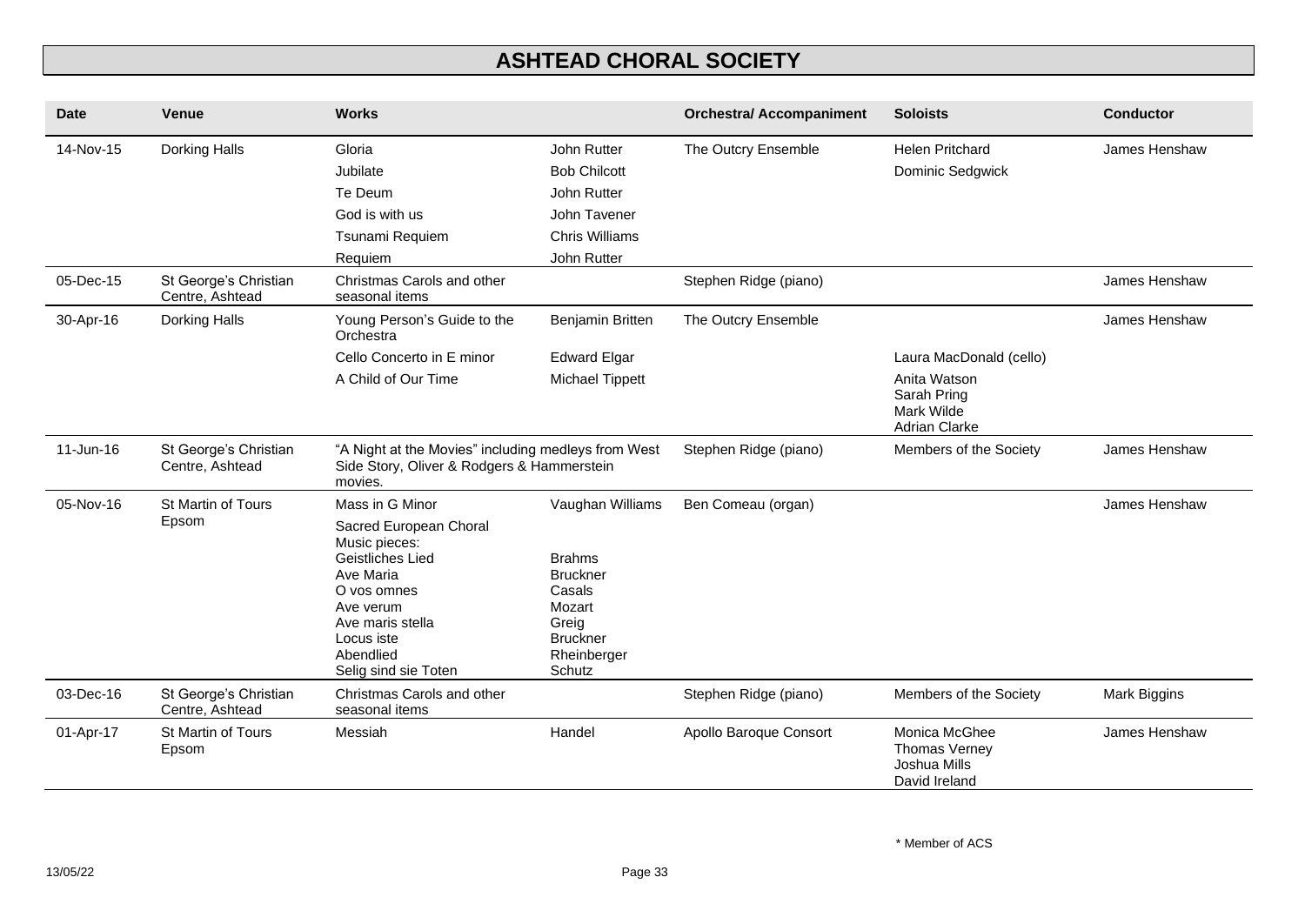| <b>Date</b> | <b>Venue</b>                             | <b>Works</b>                                                                                                                                                                                                                                                                                                                            |                                                                                | <b>Orchestra/ Accompaniment</b>                                                 | <b>Soloists</b>                                        | <b>Conductor</b>     |
|-------------|------------------------------------------|-----------------------------------------------------------------------------------------------------------------------------------------------------------------------------------------------------------------------------------------------------------------------------------------------------------------------------------------|--------------------------------------------------------------------------------|---------------------------------------------------------------------------------|--------------------------------------------------------|----------------------|
| 17-Jun-17   | St George's Christian<br>Centre, Ashtead | "Classic Jazz Favourites" - popular songs in the jazz<br>idiom, including Summertime, Ain't Misbehavin,<br>Chatanooga Choo Choo, Moonlight Serenade, My<br>Funny Valentine, I got Rhythm, A Nightingale Sang<br>in Berkeley Square, Autumn Leaves and Goodnight<br>Sweetheart, with additional items by soloists and<br>smaller groups. |                                                                                | Ashtead Jazz Club members<br>Tom Early, Dan Foster, Ben<br>Trigg and José Canha | Members of the Society                                 | James Henshaw        |
| 04-Nov-17   | St Martin of Tours<br>Epsom              | "The Dual Alliance" - French<br>and Russian composers:                                                                                                                                                                                                                                                                                  |                                                                                | Jonathan Holmes (organ)<br>& a cappella                                         | Caroline Bailey*<br><b>Richard Price*</b>              | James Henshaw        |
|             |                                          | Requiem                                                                                                                                                                                                                                                                                                                                 | Fauré                                                                          |                                                                                 |                                                        |                      |
|             |                                          | Cantique de Jean Racine                                                                                                                                                                                                                                                                                                                 | - " -                                                                          |                                                                                 |                                                        |                      |
|             |                                          | All-Night Vigil                                                                                                                                                                                                                                                                                                                         | Rachmaninov                                                                    |                                                                                 |                                                        |                      |
|             |                                          | Quatre Motets sur des Themes<br>Grégoriens                                                                                                                                                                                                                                                                                              | Duruflé                                                                        |                                                                                 |                                                        |                      |
|             |                                          | Trois Chansons de Charles<br>d'Orléans                                                                                                                                                                                                                                                                                                  | Debussy                                                                        |                                                                                 |                                                        |                      |
|             |                                          | Symphonie 5 (organ solo)                                                                                                                                                                                                                                                                                                                | Vierne                                                                         |                                                                                 |                                                        |                      |
| 24-Mar-18   | Epsom Playhouse                          | "A Night at the Opera".<br>Arias and choruses from<br>Eugine Onegin; Lohengrin;<br>Rigoletto; Carmen; La<br>Traviata; Aida; Barber of<br>Seville; Nabucco; La Boheme;<br>The Magic Flute; Macbeth;<br>The Force of Destiny                                                                                                              | Tchaikovsky<br>Wagner<br>Verdi<br><b>Bizet</b><br>Rossini<br>Puccini<br>Mozart | The Outcry Ensemble                                                             | <b>Charlotte Howes</b><br>Alberto Sousa<br>Mark Nathan | James Henshaw        |
| 16-Jun-18   | St George's Christian<br>Centre, Ashtead | "English Music for a Summer Evening" - including<br>English part songs, John Rutter's 'The Sprig of<br>Thyme' and items by soloists and smaller groups.                                                                                                                                                                                 |                                                                                | Stephen Ridge (piano)                                                           | Members of the Society                                 | James Henshaw        |
| 01-Dec-18   | St Martin of Tours                       | "Celebrate":                                                                                                                                                                                                                                                                                                                            |                                                                                | Oliver Wass (harp)                                                              | <b>Roderick Morris</b>                                 | <b>Andrew Storey</b> |
|             | Epsom                                    | <b>Chichester Psalms</b>                                                                                                                                                                                                                                                                                                                | <b>Bernstein</b>                                                               | Martyn Noble (organ)                                                            |                                                        |                      |
|             |                                          | A Celebration of Christmas                                                                                                                                                                                                                                                                                                              | Jenkins                                                                        | Matthew Turner (percussion)                                                     |                                                        |                      |
|             |                                          | Ceremony of Carols                                                                                                                                                                                                                                                                                                                      | <b>Britten</b>                                                                 |                                                                                 |                                                        |                      |
|             |                                          | Organ & harp solos                                                                                                                                                                                                                                                                                                                      |                                                                                |                                                                                 |                                                        |                      |